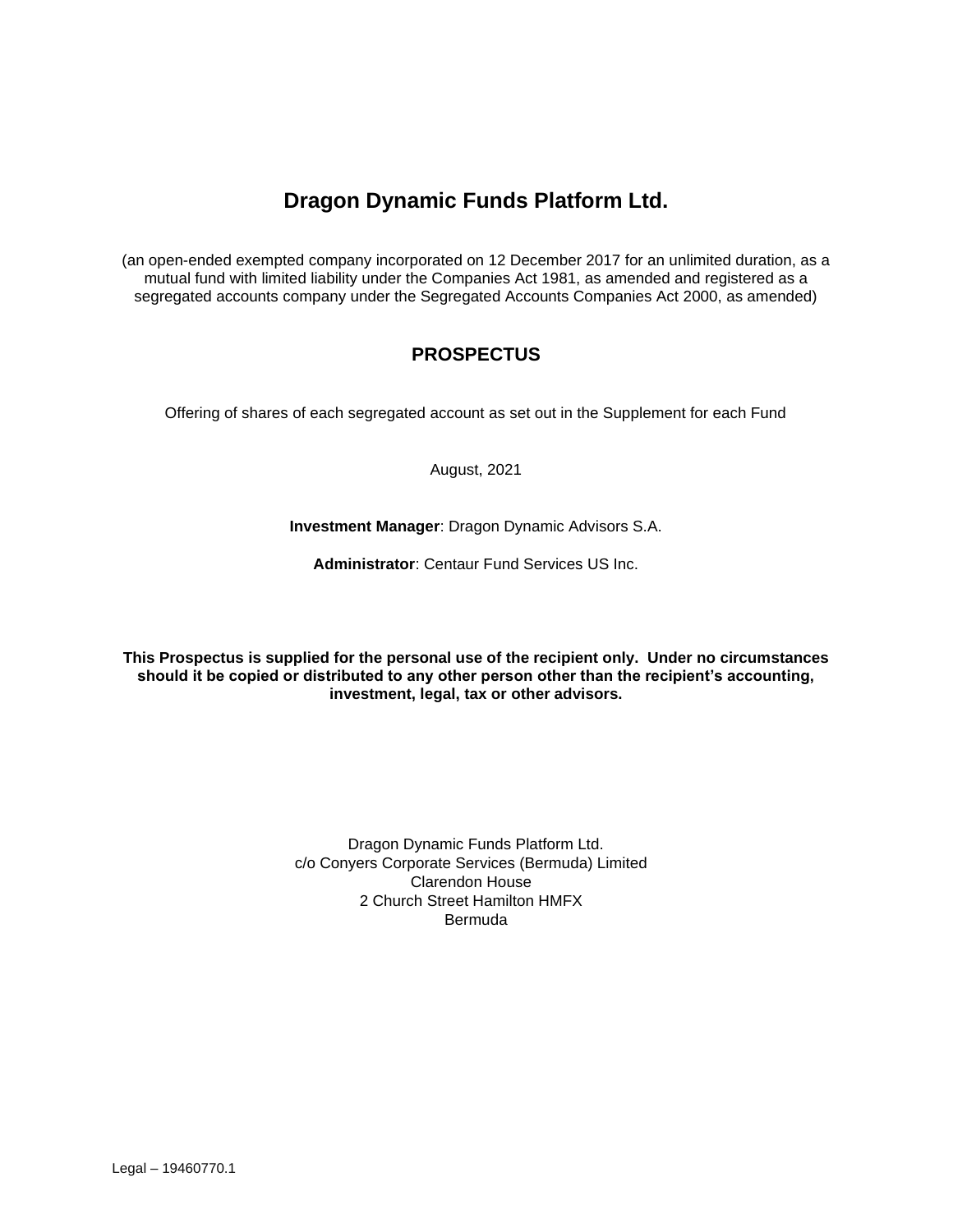## **IMPORTANT NOTICES**

If you are in any doubt about the contents of this prospectus dated August, 2021 ("**Prospectus"**) you should consult your stockbroker, bank manager, lawyer, accountant or other professional adviser. In making an investment decision Investors must rely on their own examination of the Company, the Fund, and the terms of this offering, including risks involved.

All capitalised terms used in this Prospectus, unless otherwise defined in the body of this Prospectus, shall have the meanings ascribed thereto in the "DEFINITIONS" section.

This Prospectus contains information about Dragon Dynamic Funds Platform Ltd. ("**Company**)". In addition, separate supplements ("**Supplements"**) will be issued for each segregated account and linked to a class or classes of Shares created by the Company (each a "**Fund**", one or more of the same, the "**Funds**") .

This Prospectus together with the relevant Supplement contains particulars of the Company for the purpose of providing information to prospective shareholders. This Prospectus gives general information about the Company as a whole and does not deal with the investment objectives, investment restrictions or nature of the assets attributable to any individual Fund. It should be read in conjunction with a Supplement so that together, this Prospectus and such Supplement constitute the Prospectus for the Fund. Statements made with respect to the provisions of those documents are not necessarily complete, and reference is made to the actual document for complete information as to the rights and obligations of the parties thereto.

The non-voting, participating, redeemable shares ("**Investor Shares" or "Shares"**) available for purchase by prospective Shareholders are offered on the basis of the information and representations contained in this Prospectus and the relevant Supplement(s). Any further information given or representations made by any person should not be considered as being authorised by the Company and should not be relied on. The Investor Shares (as hereinafter defined) are to be issued at the discretion of the Directors of the Company as such class or classes of shares as may be created from time to time and offered with reference to one or more Funds created and issued as circumstances dictate. The Memorandum of Association and Bye-laws of the Company empower the Directors to create different Funds. The circulation and distribution of this Prospectus in certain countries is restricted by law. Persons into whose possession this Prospectus may come are required to inform themselves of and to observe any such restrictions.

The Shares have not been, and will not be, registered under the Securities Act, or qualified under any applicable U.S. state statutes, and accordingly, the Shares may not be offered, sold, transferred or delivered, directly or indirectly, in the United States of America (including its territories and possessions) or to or for the benefit of, directly or indirectly, any U.S. Person, except pursuant to registration under such regulation or an exemption and as permitted herein. The Company is not, and will not be, registered under the Investment Company Act, pursuant to an exemption thereunder, and investors will not be entitled to the benefit of registration under the Investment Company Act. The Shares have not been approved or disapproved by the SEC any/or U.S. state securities commission or other U.S. regulatory authority, nor have any of the foregoing authorities passed upon or endorsed the merits of this offering or the accuracy or adequacy of these offering materials. Any representation to the contrary is unlawful.

This Prospectus together with the Supplement published in relation to each Fund does not constitute an offer or solicitation to anyone in any jurisdiction (i) in which such offer or solicitation is not authorised, or (ii) in which the person making the offer is not qualified to do so or (iii) to whom it is unlawful to make such offer or solicitation.

Permission under the Exchange Control Act 1972, as amended (and regulations made thereunder) has been obtained from the Bermuda Monetary Authority ("**Authority"**) for the issue of the Investor Shares as described in this Prospectus and the Supplements. Approvals or permissions received from the Authority do not constitute a guarantee by the Authority as to the performance of the Company or the creditworthiness of the Company. Furthermore, in giving such approvals or permissions, the Authority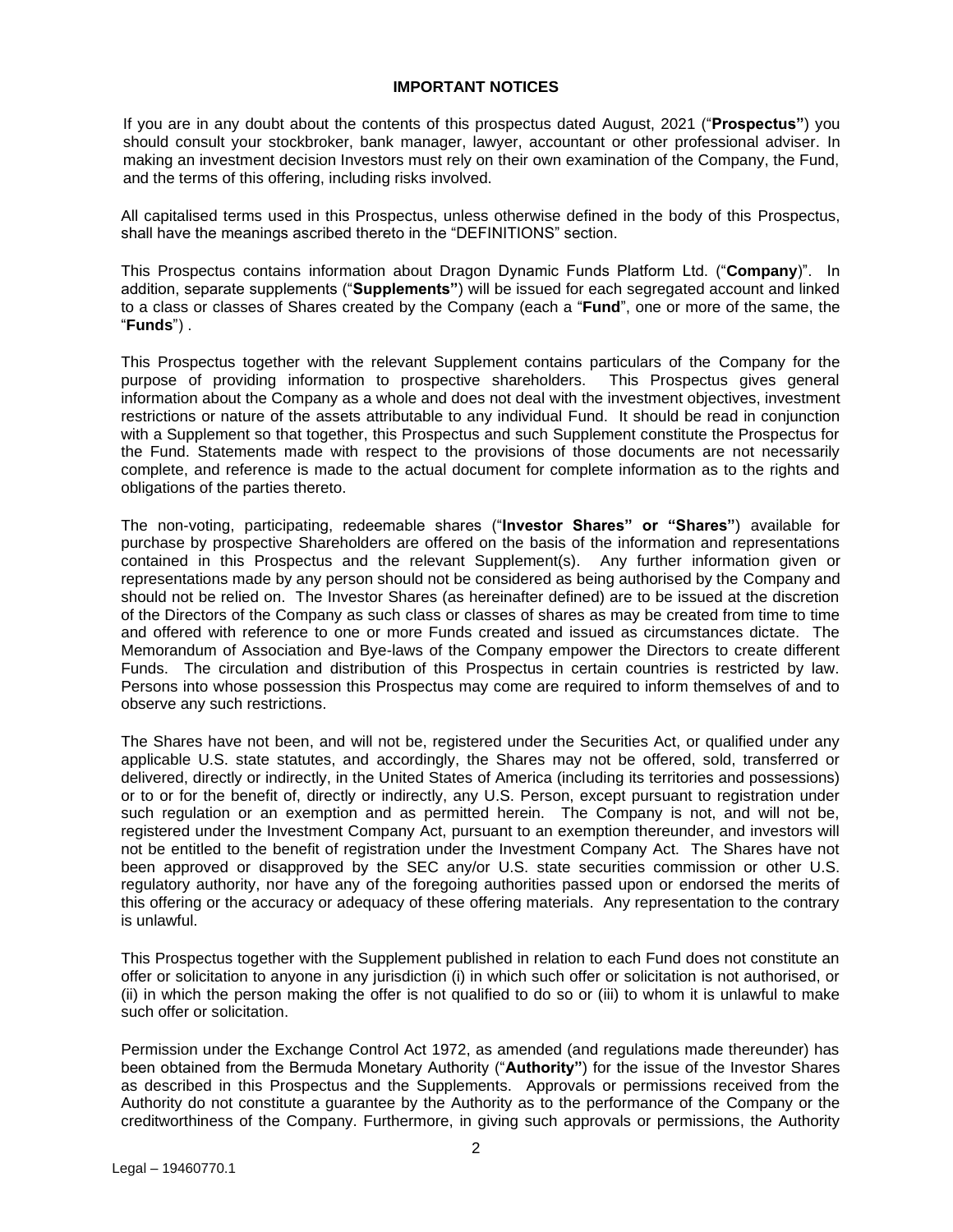shall not be liable for the performance or default of the Company's operators or service providers, nor the correctness of any statements made or opinions expressed on the Prospectus. It must be distinctly understood that in accepting this Prospectus for filing, the Registrar accepts no responsibility for the financial soundness of any proposal or for the correctness of any of the statements made or opinions expressed with regard to them.

The Company has been authorized as a Professional Class B Fund by the Authority pursuant to the Investment Funds Act, 2006, as amended. As such the Company will not be supervised to the same degree as other funds which are authorized and regulated by the Authority. Therefore, the Company should be viewed as an investment suitable only for investors who can fully evaluate and bear the risks involved.

The Company is registered as a segregated accounts company under the SAC Act. Each of the segregated accounts constitutes a separate fund with its own underlying investment strategy. The Company should be viewed as an investment suitable only for investors who can fully evaluate and bear the risks involved.

The directors of the Company, whose names appear in this Prospectus, are the persons responsible for the information contained in this Prospectus. To the best of the knowledge and belief of the Directors of the Company (who have taken all reasonable care to ensure that such is the case) the information contained in this Prospectus for which they are responsible is in accordance with the facts and does not omit anything likely to affect the import of such information. The directors of the company accept responsibility accordingly.

Copies of this Prospectus, the Supplements and the Subscription Agreement for each fund, may be obtained by contacting the Administrator. No offering literature shall be employed in the offering of the Shares, except as provided by the Company together with this Prospectus. No Person has been authorized to make any representations or provide any information with respect to the Shares, except such information as is contained in this Prospectus. Neither the delivery of this Prospectus nor any sales made hereunder shall under any circumstances create an implication that there has been no change in the matters discussed herein since the date hereof.

Prospective investors are advised to consult their accounting, investment, legal, tax and other professional advisors with respect to an investment in the Company.

No representations or warranties of any kind are intended or should be inferred with respect to the economic return or the tax consequences from an investment in the Company. No assurance can be given that existing laws will not be changed or interpreted adversely. Prospective investors are not to construe this prospectus or any Supplement as legal or tax advice. Each Shareholder should consult his own counsel and accountant for advice concerning the various legal, tax and economic considerations relating to his investment. Each prospective investor is responsible for the fees of his own counsel, accountants and other advisers.

Certain information contained in this Prospectus constitutes "forward-looking statements", which can be identified by the use of forward-looking terminology, such as "may", "will", "seek", "should", "expect", "anticipate", "project", "estimate", "intend", "continue" or "believe" or the negatives thereof or other variations thereon or comparable terminology. Due to various risks and uncertainties, including those set forth under "RISK FACTORS", actual events or results or the actual performance of the Fund may differ materially from those reflected or contemplated in such forward-looking statements.

The Investor Shares are available only to persons willing and able to bear the economic risks of this investment. The purchase of Investor Shares is speculative and involves a high degree of risk. There is no assurance that a Fund will be profitable. Please see the section entitled "RISK FACTORS" within this Prospectus for a description of certain risks involved in the purchase of Investor Shares. Investment in the Company is designated only for sophisticated persons who are able to bear the loss of their investment.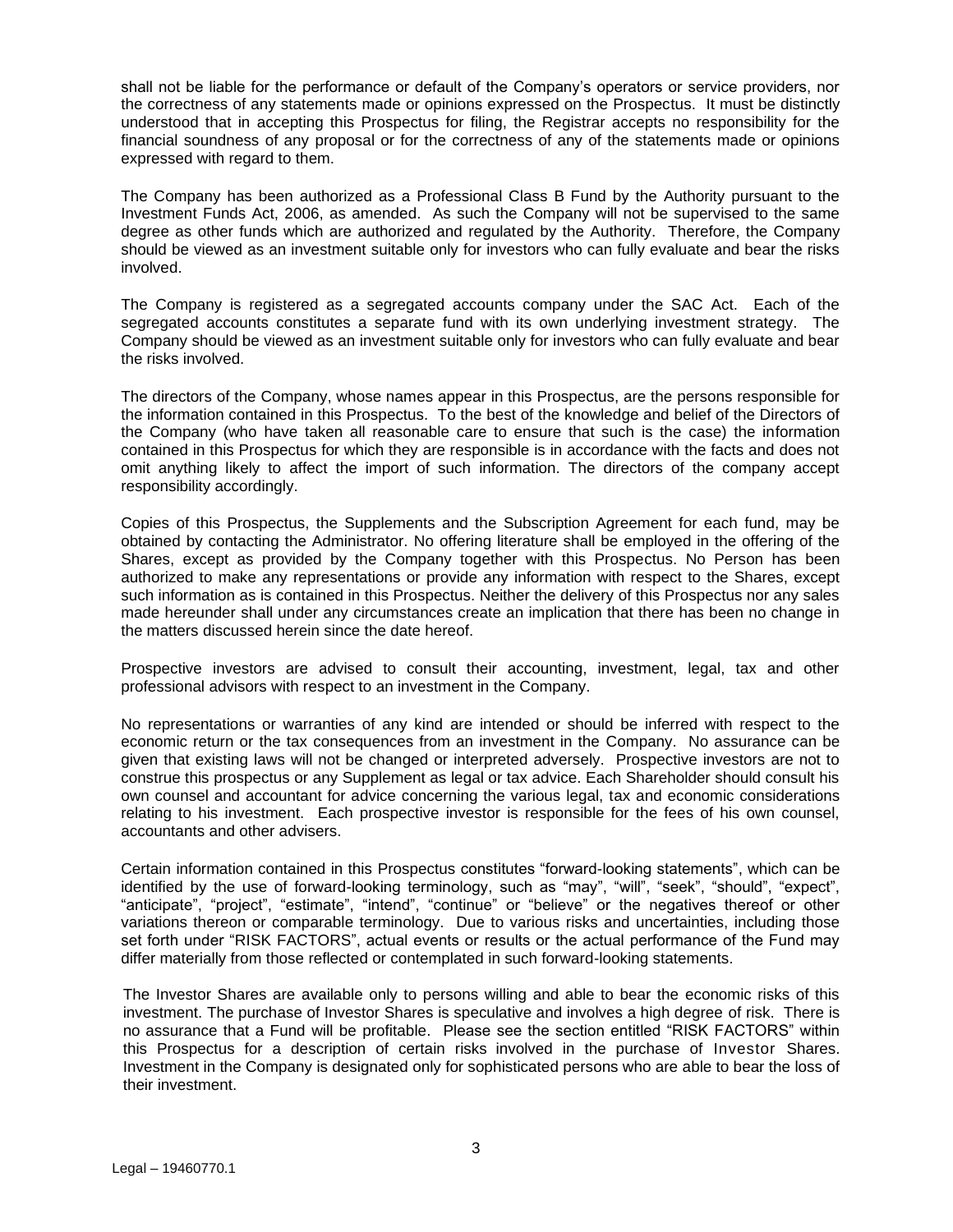Each Investor in the Shares must acquire such Shares solely for such Investor's own account and not with an intention of distribution, transfer, or resale, either in whole or in part.

There is no public market for Shares and it is unlikely that any active secondary market for Shares will develop.

Persons into whose possession this Prospectus and any Supplements come are required by the Company to inform themselves about and to observe any relevant restrictions. Intending investors should inform themselves (i) as to the legal requirements within their own countries for the subscription of or purchase or holding of the shares, (ii) as to any foreign exchange restrictions which may be relevant to them personally and (iii) as to any tax consequence arising from the purchase, holding or disposition of the shares which may be relevant to them.

## **Additional information concerning the offering of shares in Switzerland**

Shares of the Fund (the "Shares" and the "Fund") can be offered in Switzerland exclusively to Qualified Investors as defined by Article 10 § 3 of the Collective Investment Scheme Act (CISA) and Article 6 of the Collective Investment Scheme Ordinance (CISO) (Qualified Investors). The Fund has not been and will not be registered with the Swiss Financial Market Supervisory Authority (FINMA). This Offering Memorandum and/or any other offering materials relating to the Interests in the Fund may be made available in Switzerland solely to Qualified Investors.

## **Information for Swiss based Qualified Investors**

- The domicile of the Fund is Bermuda
- The Representative of the Fund in Switzerland is: OpenFunds Investment Services AG Seefeldstrasse 35, CH-8008 Zurich Tel +41 44 500 3108, www.open-funds.ch The statutory documents of the Fund such as the prospectus, the key investor information document (if any), the memorandum and articles of association, the annual and semi-annual reports and/or any other legal documents as defined in Article 15 CISA in conjunction with Article 13a CISO may be obtained free of charge from the Representative. The place of performance and jurisdiction for Interests of the Fund offered or distributed in or from Switzerland are the registered office of the Representative. The Paying Agent in Switzerland is:
- Società Bancaria Ticinese SA Piazza Collegiata 3, 6501 Bellinzona

Tel +41 91 821 51 21, Fax. + 41 91 825 66 18, www.bancaria.ch

Subscriptions and redemptions of Interests of the Fund as well as distributions may be made through the Paying Agent. A handling commission of CHF 150 per transaction will be charged by the Paying Agent and deducted from the subscription or redemption amount paid or received. If a subscription or redemption is made through the Paying Agent, instructions and money must be received by the Paying Agent at least 72 hours before the appropriate dealing cut-off time.

• Publications to Swiss investors in respect of the Interests in the Fund are effected from the Representative

#### **Remuneration of distributors, retrocessions and rebates**

The Financial Intermediaries do not pay any retrocessions to third parties as remuneration for distribution activity in respect of Fund units in or from Switzerland.

In respect of distribution in or from Switzerland, the Financial Intermediaries do not pay any rebates to reduce the fees or costs incurred by the investor and charged to the Fund.

#### **Mentioning of other funds in the Offering Memorandum**

OpenFunds Investment Services AG acts as Representative only to Dragon Dynamic Funds Platform Ltd. In case there is any reference made in the Offering Memorandum to any other fund, that fund is not legally represented in Switzerland by OpenFunds Investment Services AG.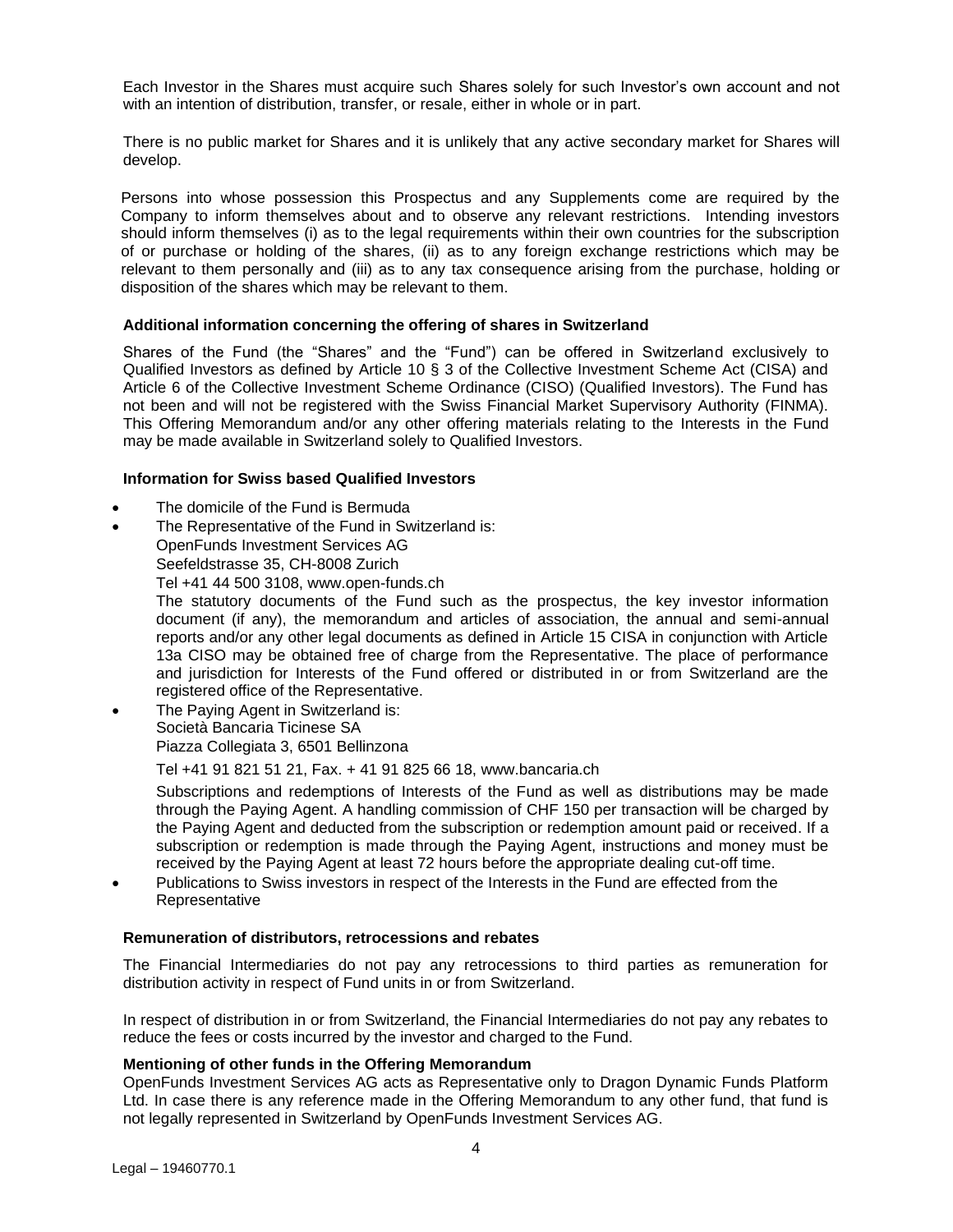## **DIRECTORY**

| <b>Directors</b><br>James A. Michie<br>Gary John Carr                                                                                                                                                                          | <b>Company Secretary and Registered Office</b><br>c/o Conyers Corporate Services (Bermuda) Limited<br><b>Clarendon House</b><br>2 Church Street<br>Hamilton HMFX, Bermuda<br>www.conyers.com          |
|--------------------------------------------------------------------------------------------------------------------------------------------------------------------------------------------------------------------------------|-------------------------------------------------------------------------------------------------------------------------------------------------------------------------------------------------------|
| <b>Investment Manager</b><br>Dragon Dynamic Advisors S.A<br>Via España, Plaza Comercial San Fernando<br>1st floor, suite 41<br>Panama City, Panama                                                                             | <b>Auditors</b><br>Richey May & Co<br>9605 S Kingston Ct # 200<br>Englewood, CO 80112, USA<br>www.richeymay.com                                                                                       |
| <b>Administrator for the Company</b><br>Centaur Fund Services US Inc.<br>3rd Floor, 16-00 Route 208<br>Fair Lawn<br>New Jersey 07410 USA<br>Tel: +1 201 335 1271<br>www.centaurfs.com                                          | <b>Legal Counsel to Company</b><br>Conyers Dill & Pearman Limited<br><b>Clarendon House</b><br>2 Church Street<br>Hamilton HM FX, Bermuda<br>Tel: + 1 441 295 1422<br>www.conyers.com                 |
| <b>Banker for the Company</b><br>The Northern Trust Int'l Banking Corporation<br>3 Second Street at Harbourside,<br><b>Suite 1401</b><br>Jersey City, New Jersey<br>07311 USA<br>Tel: +1 312 630 6000<br>www.northerntrust.com | <b>Special U.S. Fund Counsel to Company</b><br>Sadis & Goldberg LLP<br>551 Fifth Avenue, 21 <sup>st</sup> Floor<br>New York, NY 10176, United States<br>Tel: (212) 573-6660<br>https://www.sadis.com/ |
| <b>Swiss Legal Representative</b><br><b>OpenFunds Investment Services AG</b><br>Zurich Office<br>Seefeldstrasse 35<br>8008 Zurich<br>Tel: +41445003108<br>www.open-funds.ch                                                    | <b>Segregated Accounts Company Representative</b><br>Gary Carr<br>Paget, Bermuda                                                                                                                      |
| <b>Custodian and Prime Broker</b><br>Canaccord Genuity Corp.<br>609 Granville Street, Suite 2200<br>Vancouver, B.C., Canada<br><b>V7Y 1H2</b><br>Tel +1 604 643 7300<br>www.cgf.com                                            |                                                                                                                                                                                                       |

The above service providers generally provide services to the Company and each Fund, as detailed herein. Within each Fund Supplement, if alternative service providers are used this will be noted in the relevant Fund Supplement.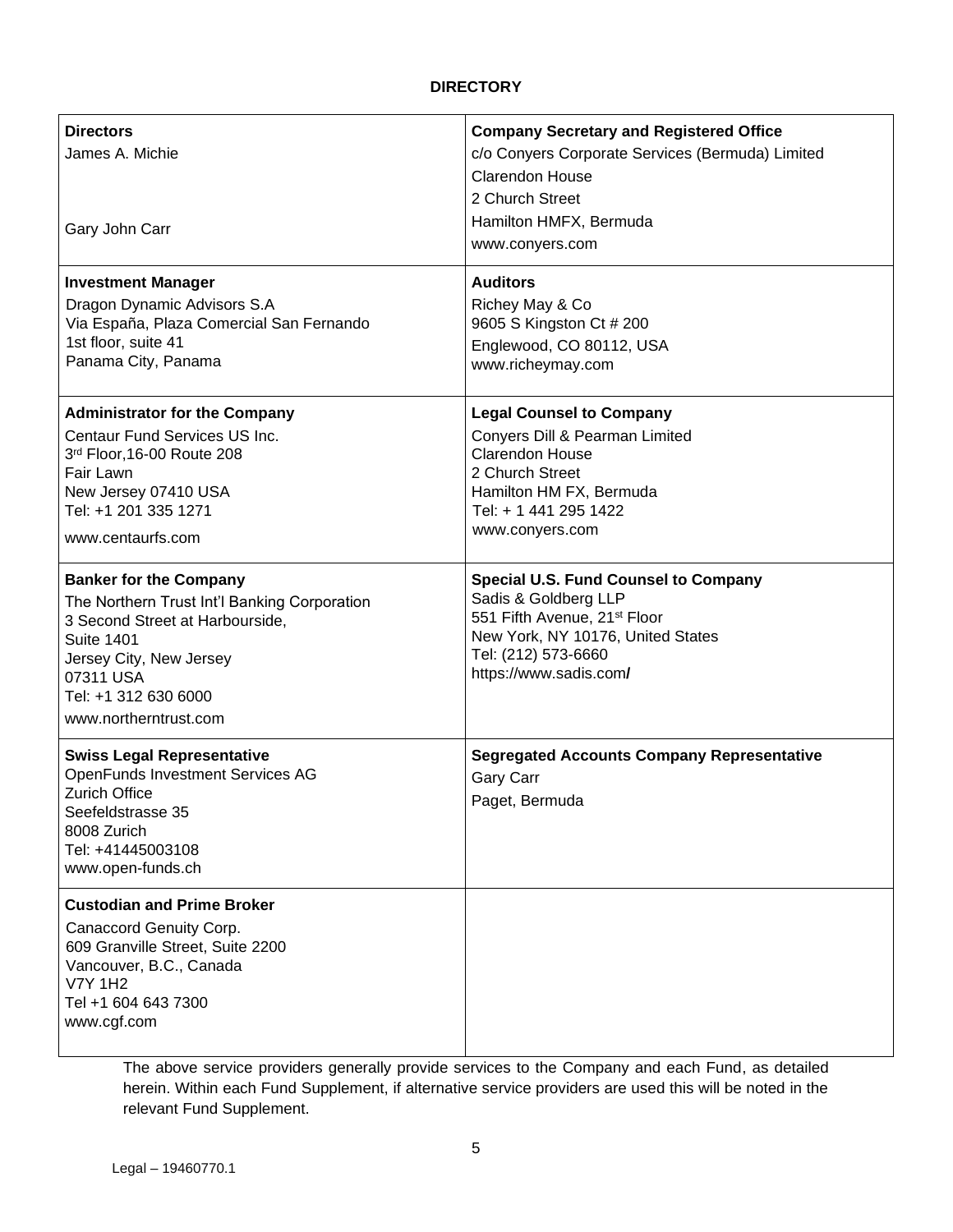## **TABLE OF CONTENTS**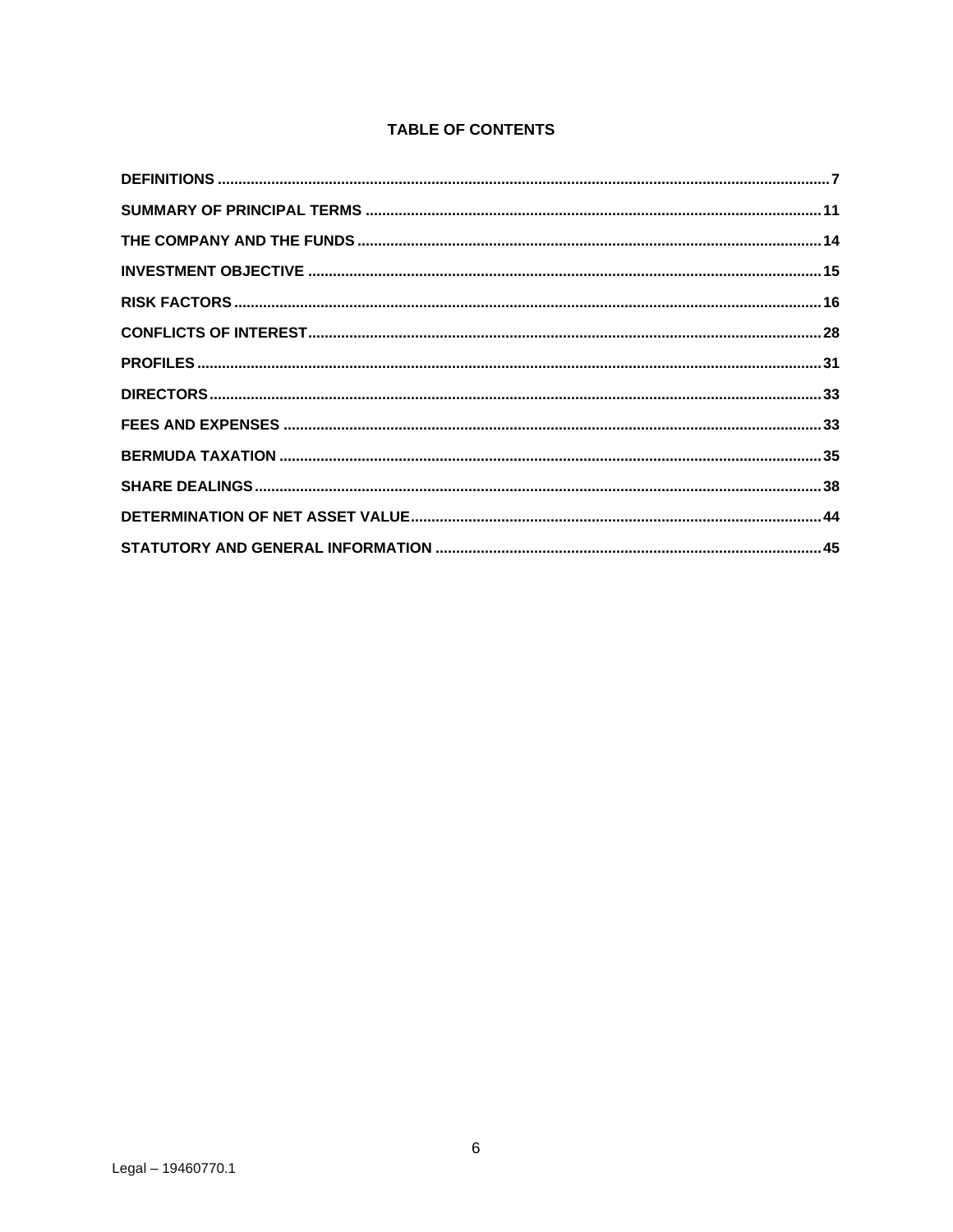## **DEFINITIONS**

<span id="page-6-0"></span>

| <b>Account Owners</b>                     | has the meaning ascribed thereto in the SAC Act.                                                                                                                                                                                                                                                                                                                                                                                                                                                                                                                                                                                                                                                                                                                                                                                                                                                                                                                                                                                                                                                                                                                                                        |
|-------------------------------------------|---------------------------------------------------------------------------------------------------------------------------------------------------------------------------------------------------------------------------------------------------------------------------------------------------------------------------------------------------------------------------------------------------------------------------------------------------------------------------------------------------------------------------------------------------------------------------------------------------------------------------------------------------------------------------------------------------------------------------------------------------------------------------------------------------------------------------------------------------------------------------------------------------------------------------------------------------------------------------------------------------------------------------------------------------------------------------------------------------------------------------------------------------------------------------------------------------------|
| <b>Administrator</b>                      | any person appointed as administrator of the Company and/or a<br>Fund from time to time by the Company, as set out in each applicable<br>Supplement, to carry out administration, registrar and transfer<br>services, Net Asset Value (as defined herein) calculations and other<br>services.                                                                                                                                                                                                                                                                                                                                                                                                                                                                                                                                                                                                                                                                                                                                                                                                                                                                                                           |
| Administration<br><b>Agreement</b>        | means the agreement between the Company and the Administrator.                                                                                                                                                                                                                                                                                                                                                                                                                                                                                                                                                                                                                                                                                                                                                                                                                                                                                                                                                                                                                                                                                                                                          |
| <b>Advisers Act</b>                       | means the United States Investment Advisers Act of 1940, as<br>amended.                                                                                                                                                                                                                                                                                                                                                                                                                                                                                                                                                                                                                                                                                                                                                                                                                                                                                                                                                                                                                                                                                                                                 |
| <b>Affiliate</b>                          | any affiliate, subsidiary or parent of the Company, whether situated in<br>Bermuda or elsewhere, also including the Investment Manager and<br>the Administrator.                                                                                                                                                                                                                                                                                                                                                                                                                                                                                                                                                                                                                                                                                                                                                                                                                                                                                                                                                                                                                                        |
| <b>AIFMD</b>                              | Alternative Investment Fund Managers Directive of the EU.                                                                                                                                                                                                                                                                                                                                                                                                                                                                                                                                                                                                                                                                                                                                                                                                                                                                                                                                                                                                                                                                                                                                               |
| <b>Applicable Law</b>                     | all applicable statutes, enactments, laws, ordinances, bye-laws, rules,<br>regulations, guidelines, notifications, notices, and/or judgments,<br>decrees, injunctions, awards, writs or orders of any court, statutory or<br>regulatory or taxation authority, tribunal, arbitral tribunal, board or<br>stock exchange in any applicable jurisdiction, as may be in force and<br>effect during the subsistence of this Prospectus, and such term shall<br>further include any obligations of the Company to comply with: (i) any<br>applicable local or foreign law, ordinance, regulation, demand,<br>guidance, guidelines, rules, codes of practice, whether or not relating<br>to an intergovernmental agreement between the governments or<br>regulatory authorities of two or more jurisdictions; and (ii) any<br>agreement between the Company (or that of any Affiliate, as the case<br>may be) and any government or taxation authority in any jurisdiction;<br>and including but not limited to AML/ATF, FATCA, CRS and any<br>agreement entered into by the Company (or any Affiliate) and any<br>applicable intergovernmental agreement entered into in connection<br>with FATCA and/or CRS. |
| <b>Auditors</b>                           | means Richey May, the auditors to the Company.                                                                                                                                                                                                                                                                                                                                                                                                                                                                                                                                                                                                                                                                                                                                                                                                                                                                                                                                                                                                                                                                                                                                                          |
| BM\$                                      | the lawful currency of Bermuda.                                                                                                                                                                                                                                                                                                                                                                                                                                                                                                                                                                                                                                                                                                                                                                                                                                                                                                                                                                                                                                                                                                                                                                         |
| <b>Bye-laws</b>                           | the Bye-laws of the Company as the same may be amended or<br>substituted from time to time.                                                                                                                                                                                                                                                                                                                                                                                                                                                                                                                                                                                                                                                                                                                                                                                                                                                                                                                                                                                                                                                                                                             |
| <b>Business Day</b>                       | has the meaning as set out in each applicable Supplement.                                                                                                                                                                                                                                                                                                                                                                                                                                                                                                                                                                                                                                                                                                                                                                                                                                                                                                                                                                                                                                                                                                                                               |
| CAD\$                                     | the lawful currency of Canada.                                                                                                                                                                                                                                                                                                                                                                                                                                                                                                                                                                                                                                                                                                                                                                                                                                                                                                                                                                                                                                                                                                                                                                          |
| CHF                                       | the lawful currency of Switzerland.                                                                                                                                                                                                                                                                                                                                                                                                                                                                                                                                                                                                                                                                                                                                                                                                                                                                                                                                                                                                                                                                                                                                                                     |
| Code                                      | means the United States Internal Revenue Code, as amended.                                                                                                                                                                                                                                                                                                                                                                                                                                                                                                                                                                                                                                                                                                                                                                                                                                                                                                                                                                                                                                                                                                                                              |
| <b>Companies Act</b>                      | the Companies Act 1981, of Bermuda, as amended.                                                                                                                                                                                                                                                                                                                                                                                                                                                                                                                                                                                                                                                                                                                                                                                                                                                                                                                                                                                                                                                                                                                                                         |
| Company                                   | Dragon Dynamic Funds Platform Ltd.                                                                                                                                                                                                                                                                                                                                                                                                                                                                                                                                                                                                                                                                                                                                                                                                                                                                                                                                                                                                                                                                                                                                                                      |
| <b>Commodity Exchange</b>                 | means the United States Commodity Exchange Act of 1936, as                                                                                                                                                                                                                                                                                                                                                                                                                                                                                                                                                                                                                                                                                                                                                                                                                                                                                                                                                                                                                                                                                                                                              |
| Act                                       | amended.                                                                                                                                                                                                                                                                                                                                                                                                                                                                                                                                                                                                                                                                                                                                                                                                                                                                                                                                                                                                                                                                                                                                                                                                |
| <b>Constitutional</b><br><b>Documents</b> | the Memorandum of Association and Bye-laws of the Company.                                                                                                                                                                                                                                                                                                                                                                                                                                                                                                                                                                                                                                                                                                                                                                                                                                                                                                                                                                                                                                                                                                                                              |
| <b>CRS</b>                                | the OECD Standard for Automatic Exchange of Financial Account<br>Information in Tax Matters - Common Reporting Standard as<br>implemented in Bermuda pursuant to (i) the Multilateral Competent<br>Authority Agreement on Automatic Exchange of Financial Account<br>Information signed by Bermuda on 29 October 2014; and (ii)<br>domestic legislation, namely the International Cooperation (Tax<br>Information Exchange Agreements) Act 2005 and the International                                                                                                                                                                                                                                                                                                                                                                                                                                                                                                                                                                                                                                                                                                                                   |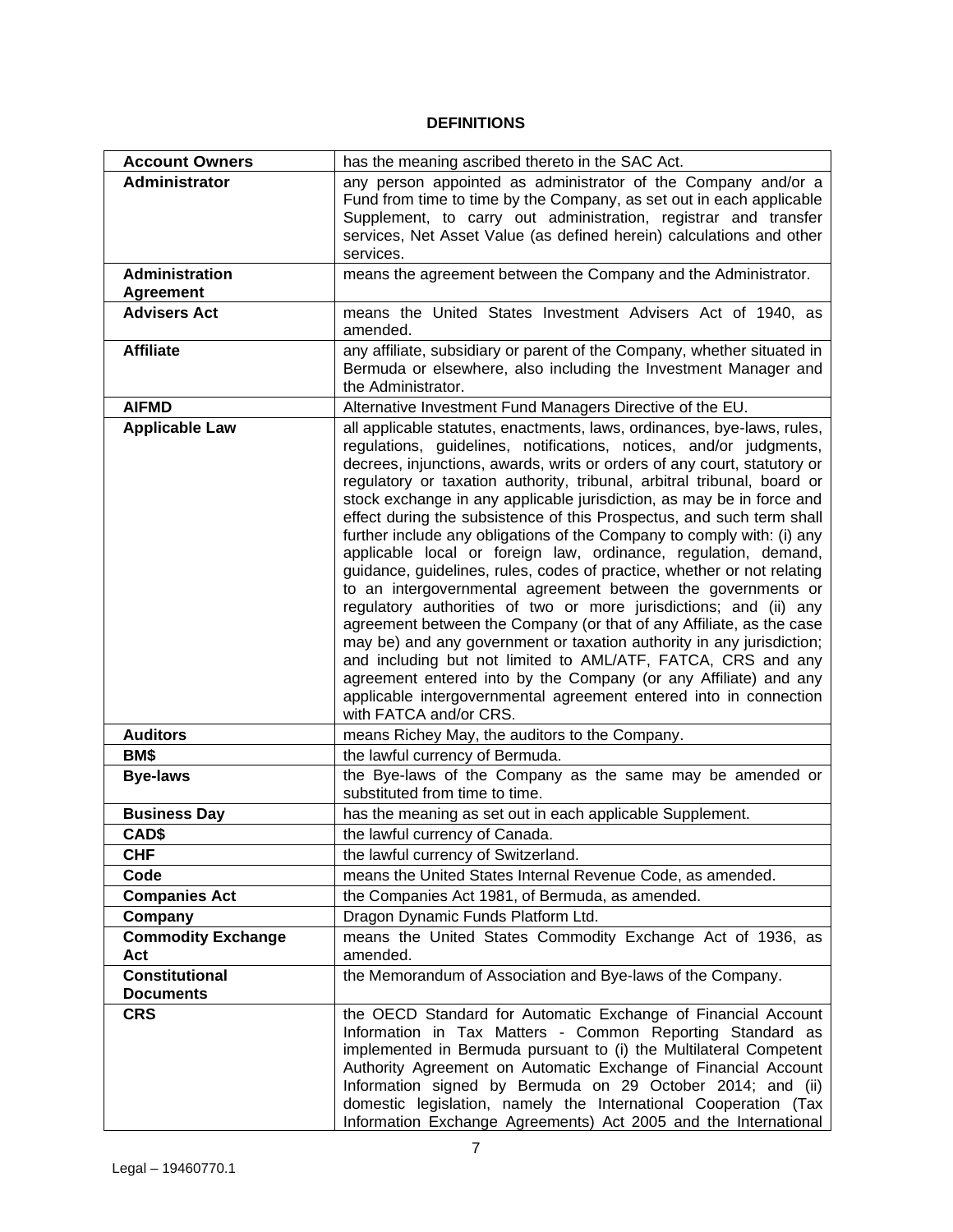|                                                               | Cooperation (Tax Information Exchange Agreements) Common<br>Reporting Standard Regulations 2017.                                                                                                                                                                                                                                                                          |
|---------------------------------------------------------------|---------------------------------------------------------------------------------------------------------------------------------------------------------------------------------------------------------------------------------------------------------------------------------------------------------------------------------------------------------------------------|
| <b>Custodian</b>                                              | any such custodian as may be appointed as custodian of a Fund from<br>time to time by the Company, as set out in each applicable<br>Supplement.                                                                                                                                                                                                                           |
| <b>Custodian Agreement</b>                                    | means the agreement between the Company and the Custodian.                                                                                                                                                                                                                                                                                                                |
| <b>Designated Bank</b><br><b>Account</b>                      | has the meaning ascribed thereto on page 16.                                                                                                                                                                                                                                                                                                                              |
| <b>Directors or Board</b>                                     | the board of directors of the Company or of any committee thereof.                                                                                                                                                                                                                                                                                                        |
| <b>EEA</b>                                                    | European Economic Area.                                                                                                                                                                                                                                                                                                                                                   |
| <b>Eligible Investor</b>                                      | for the purposes of this Prospectus shall be a person who is not a<br>Restricted Investor (as defined on page 36).                                                                                                                                                                                                                                                        |
| <b>ERISA</b>                                                  | Means the United States Employee Retirement Income Security Act<br>of 1974, as amended.                                                                                                                                                                                                                                                                                   |
| <b>EU</b>                                                     | European Union.                                                                                                                                                                                                                                                                                                                                                           |
| <b>EUR</b>                                                    | the official currency of the EU.                                                                                                                                                                                                                                                                                                                                          |
| <b>FATCA</b>                                                  | Foreign Account Tax Compliance Act of the United States, as<br>amended, and any associated similar or analogous legislation, treaty,<br>inter- governmental agreement, regulation, instruction, or other<br>official guidance of any authority in any jurisdiction whether within or<br>outside of Bermuda including without limitation in any Member State<br>of the EU. |
| <b>FINRA</b>                                                  | means the U.S. Financial Industry Regulatory Authority                                                                                                                                                                                                                                                                                                                    |
| <b>Fund</b>                                                   | each Fund or Segregated Account established by the Board and<br>Linked to a class or classes of Shares as more particularly referred to<br>in the Supplement issued in respect of a Fund.                                                                                                                                                                                 |
| <b>Fund Account</b>                                           | bank account(s) for a Fund into which Subscription Proceeds and<br>investment sale proceeds are deposited and from which the Fund's<br>purchases, redemptions, fees and expenses are paid.                                                                                                                                                                                |
| <b>Governing Instruments</b>                                  | shall include the Constitutional Documents and any other document<br>required by the SAC Act.                                                                                                                                                                                                                                                                             |
| <b>IFA</b>                                                    | the Investment Funds Act 2006, as amended.                                                                                                                                                                                                                                                                                                                                |
| <b>IFRS</b>                                                   | International Financial Reporting Standards.                                                                                                                                                                                                                                                                                                                              |
| <b>Incentive Compensation</b>                                 | any performance related investment management fee or incentive<br>allocation payable to the Investment Manager or any affiliate or any<br>delegated manager by the Company for and on behalf of a Fund, as<br>the case may be, and as set out in the applicable Supplement                                                                                                |
| <b>Industry Expert</b><br><b>Committee (or</b><br>comparable) | means a committee of experts in a particular industry appointed by<br>the Investment Manager to assist in its investment process, full<br>particulars of which will be disclosed in the applicable Supplement.                                                                                                                                                            |
| <b>Initial Subscription</b><br><b>Period</b>                  | has the meaning ascribed thereto in each Fund Supplement                                                                                                                                                                                                                                                                                                                  |
| <b>Investment Company Act</b>                                 | means the United States Investment Company Act of 1940, as<br>amended.                                                                                                                                                                                                                                                                                                    |
| <b>Investment Manager</b>                                     | Dragon Dynamic Advisors S.A., or any such other manager as may<br>be appointed from time to time by the Company or a Fund.                                                                                                                                                                                                                                                |
| <b>Investor Shares or</b><br><b>Shares</b>                    | the non-voting, redeemable, participating shares of par value<br>US\$0.0001 each of the Company.                                                                                                                                                                                                                                                                          |
| Linked                                                        | has the meaning ascribed thereto in the SAC Act.                                                                                                                                                                                                                                                                                                                          |
| <b>Management Shares</b>                                      | the voting, non-redeemable, non-participating shares of par value<br>US\$1.00 each of the Company.                                                                                                                                                                                                                                                                        |
| <b>Management Fee</b>                                         | any investment management fee payable to the Investment Manager<br>or any delegated manager by the Company or a Fund as the case<br>may be and as set out in the applicable Supplement.                                                                                                                                                                                   |
| <b>Net Asset Value</b>                                        | (in respect of the Company or any Fund) the Net Asset Value of the                                                                                                                                                                                                                                                                                                        |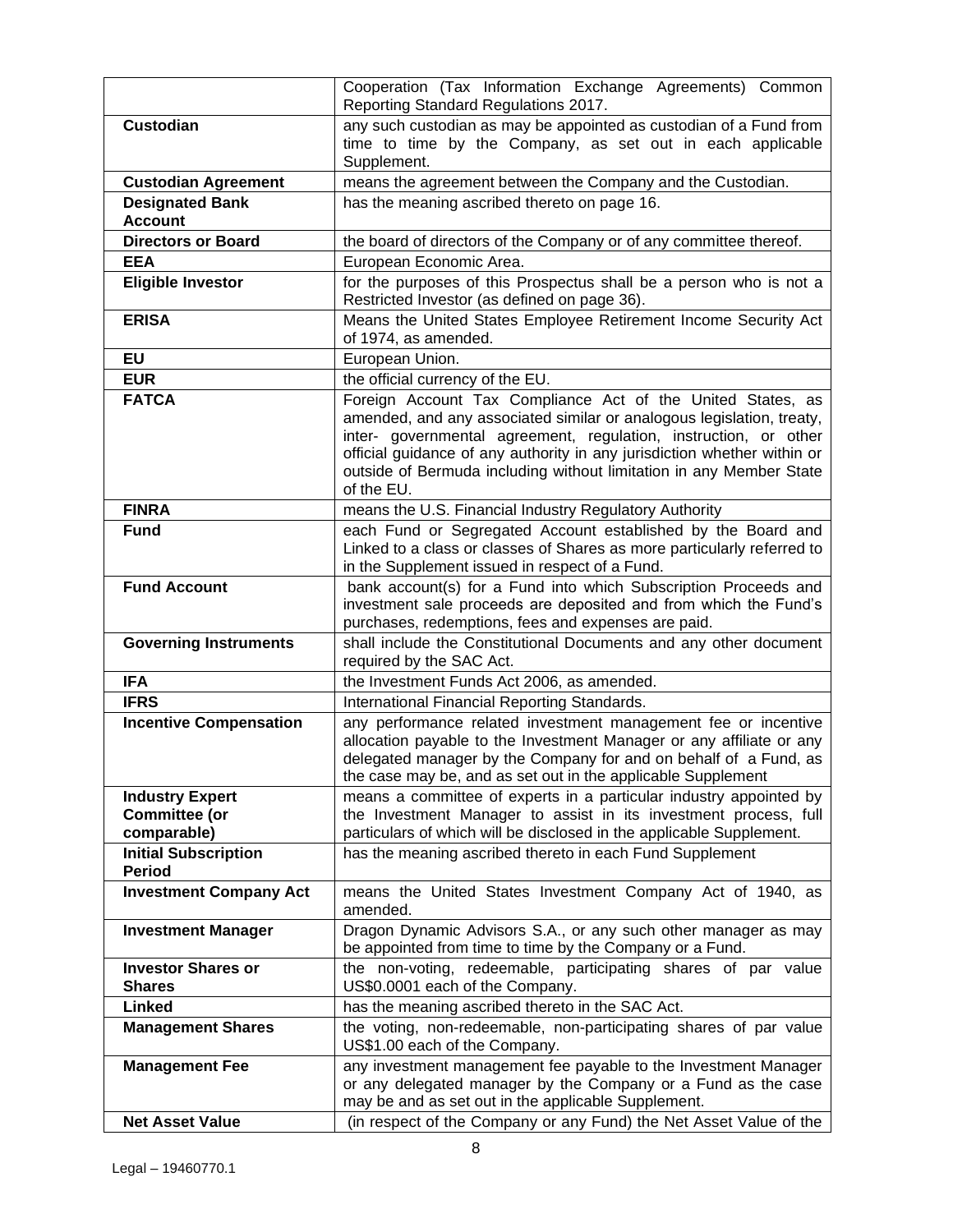|                                                  | Company or such Fund (as the case may be) as determined in<br>accordance with this Prospectus and/or a Supplement (as applicable)<br>and the Bye-laws.                                                                                                                                                                                                                                                                                                                                                                                                                                    |
|--------------------------------------------------|-------------------------------------------------------------------------------------------------------------------------------------------------------------------------------------------------------------------------------------------------------------------------------------------------------------------------------------------------------------------------------------------------------------------------------------------------------------------------------------------------------------------------------------------------------------------------------------------|
| <b>NAV per Share</b>                             | the Net Asset Value divided by the number of Shares in issue of the<br>the applicable Fund outstanding at the applicable time.                                                                                                                                                                                                                                                                                                                                                                                                                                                            |
| <b>New Issues</b>                                | means initial public offerings of U.S. equity securities, as further<br>described in FINRA Rule 5130 and/or FINRA Rule 5131                                                                                                                                                                                                                                                                                                                                                                                                                                                               |
| <b>Non-Qualified Person</b>                      | has the meaning ascribed thereto on page 35.                                                                                                                                                                                                                                                                                                                                                                                                                                                                                                                                              |
| <b>OECD</b>                                      | the Organization for Economic Co-operation and Development.                                                                                                                                                                                                                                                                                                                                                                                                                                                                                                                               |
| <b>Personal Data</b>                             | any information about an identified or identifiable individual.                                                                                                                                                                                                                                                                                                                                                                                                                                                                                                                           |
| <b>Prospectus</b>                                | means this document together with any Supplement issued by the<br>Company with respect to a Fund from time to time.                                                                                                                                                                                                                                                                                                                                                                                                                                                                       |
| <b>Redemption Fee</b>                            | has the meaning set out in an applicable Supplement.                                                                                                                                                                                                                                                                                                                                                                                                                                                                                                                                      |
| <b>Redemption Price</b>                          | The price at which Shares of a Fund may be redeemed as set out in<br>the applicable Supplement.                                                                                                                                                                                                                                                                                                                                                                                                                                                                                           |
| <b>Redemption Proceeds</b>                       | the sum of the proceeds of redemption.                                                                                                                                                                                                                                                                                                                                                                                                                                                                                                                                                    |
| <b>Redemption Request</b>                        | a request in writing by a Shareholder to the Company to redeem<br>shares of a Fund using the form approved by the Directors from time<br>to time and subject to the terms set out therein.                                                                                                                                                                                                                                                                                                                                                                                                |
| <b>Relevant Currency</b>                         | means the functional currency of the Fund, as specified in the<br>applicable Supplement.                                                                                                                                                                                                                                                                                                                                                                                                                                                                                                  |
| <b>SAC Act</b>                                   | the Segregated Accounts Companies Act 2000, as amended.                                                                                                                                                                                                                                                                                                                                                                                                                                                                                                                                   |
| <b>SAC Representative</b>                        | any person appointed as the representative pursuant to the SAC Act<br>of the Company and each Fund (as applicable) from time to time by<br>the Company.                                                                                                                                                                                                                                                                                                                                                                                                                                   |
| <b>SEC</b>                                       | means the United States Securities and Exchange Commission.                                                                                                                                                                                                                                                                                                                                                                                                                                                                                                                               |
| <b>Securities Act</b>                            | means the United States Securities Act of 1933, as amended.                                                                                                                                                                                                                                                                                                                                                                                                                                                                                                                               |
| <b>Segregated Accounts or</b><br><b>Accounts</b> | means any one or more segregated accounts established or to be<br>established by the Company in accordance with the SAC Act and<br>"Accounts" shall be construed accordingly.                                                                                                                                                                                                                                                                                                                                                                                                             |
| <b>Sensitive Personal Data</b>                   | any personal data relating to an individual's place of origin, race,<br>colour, national or ethnic origin, sex, sexual orientation, sexual life,<br>marital status, physical or mental disability, physical or mental health,<br>family status, religious beliefs, political opinions, trade union<br>membership, biometric information or genetic information.                                                                                                                                                                                                                           |
| Shareholder                                      | a person registered in the register of Shareholders of the Company in<br>respect of the registered title to the Shares.                                                                                                                                                                                                                                                                                                                                                                                                                                                                   |
| <b>Subscription Agreement</b>                    | the form of subscription application approved by the Directors from<br>time to time.                                                                                                                                                                                                                                                                                                                                                                                                                                                                                                      |
| <b>Subscription Day</b>                          | has the meaning ascribed thereto in the relevant Supplement.                                                                                                                                                                                                                                                                                                                                                                                                                                                                                                                              |
| <b>Subscription Fee</b>                          | has meaning set out in an applicable Supplement.                                                                                                                                                                                                                                                                                                                                                                                                                                                                                                                                          |
| <b>Subscription Proceeds</b>                     | the sum of the proceeds of subscription for Shares of a particular<br>Fund, denominated in the reference currency of the applicable Fund.                                                                                                                                                                                                                                                                                                                                                                                                                                                 |
| <b>Supplement</b>                                | the separate information memorandum which is issued in respect of<br>each Fund (i.e. the Company's Segregated Accounts).                                                                                                                                                                                                                                                                                                                                                                                                                                                                  |
| <b>United States or U.S.</b>                     | the United States of America and each of its territories and<br>possessions.                                                                                                                                                                                                                                                                                                                                                                                                                                                                                                              |
| U.S. Person and Non-U.S.<br><b>Person</b>        | means (a) a citizen or resident of the United States, (b) a corporation,<br>partnership, or other entity organized under the laws of the United<br>States, any state, or the District of Columbia, other than a partnership<br>that is not treated as a U.S. Person under the U.S. Treasury<br>Regulations issued under the United States Internal Revenue Code<br>of 1986, (c) an estate whose income is subject to United States<br>income tax, regardless of its source, or (d) a trust if either (i) a court<br>within the United States is able to exercise primary supervision over |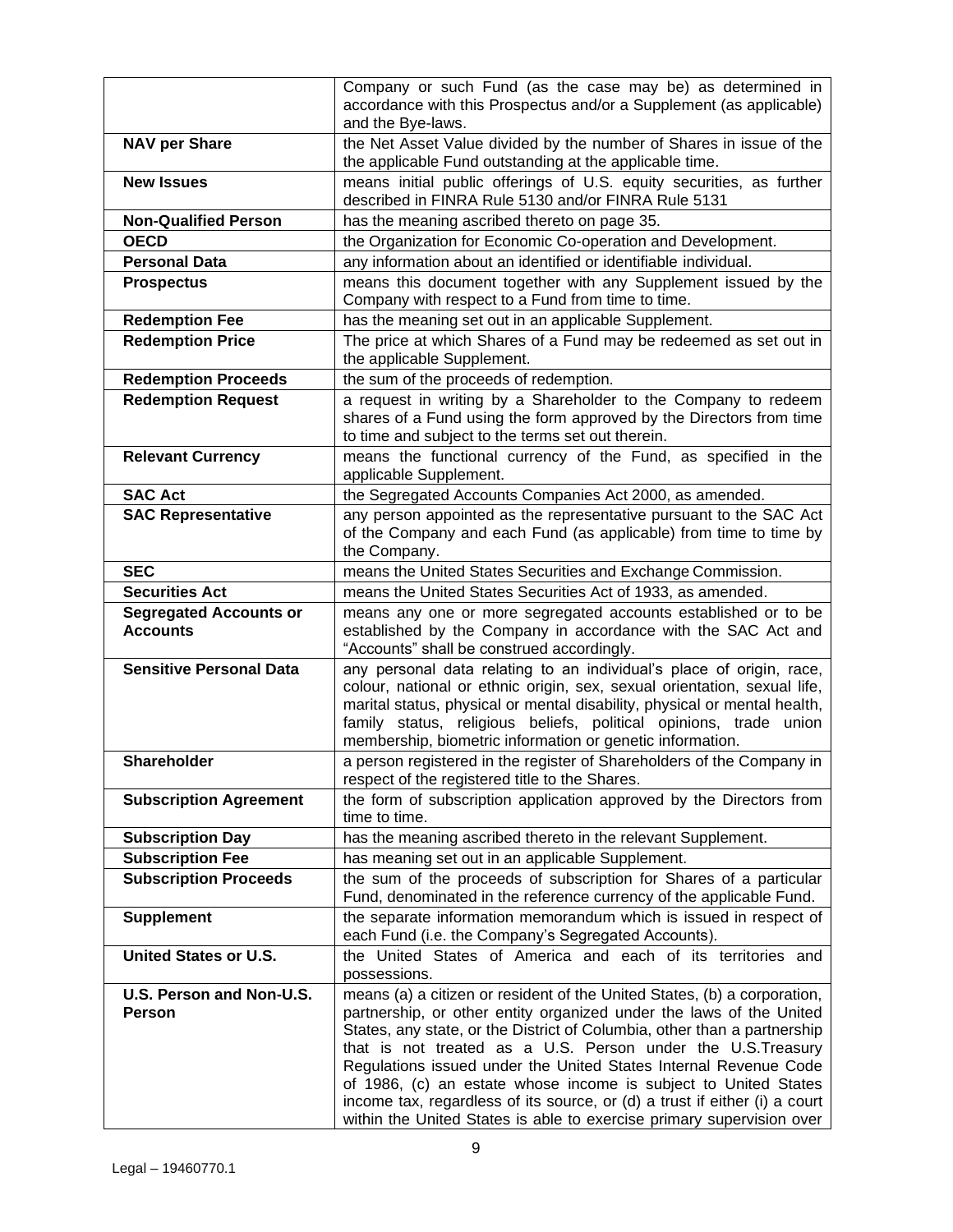|                            | the administration of the trust and one or more U.S. Persons have the<br>authority to control all substantial decisions of the trust or (ii) the trust<br>has in effect a valid election to be treated as a United States person<br>pursuant to applicable U.S. Treasury Regulations issued under the<br>United States Internal Revenue Code of 1986. |
|----------------------------|-------------------------------------------------------------------------------------------------------------------------------------------------------------------------------------------------------------------------------------------------------------------------------------------------------------------------------------------------------|
| U.S. dollar or US\$ or USD | the lawful currency of the United States.                                                                                                                                                                                                                                                                                                             |
| <b>Valuation Day</b>       | has the meaning ascribed thereto in the relevant Supplement.                                                                                                                                                                                                                                                                                          |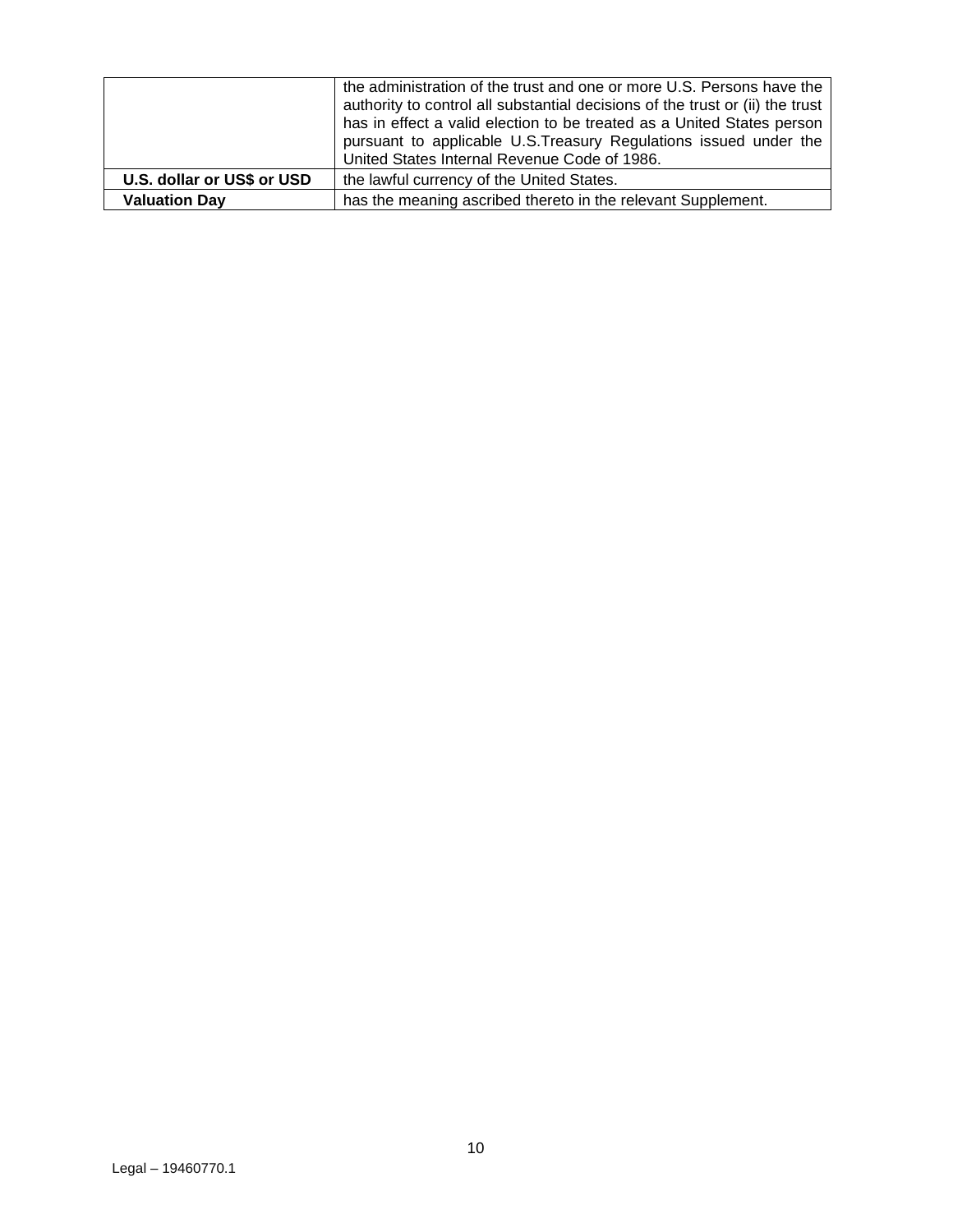## **SUMMARY OF PRINCIPAL TERMS**

<span id="page-10-0"></span>*The following summary is qualified in its entirety by reference to more detailed information included elsewhere in this Prospectus, the relevant Supplement and Constitutional Documents of the Company.* 

## **The Company**

| <b>The</b>                                  | Dragon Dynamic Funds Platform Ltd (Company) is an open-ended                                                                                   |
|---------------------------------------------|------------------------------------------------------------------------------------------------------------------------------------------------|
| Company                                     | exempted company incorporated on 12 December 2017 for an<br>unlimited duration, as a mutual fund with limited liability, under the             |
|                                             | Companies Act and registered as a segregated accounts company                                                                                  |
|                                             | under the SAC Act. The Company is authorized as a Professional<br>Class B Fund under the IFA.                                                  |
| <b>Offering of the Investor</b>             | The offering of the Shares is made on the basis of this Prospectus                                                                             |
| <b>Shares</b>                               | and the applicable Fund's Supplement subject to certain restrictions                                                                           |
|                                             | set out herein or therein. The manner of subscription for Shares is<br>set forth in the Supplement for the applicable Fund.                    |
| <b>Management and Investor</b>              | The Company has an authorised share capital of US\$12,000 divided                                                                              |
| <b>Shares</b>                               | into (i) 1,000 Management Shares of par value US\$1.00 each and<br>(ii) 110,000,000 Investor Shares of par value US\$0.0001 each. The          |
|                                             | Investor Shares are issuable by the Directors in such classes of                                                                               |
|                                             | Shares or series thereof as the Directors may determine from time<br>to time. Typically, each class of Investor Shares and series thereof      |
|                                             | is Linked to a separate and distinct Segregated Account within                                                                                 |
|                                             | which all assets and liabilities attributed to that class of Shares are                                                                        |
|                                             | held and kept segregated from the assets and liabilities of each<br>other class of Shares as well as from the general liabilities of the       |
|                                             | Company. The Board may however issue more than one class of                                                                                    |
|                                             | Shares (and series thereof) which are Linked to the same<br>Segregated Account; details of which will be set out in the applicable             |
|                                             | Supplement. Each class or series of a class of Shares shall be                                                                                 |
|                                             | offered with such rights and restrictions as the Board may determine                                                                           |
|                                             | and may be offered in subscription monies in classes not<br>denominated in U.S. dollars. Additionally, a dedicated class of                    |
|                                             | Investor Shares may be issued from time to time in order to provide                                                                            |
|                                             | for the payment of any Incentive Compensation as set out in detail in<br>the applicable Supplement for a Fund.                                 |
| <b>Investment Objective</b>                 | The investment objective of each Fund will be set out in the                                                                                   |
|                                             | Supplement relevant to each Fund.                                                                                                              |
| <b>Investment Manager</b>                   | The Company has appointed Dragon Dynamic Advisors S.A., to act<br>as Investment Manager of each Fund.                                          |
| <b>Industry Expert (or</b><br>comparable)   | Independent industry advisors will be appointed by the Investment<br>Manager to serve as industry experts in respect of each Fund.             |
| <b>Administrator</b>                        | The Company has appointed Centaur Fund Services (Bermuda)                                                                                      |
|                                             | Limited to act as the Administrator of the Company                                                                                             |
| <b>SAC Representative</b>                   | Gary Carr, Paget, Bermuda                                                                                                                      |
| <b>Custodian and Prime</b><br><b>Broker</b> | The Company has appointed Custodians, Prime Brokers and other<br>service providers as noted in on page 4 of this Prospectus and as             |
|                                             | set out in the Supplement for the applicable Fund.                                                                                             |
| <b>Company Secretary</b>                    | The Company has appointed Conyers Corporate Services<br>(Bermuda) Limited to act as the Company Secretary.                                     |
| <b>Risks</b>                                | An investment in the Company is speculative and involves a high                                                                                |
|                                             | degree of risk. Shares are suitable only for investors who can afford<br>to lose all or a portion of their investment. No one should commit to |
|                                             | invest a large percentage of their readily marketable assets in the                                                                            |
|                                             | Company.                                                                                                                                       |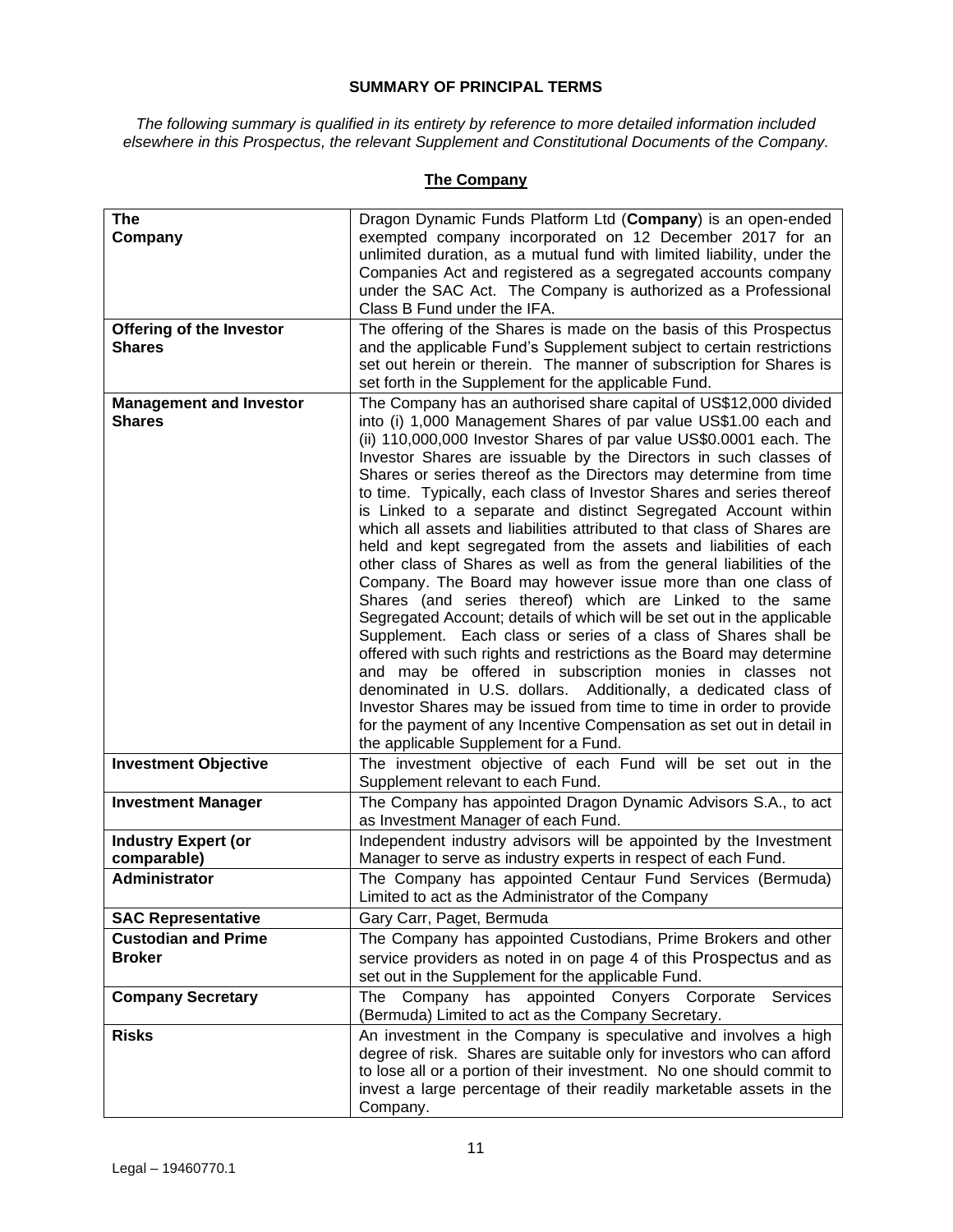## **Fees and Expenses**

| <b>Organizational Costs</b>                    | The fees and expenses associated with the formation and<br>organization of the Company from the initial offering of Shares will<br>be borne by the Company. The Investment Manager has advanced<br>the initial Organizational Costs for and on behalf of the Company<br>and each Fund, in existence on the date hereof, and shall be entitled<br>to be reimbursed for a total of US\$125,000 of such Organizational<br>Costs or such lesser amount as the Investment Manager may agree<br>from each Fund, whether in existence as at the date hereof or in<br>created in the future, in such amount as the Directors may<br>determine reasonable. Additionally, a Fund will be responsible for            |
|------------------------------------------------|-----------------------------------------------------------------------------------------------------------------------------------------------------------------------------------------------------------------------------------------------------------------------------------------------------------------------------------------------------------------------------------------------------------------------------------------------------------------------------------------------------------------------------------------------------------------------------------------------------------------------------------------------------------------------------------------------------------|
|                                                | the payment of additional Organizational Costs related to its own<br>organization and operation. The Organizational Costs will be<br>amortised over a three (3) year period.                                                                                                                                                                                                                                                                                                                                                                                                                                                                                                                              |
| <b>Operational Fees and</b><br><b>Expenses</b> | All fees and expenses which are specific to a Fund of the Company<br>or to series or classes of Shares within a Fund of the Company will<br>be charged to such Fund, series or class, respectively. For the<br>avoidance of doubt any project specific expenses will be separately<br>charged to such Fund as set forth in that Fund Supplement. All<br>general fees and expenses of the Company will be charged to each<br>Fund and to each series of each class within a Fund on a pro rata<br>basis taking into account the timing of creation of any such Fund,<br>series or class.                                                                                                                   |
| <b>Management Fee</b>                          | The Company shall pay, for and on behalf of each Fund, a<br>Management Fee in relation to the services to be provided by the<br>Investment Manager in an amount as may be set out from time to<br>time in the Supplement applicable to Fund.                                                                                                                                                                                                                                                                                                                                                                                                                                                              |
| <b>Minimum Subscription</b><br>Amount          | The minimum initial subscription for each Fund by an investor will be<br>set out in the applicable Supplement for such Fund. The Directors<br>may in their discretion waive, decrease or increase the minimum<br>initial subscription amount, generally or in specific cases. Fractional<br>shares may be issued.                                                                                                                                                                                                                                                                                                                                                                                         |
| <b>Redemptions</b>                             | Shares may be redeemed upon the terms set forth in the<br>Supplement relating to the relevant Fund. Where applicable, a<br>request for a partial redemption of Shares may be refused or, at the<br>discretion of the Directors, the holding redeemed in its entirety, if as<br>a result of such partial redemption, the Net Asset Value (as defined<br>herein) of the Shares would be less than the relevant minimum<br>holding as described in the relevant Supplement. The Directors are<br>authorised, at their absolute discretion, to make such amendment to<br>the redemption procedure, as they consider necessary and to<br>suspend redemptions as authorised by the Constitutional<br>Documents. |
| <b>Secondary Market</b>                        | There is no secondary trading market for the Shares nor is a<br>secondary market anticipated to develop.                                                                                                                                                                                                                                                                                                                                                                                                                                                                                                                                                                                                  |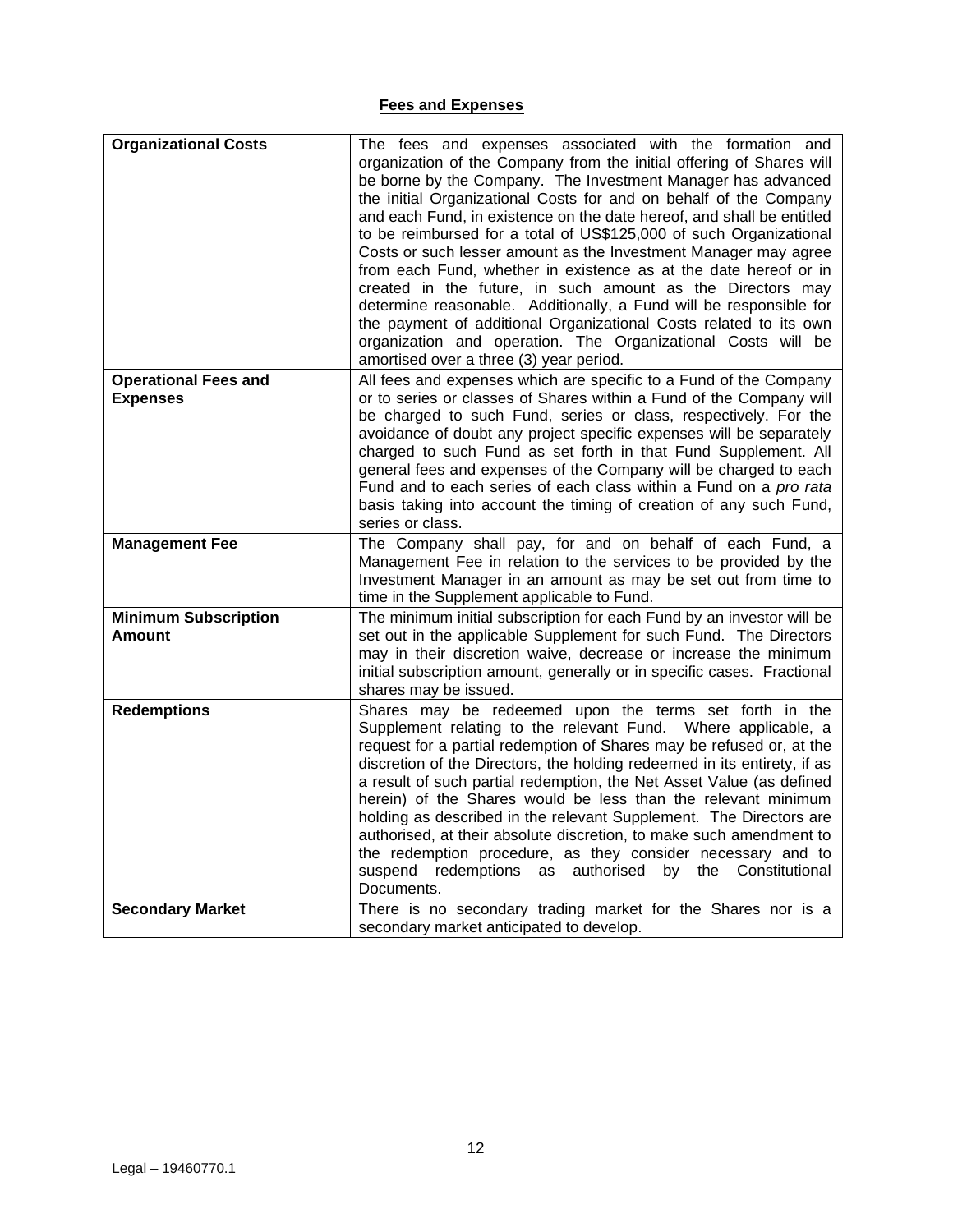## **General**

| <b>Fiscal Year and Audit</b><br><b>Access to Information</b> | The fiscal year of the Company is the calendar year. The financial<br>statements are prepared in accordance with IFRS and an annual<br>report and audited financial statements for the Company and each<br>Fund (unless waived for a particular Fund as set out in its<br>Supplement) in respect of each financial year will be sent to<br>Shareholders within one hundred and twenty (120) days' after the<br>end of each financial year and will be emailed and, if requested,<br>posted to a Shareholder at his registered postal address or other<br>address as notified in writing by the Shareholder, free of charge and<br>will be made available for inspection at the registered office of the<br>Administrator and the Company. The first audited financial<br>statements for the Company will for the period from launch to<br>December 31, 2022.<br>Prospective investors are urged to contact the Administrator with                                                                                                                                                                                                                                                                                                                                                                                                             |
|--------------------------------------------------------------|-----------------------------------------------------------------------------------------------------------------------------------------------------------------------------------------------------------------------------------------------------------------------------------------------------------------------------------------------------------------------------------------------------------------------------------------------------------------------------------------------------------------------------------------------------------------------------------------------------------------------------------------------------------------------------------------------------------------------------------------------------------------------------------------------------------------------------------------------------------------------------------------------------------------------------------------------------------------------------------------------------------------------------------------------------------------------------------------------------------------------------------------------------------------------------------------------------------------------------------------------------------------------------------------------------------------------------------------------|
|                                                              | any questions they may have concerning any aspect of the<br>Company or the offering of the Shares.                                                                                                                                                                                                                                                                                                                                                                                                                                                                                                                                                                                                                                                                                                                                                                                                                                                                                                                                                                                                                                                                                                                                                                                                                                            |
| <b>Auditors</b>                                              | Richey May will serve as the Company's auditors in respect of the<br>Company and each Fund.                                                                                                                                                                                                                                                                                                                                                                                                                                                                                                                                                                                                                                                                                                                                                                                                                                                                                                                                                                                                                                                                                                                                                                                                                                                   |
| <b>Legal Counsel</b>                                         | Conyers Dill & Pearman Limited ("Conyers") serves as Bermuda<br>counsel to the Company. Conyers does not represent the<br>Shareholders in relation to the offering of Shares of any Fund and<br>no other counsel has been engaged to act on behalf of the<br>Shareholders. The Company may engage other counsel at the<br>discretion of the Directors of the Company.                                                                                                                                                                                                                                                                                                                                                                                                                                                                                                                                                                                                                                                                                                                                                                                                                                                                                                                                                                         |
| <b>Special U.S. Fund Counsel</b>                             | Sadis & Goldberg LLP has been retained by the Company to assist<br>with preparing certain U.S. related portions of offering<br>documentation but not to conduct any due diligence on the principal<br>management team, the Investment Manager or any of the<br>information in this Prospectus. Sadis & Goldberg LLP does not<br>represent the Shareholders, and each Shareholder is urged to<br>consult with its own counsel.<br>There may exist other matters that could have a bearing on the<br>Company as to which Sadis & Goldberg LLP has not been<br>consulted. In addition, (i) Sadis & Goldberg LLP does not undertake<br>to monitor compliance by the Investment Manager, the principal                                                                                                                                                                                                                                                                                                                                                                                                                                                                                                                                                                                                                                             |
|                                                              | management team and their respective affiliates with the investment<br>program, valuation procedures and other guidelines set forth herein;<br>(ii) Sadis & Goldberg LLP does not monitor ongoing compliance with<br>applicable laws; and (iii) Sadis & Goldberg LLP does not represent<br>the Investment Manager and its affiliates in connection with<br>compliance and regulatory matters related to registration as<br>investment adviser under the Advisers Act and/or similar state laws.<br>In connection with the preparation of this Prospectus, Sadis &<br>Goldberg's responsibility is limited to matters of U.S. securities and<br>federal tax law, and does not accept responsibility in relation to any<br>other matters referred to or disclosed in this Prospectus. In the<br>course of advising the Company, there are times when the interests<br>of Shareholders may differ from those of the Company. Sadis &<br>Goldberg LLP does not represent the Shareholders' interests in<br>resolving these issues. In preparing this Prospectus, Sadis &<br>Goldberg LLP has relied upon information furnished to them by the<br>Investment Manager, the Company and their respective affiliates<br>and is not obligated to investigate or verify the accuracy and<br>completeness of information set forth herein concerning the |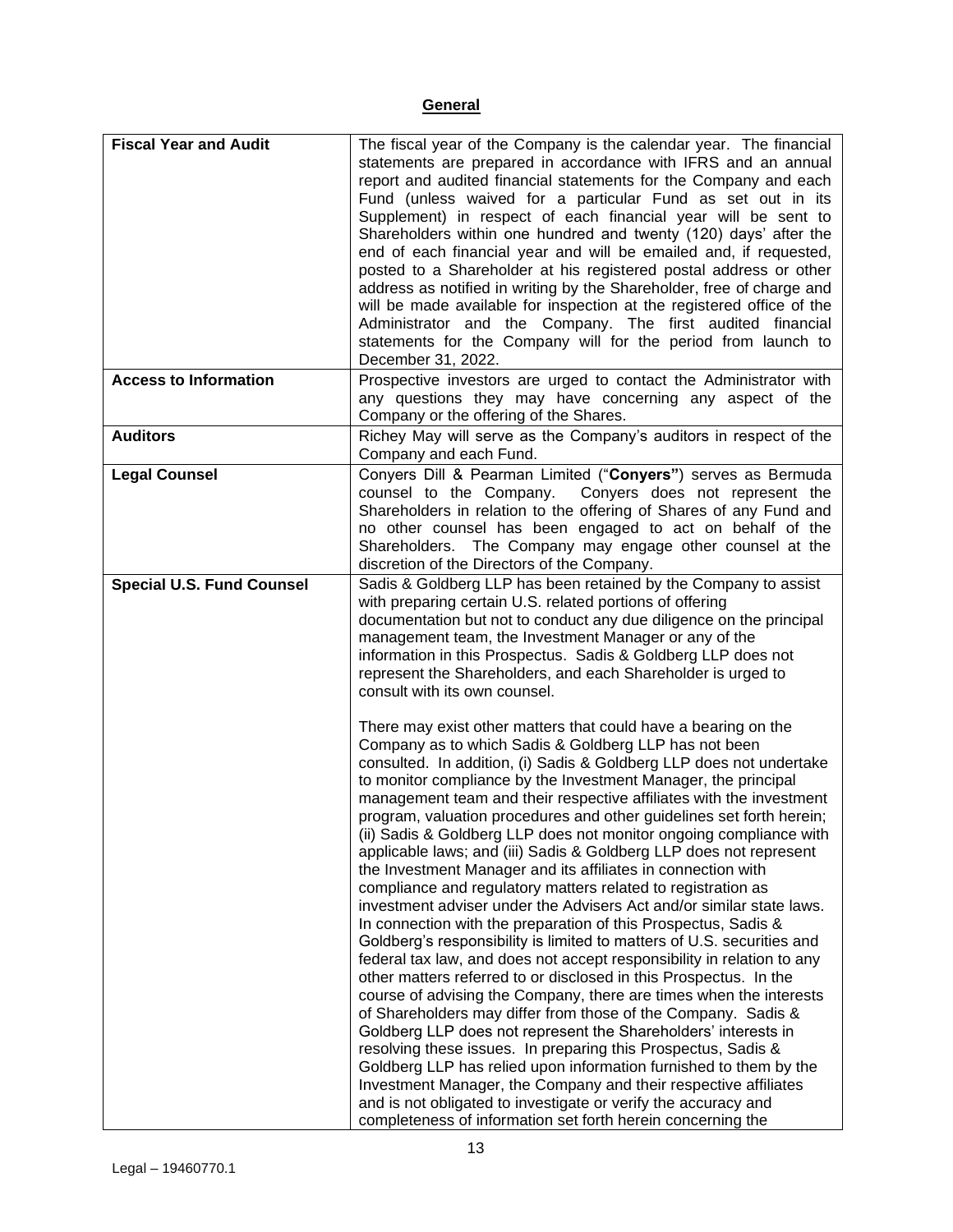| Company.                                                                                                                                                                                                                                                                                                                                                                                                                                                                                              |
|-------------------------------------------------------------------------------------------------------------------------------------------------------------------------------------------------------------------------------------------------------------------------------------------------------------------------------------------------------------------------------------------------------------------------------------------------------------------------------------------------------|
| Furthermore, if a conflict of interest or dispute arises between the<br>Investment Manager, on the one hand, and the Company or any<br>Shareholder, on the other hand, by investing in the Company, the<br>Shareholders acknowledge that Sadis & Goldberg LLP may act as<br>counsel to the Investment Manager and not counsel to the Company<br>or the Shareholders, notwithstanding the fact that, in certain cases,<br>the fees paid to Sadis & Goldberg LLP are paid through or by the<br>Company. |

## **THE COMPANY AND THE FUNDS**

<span id="page-13-0"></span>The Company is an open-ended exempted mutual fund company of unlimited duration limited by shares and incorporated under the laws of Bermuda. The Company's Memorandum of Association empowers it to carry on the business of a mutual fund company and in furtherance thereof, to acquire, possess, deal in and dispose of assets or investments of any kind. The Company is open-ended in that it can issue and redeem its Investor Shares at prices based upon the Net Asset Value per Share.

The Company is registered as a segregated accounts company. As a segregated accounts company the Company is permitted to create segregated accounts (i.e. Funds) pursuant to the SAC Act (collectively referred to herein as "**Segregated Accounts**") in order to segregate the assets and liabilities relating to a particular class or classes of Investor Shares from the assets and liabilities relating to each other class(es) of Investor Shares and from the Company's general assets and liabilities.

The Company establishes and maintains a separate and distinct Segregated Account in connection with each class or classes of Investor Shares created for issue in respect of that Fund. Each of the Segregated Accounts constitutes a separate fund with its own underlying investment strategy (each a Fund). Assets belonging or pertaining to a Segregated Account may only be used to meet liabilities to creditors in respect of that account and are not available to meet liabilities to creditors in respect of other Segregated Accounts or, except where otherwise agreed, to general creditors of the Company.

Each Fund is a separate, individually-managed pool of assets constituting, in effect, a separate fund with its own investment objective and policies. Each Fund will be administered and maintained separate from the other Funds. Investors who hold Shares of a particular Fund will only assume the investment risks (and share the upside potential) associated with such Fund.

The details of the offering of each Fund can be found in the relevant Fund's Supplement which accompanies this Prospectus.

The Company will make offerings of the Shares of each Fund from time to time in such manner as the Directors may determine in their absolute discretion, provided that any new offering will relate to a Segregated Account for that purpose.

Investors who hold Shares in a Fund of the Company will be Shareholders of the Company with respect to that Fund only.

*The Shares are suitable investments only for sophisticated prospective Shareholders for whom an investment in the Company does not constitute a complete investment program and who fully understand, are willing to assume, and have the financial resources necessary to withstand the risks involved in the Company's specialised investment program and who are able to bear the potential loss of their entire investment. Prospective Shareholders should not consider the Company a complete investment program and should maintain investment holdings with different risk characteristics.*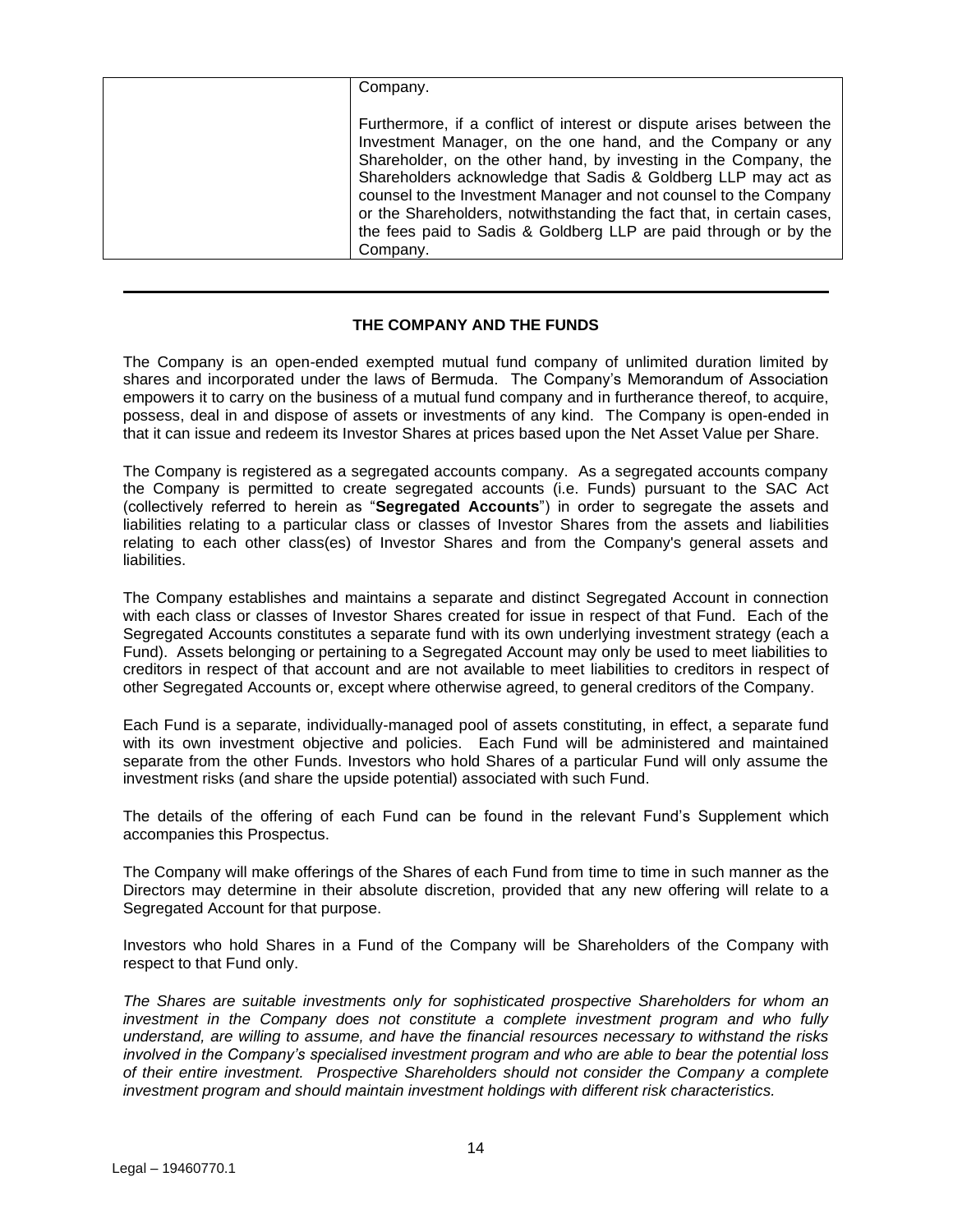The Shares will be offered and sold only to persons who are Eligible Investors and are not a Restricted Investor and makes the additional representations and warranties set forth in the Subscription Agreement. In order to ensure that the Fund may rely upon the relevant exemption, the Fund will obtain appropriate representations and undertakings from its Shareholders.See "SHARE DEALINGS – SUBSCRIPTION FOR SHARES".

Each prospective Shareholder is urged to consult with its own advisors to determine the suitability of an investment in the Company and the relationship of such an investment to the prospective Shareholder's overall investment program and financial and tax position.

## **The Offering**

The Company has an authorised share capital of US\$12,000 divided into (i) 1,000 Management Shares of par value US\$1.00 each issued to and held by the Investment Manager; and (ii) 110,000,000 Investor Shares of par value US\$0.0001 each. The Investor Shares are issuable by the Directors in such classes and/or series as the Directors may determine from time to time and the Directors will establish and maintain a separate and distinct Segregated Account in connection with each class or classes of Investor Shares created for issue with respect to a particular Fund and within which all assets and liabilities attributable to each relevant class of Investor Shares are held and are segregated from the assets and liabilities attributable to each other class of Investor Shares and from the general assets and liabilities of the Company.

Where more than one class of Shares is Linked to a Segregated Account the assets and liabilities of each of the classes Linked to the Fund are not segregated as between those classes within that Fund; instead they are separately accounted for book-keeping purposes only.

Additionally, a dedicated class of Investor Shares may be issued from time to time in order to provide for the payment of any Incentive Compensation as set out in detail in the applicable Supplement for a Fund.

## **Minimum Amount**

There is no minimum amount which, in the opinion of the Directors, must be raised with respect to the offer of the Shares, save as otherwise provided in a Fund's Supplement, in order to provide for the matters referred to in Section 28 of the Companies Act.

## **INVESTMENT OBJECTIVE**

<span id="page-14-0"></span>The Company's overriding objective is to provide unique investments for investors in each of the Funds with the aim of producing substantial returns on investment. In order to assist with achieving this objective the Investment Manager will organise an Industry Expert Committee for each Fund which will be comprised of industry experts who will have a unique skill set and generally will have a proven track record of success in the applicable strategy of the relevant Fund. The details of and fees payable to the Industry Expert Committee for a Fund will be set out in the Fund's Supplement.

## **Funds**

The investment strategy of each Fund will be as set forth in the Supplement related to the relevant Fund.

## **Investment Process**

As soon as is reasonably practicable following the closing of the Initial Subscription Period for a Fund and any subsequent offering period thereafter, it is intended that the relevant Fund will use the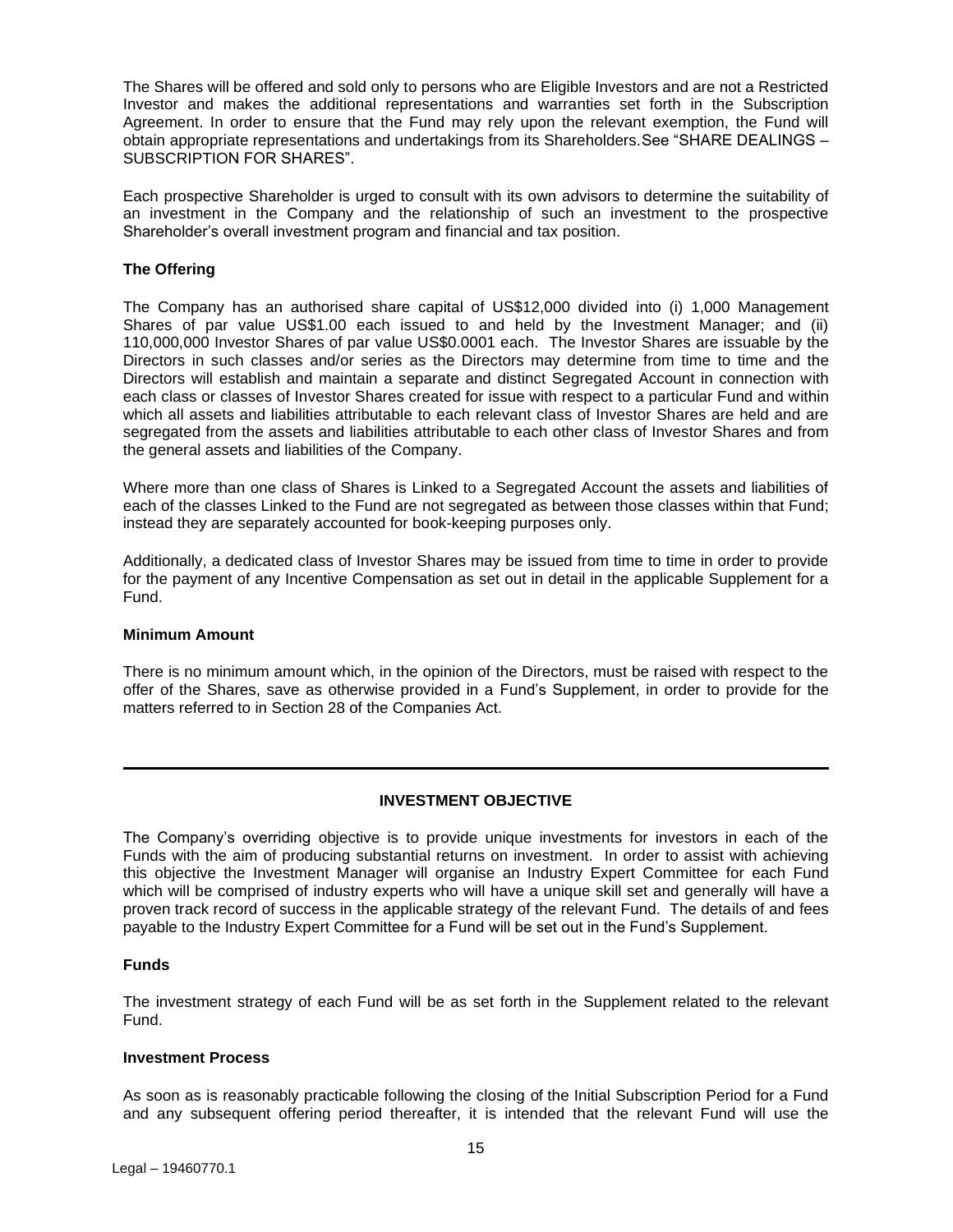Subscription Proceeds less applicable fees, expenses and accrued expenses standing to the credit of the applicable Fund Account to commence trading in accordance with its investment strategy as set forth in its Supplement.

The manner of processing Redemption Requests in respect of a Fund is set forth in the applicable Fund's Supplement and otherwise the provisions set out in this Prospectus apply.

In the event of a winding-up of the Company or a Fund, any credit balance in the Fund Account less the Management Fee or Incentive Compensation, if any, will be distributed to Shareholders of the relevant Fund, pro rata, in accordance with the class and/or series of Shares held. Distributions to Shareholders will be made by wire transfer to the bank account of the applicable Shareholder designated in the Subscription Agreement or as subsequently notified to the Administrator in writing by such Shareholder ("**Designated Bank Account"**). If a Shareholder changes the Designated Bank Account, the Company must be notified in writing as part of the Redemption Request. Upon completion of such a distribution the Shareholder's participation in the relevant Fund will terminate.

If a Shareholder dies, the Directors will, on request made to the Company by the legal personal representatives of such Shareholder with such supporting documentation as the Directors deem satisfactory, transfer the Shares to the beneficiary or beneficiaries of the deceased Shareholder's estate so that the Shares may be redeemed.

#### **Dividend Policy**

Unless otherwise stated in a Supplement in respect of a particular Fund, the Company with respect to each Fund does not intend to distribute any income or gains from a Fund's investments by way of dividend, and profits will be re-invested in the relevant Fund in accordance with that Fund's investment objective and policy.

#### **RISK FACTORS**

<span id="page-15-0"></span>*Applicants should give careful consideration to the factors set out below in evaluating the merits and suitability of an investment in the Company or any of its Funds. The following does not purport to be a comprehensive summary of all of the risks associated with an investment in the Company or a Fund*.

An investment in the Company and any Fund is speculative. Investment should only be made after consultation with independent qualified sources of investment and tax advice. Prospective Shareholders should consider the following risk factors and the risk factors set out in the relevant Supplement before subscribing for Shares. This section does not purport to be an exhaustive list of risks involved in investing in the Shares and some of the risks noted below may pertain more particularly to certain Funds. Specific additional risks which affect certain Funds due to the nature of their investment strategy will be set forth in the relevant Fund's Supplement. There are risks associated with any investment and generally the higher the expected return on investment, the higher the risk and the greater the variability of returns. Before making an investment in the Company or any Fund, investors should carefully determine their investment objectives, risk tolerance and expected investment timeframe.

## **General**

The transactions in which the Funds will engage may involve significant risks. Growing competition may limit the abilities of a Fund to take advantage of trading opportunities in rapidly changing markets. No assurance can be given that investors will realise a profit on their investment. Moreover, each Shareholder may lose some or all of its investment. Due to the nature of a Fund's trading activities, the results of a Fund's operations may fluctuate from month to month and from period to period.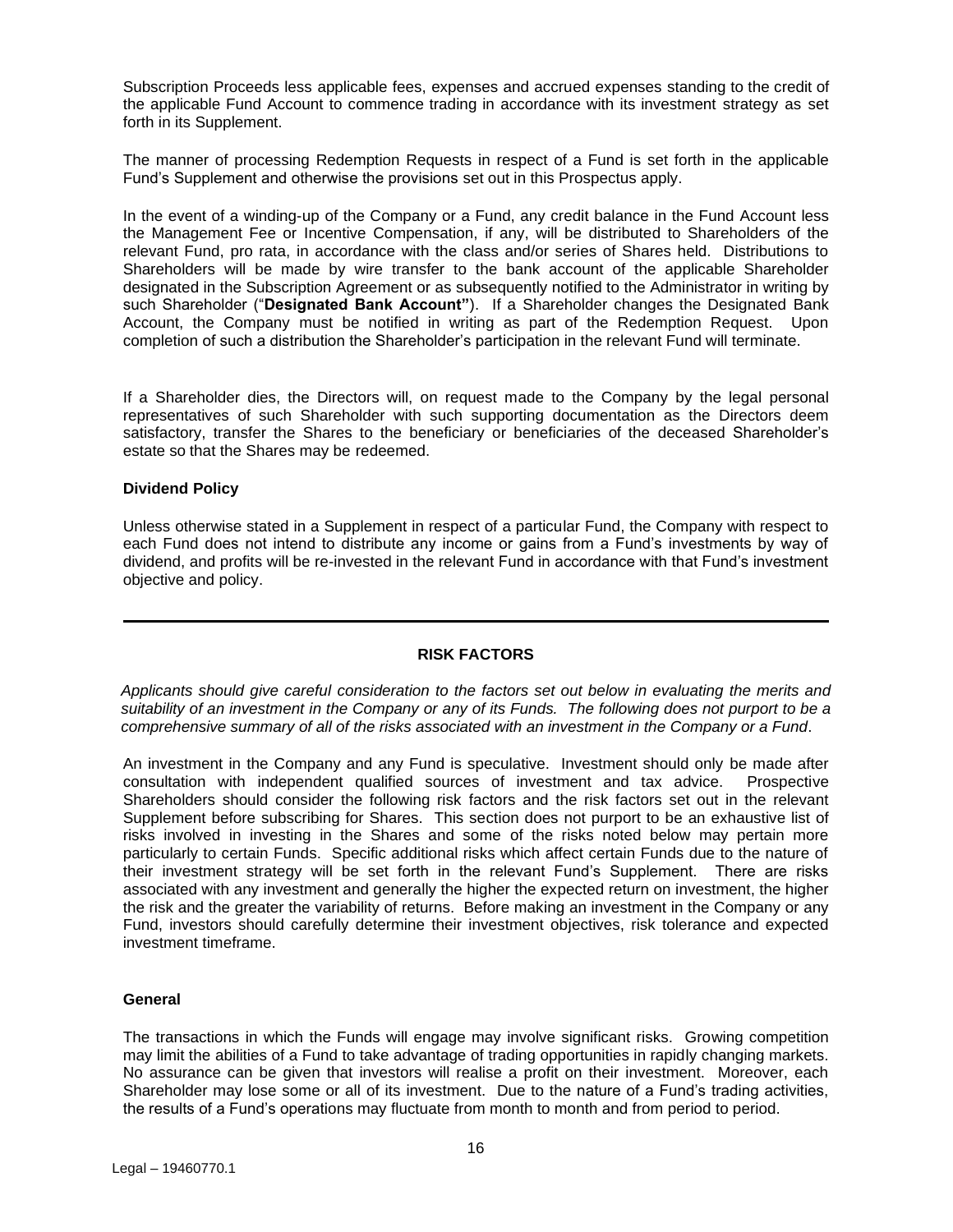Additionally, the value of a Fund's underlying investments is subject to market fluctuations on the financial markets and risks that are inherent to investments. There is no assurance or guarantee that a Fund's investment policy will be successful or that a Fund will realise its investment objectives. The Net Asset Value of a Fund may increase or decrease over time. Investors should be aware that the return (if any) on their investment in a Fund is dependent on the value of the Fund's underlying investments and the investment strategy. If the value of the underlying investments decreases, the return on a Shareholder's investment will also decrease.

There is no assurance or guarantee that a Fund shall at all times be able to repay to a Shareholder any Redemption Proceeds. Moreover, a Fund may invest in sectors that are characterised by large fluctuations, which means that its returns are very uncertain.

Without prejudice to the foregoing, the value of a Fund's underlying investments may be affected inter alia due to external circumstances and if any of the risks identified below or in a Fund's Supplement materialises, resulting in a suspension of the determination of the Net Asset Value for the Investments of the Fund.

Accordingly, the purchase of Shares involves a high degree of risk. The performance of the Shares is subject to fluctuations and no assurance can be given that appreciation will occur or that losses will not be realised. Investment in the Shares is intended for professional or sophisticated investors who can afford the risk inherent in this type of investment. Purchase of the Shares should be made by Applicants only after consulting independent qualified investment and tax advisors.

Past performance is not necessarily a guide to future performance.

## **No Voting Rights**

The Shares are non-voting save as may be required pursuant to Bermuda law, so Shareholders are precluded from participation in the Company and each Fund's management. Shareholders must rely on the Directors to manage and conduct the affairs of the Company and each Fund.

## **Legislation and Regulation**

Unanticipated changes in securities/tax laws and/or regulations, accounting standards, financing regulations, or political climate can affect the number of investment opportunities and the profitability of the Company or a Fund, as the case may be. Similarly changes to corporate regulatory laws may have an impact on investors' ability to redeem Shares. The Company reserves the right to alter its investments or restructure its arrangements to prevent any adverse effects from changes to laws or changes to their interpretation.

## **Absence of Operating History**

Neither the Investment Manager nor a Fund may have an operating history in respect of the applicable strategy of that Fund and in respect of which Applicants may base an evaluation of its likely performance.

## **Economic Conditions**

Changes in economic conditions, including, for example, interest rates, inflation rates, employment conditions, competition, technological developments, political and diplomatic events and trends, and tax laws can affect substantially and adversely affect the business and prospects of a Fund. None of these conditions are within the control of the Investment Manager or the Directors and no assurances are given that the Investment Manager or the Directors will anticipate these developments.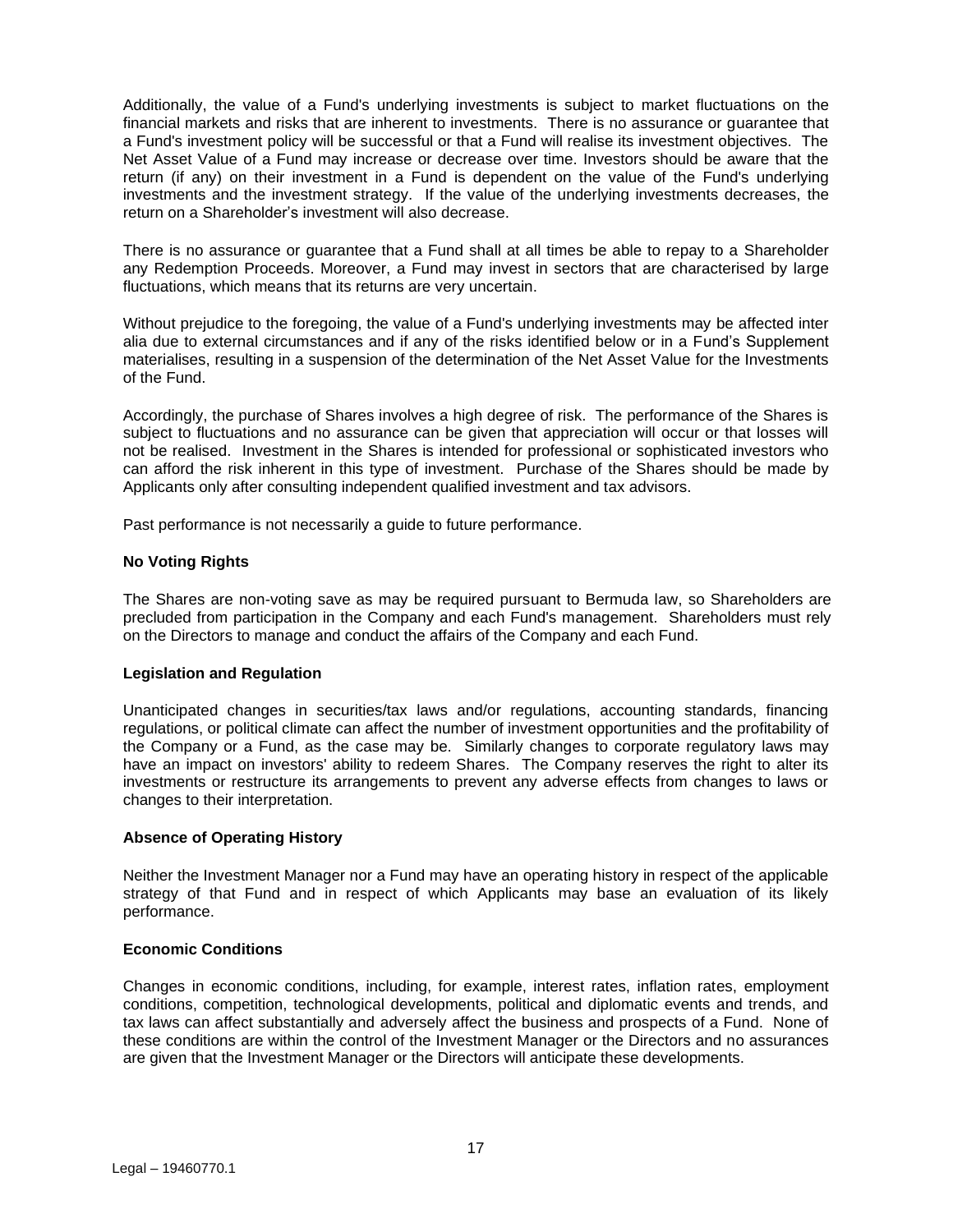## **Conflicts of Interest**

The Directors, the Investment Manager and/or the members of the Industry Expert Committee (each a "**Related Party**") may from time to time act in a similar capacity to, or otherwise be involved in trading for, individuals, entities, funds or collective investment schemes, some of which may have similar investment objectives to those of a Fund. Each Related Party may thus be subject to potential conflicts of interest with a Fund or its Shareholders. The Directors and each other Related Party will at all times have regard to their obligations to the Company, the Fund(s) and the Shareholders and, in the event that a conflict of interest arises, will endeavour to ensure that such conflicts are resolved fairly.

Actual and potential conflicts of interest exist in the operation of the Company's business. See also the section in this Prospectus headed "CONFLICTS OF INTEREST."

## **Market Risk**

Any investment made by the Company or a Fund in a specific group of assets is exposed to the universal risks of the market of such assets. There is no guarantee that losses equivalent to or greater than the overall market will not be incurred by a Shareholder as a result of an investment in the Company or Fund (as applicable).

The value of a Fund's underlying investments is subject to fluctuations on the financial markets. The prices of securities may decrease globally. One or more markets on which investments owned by a Fund are traded may be closed, other than for ordinary holidays, or dealings thereon may be suspended or subject to unusual restrictions, due to which the determination of the Net Asset Value may be suspended. Suspension of the determination of the Net Asset Value may, in its turn, inter alia result in suspension of Redemptions as well for the applicable Fund. Investor in the Company with respect to a Fund accepts market risks as inherent to the Fund's investment strategy and in general no Fund aim to protect against it. There is no guarantee that losses equivalent to or greater than the overall market will not be incurred by a Shareholder of a Fund as a result of a Subscription into that Fund.

## **Concentration Risk**

Each Fund invests in a limited number of sectors. Investments of the Fund may therefore decrease in value as a result of a decrease in value of an entire sector without such decrease being offset by investments in another sector or other sectors. Each Fund accepts concentration risks as inherent to its investment strategy and in general does not aim to protect against it.

## **Exchange Rate and Currency Fluctuations**

Fluctuations in the exchange rate against a Shareholder's domestic currency are unpredictable and can have a significant impact on the return on investment to each Shareholder. The currency of the shares of a Fund may be different to the currency of the underlying investment funds invested in by that Fund, some of which may not be freely convertible. The NAV per Share may fluctuate in accordance with changes in the foreign exchange rate between the relevant currencies. It may not be possible or practicable to hedge against the consequent exchange/currency risk exposure. Further where the class or series of Shares are not denominated in U.S. dollars then as the operations and investments will be denominated in U.S. dollars, the holders of such class or series of Shares may be adversely affected by unfavourable movements in exchange rates.

## **Segregated Accounts Company**

The Company is permitted to create Segregated Accounts in order to segregate the assets and liabilities relating to a particular class of Investor Shares from the assets and liabilities relating to each other class of Investor Shares and from the Company's general assets and liabilities. The assets of each Segregated Account are only intended to be used to meet liabilities to creditors in respect of a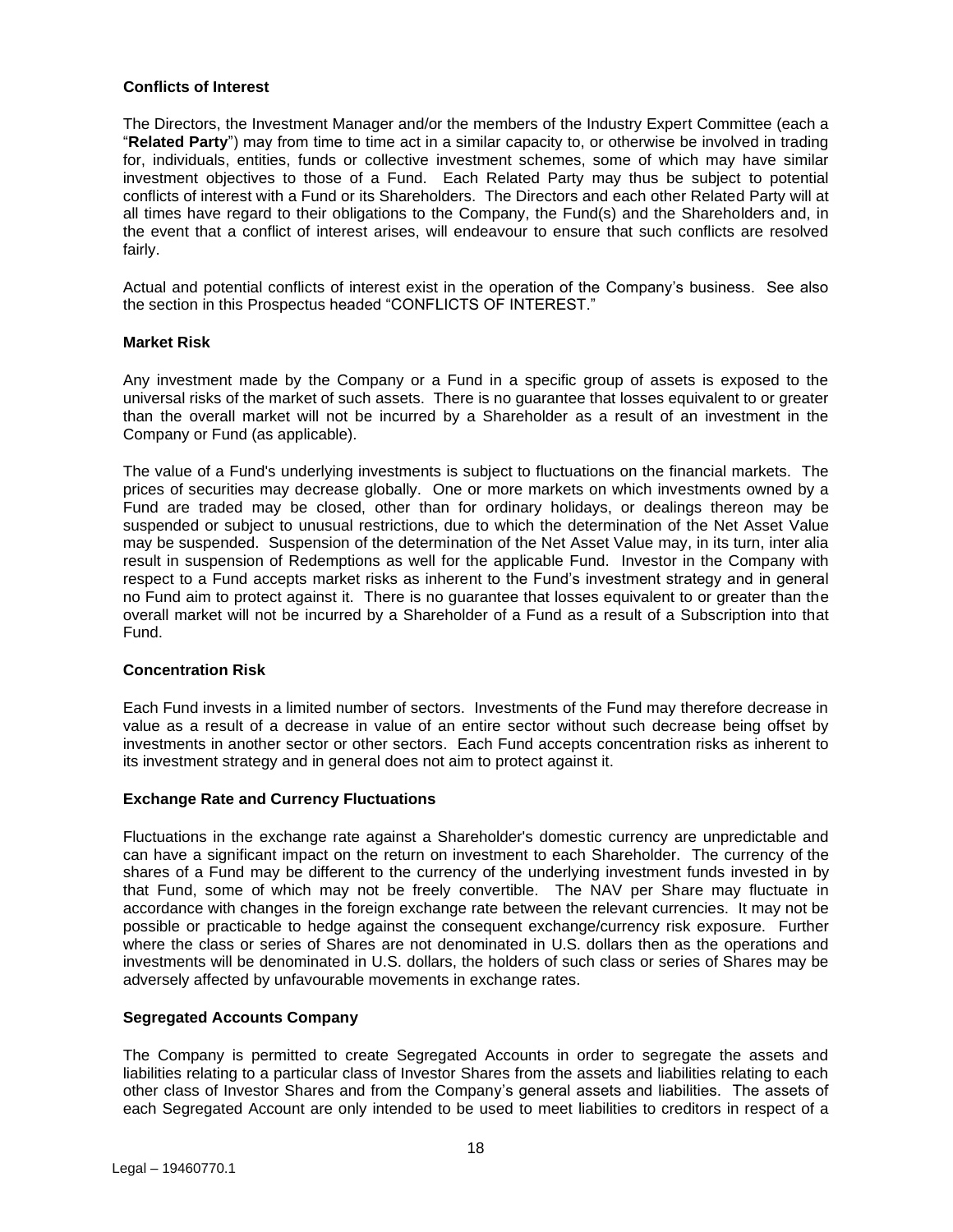particular account or Fund and are not intended to be available to meet liabilities to creditors in respect of other accounts or Funds or, except where otherwise agreed, to general creditors of the Company. It is possible, however, that a court could refuse to recognise a Fund as segregated and determine that creditors of the Company could enforce claims against all of its assets.

The SAC Act has application to all Bermuda companies registered under it as a matter of Bermuda law and will be applied by the Bermuda courts in accordance with its terms. However, the Directors are not aware of any formal recognition having been given by the courts of any jurisdiction outside Bermuda to the principles of segregation under the SAC Act nor are the Directors aware of any litigation pending with respect thereto. To that extent, therefore, the application of the SAC Act in jurisdictions outside Bermuda is untested. Accordingly, if the Fund's assets are located in a jurisdiction other than Bermuda and proceedings are brought in respect of them in that jurisdiction; it is not known how the courts of that jurisdiction would deal with the structure contemplated by the SAC Act, which may well be unfamiliar to such jurisdiction. More specifically, courts in a jurisdiction other than Bermuda may not be prepared to accept that creditors in respect of a particular Segregated Account are prevented from gaining recourse to the assets of the other accounts or funds, or that general creditors of the Company as a whole do not have recourse to those assets specifically designated as Segregated Account assets. Similarly, if a liability (e.g. fine or tax) is imposed on the Company by a Bermuda or other authority, it is unknown how the courts of Bermuda or other jurisdictions would impose or distribute that liability as among the general account of the Company and the Segregated Accounts.

The Directors reserve the right to alter the Company's or a Fund's investments or restructure its arrangements to prevent any adverse effects from changes to laws or changes to their interpretation.

## **Cross Class Liability**

If a Fund has more than one class of Investor Shares Linked to it, then such classes of Shares constitute together one Segregated Account of the Company. As such, the Shares of each class within such Fund are subject to cross collateralisation as between each other notwithstanding the Company's registration as a segregated accounts company pursuant to the SAC Act. If losses are sustained by a class of the Fund in excess of the Net Asset Value attributable to such class, then such excess loss may be charged against the Net Asset Value of the other classes of the applicable Fund and against the Net Asset Value of that Fund. Reasonable efforts will be made to segregate the assets and liabilities directly attributable to each class of Shares in a Fund from this risk through separate agreements which contractually segregate assets and liabilities with the Custodians. There can be no guarantee, however, that any efforts to contractually segregated assets as between each class of Shares of a Segregated Account (i.e. Fund) and its respective creditors will be effective. This cross liability risk applies equally to series of a class of shares as between those series.

## **Regulation and Domicile Considerations**

The Company is incorporated and registered in Bermuda, and its corporate affairs are governed by its Constitutional Documents and the Companies Act. The laws of Bermuda relating to the protection of the interests of minority Shareholders and to the fiduciary responsibilities of Directors may differ from the laws in other jurisdictions, and the corresponding remedies available to minority Shareholders may differ accordingly.

The rights of the Shareholders and the fiduciary responsibilities of the Directors under Bermuda law may not be as clearly established as under statutes or judicial precedent in other jurisdictions. Shareholders may have more difficulty protecting their interests in the case of actions by the Directors or management than would Shareholders of a company incorporated in the UK.

Under Bermuda law, the duties of Directors and officers of a company are generally owed to the company only and not to individual Shareholders. Shareholders of Bermuda companies do not generally have rights to take action against Directors or officers of the company, and may only do so in limited circumstances.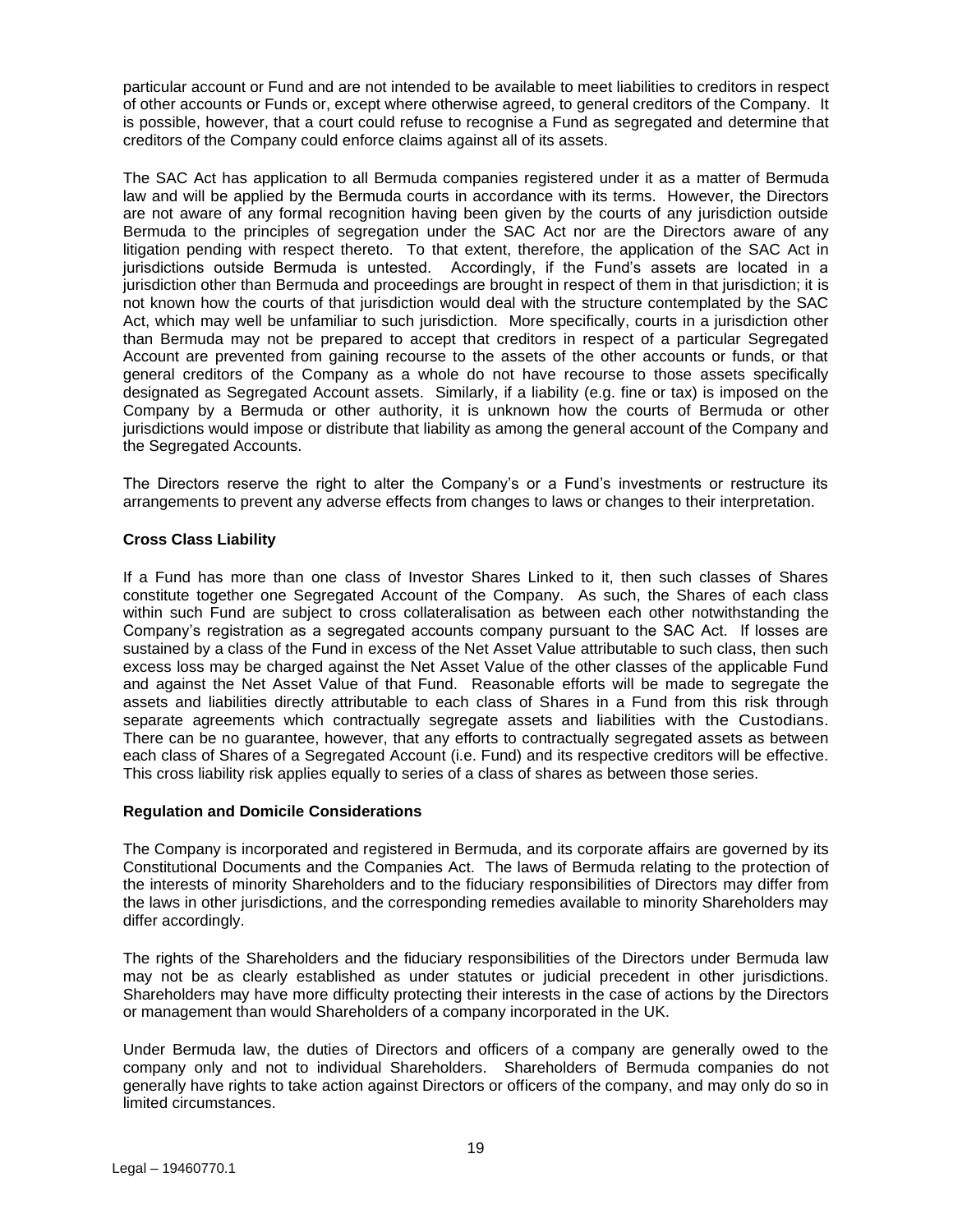## **Differing Accounting Standards for U.S. Investors**

The financial statements of the Fund are prepared in accordance with IFRS, which may differ from the accounting principles and/or reporting standards in the U.S. investors are located

## **Enforcement of Legal Rights**

The Company is incorporated under the laws of Bermuda. As a result, it may not be possible for Shareholders to effect service of process within their jurisdiction upon the Company or certain of the other persons named herein. All or a substantial portion of the assets of the foregoing persons may be located outside of the jurisdiction of the Shareholder and, as a result, it may not be possible to satisfy a judgment against any of such persons in the Shareholder's jurisdiction or to enforce a judgment obtained in the Shareholder's jurisdiction against such persons.

#### **Lack of Insurance**

The assets of the Fund are not insured by any government or private insurer except to the extent portions may be deposited in bank accounts insured by the U.S. Federal Deposit Insurance Corporation or with brokers insured by the U.S. Securities Investor Protection Corporation and such deposits and securities are subject to such insurance coverage (which, in any event, is limited in amount). Therefore, in the event of the insolvency of a depository or custodian, the Fund may be unable to recover all of its funds or the value of its securities so deposited.

#### **Effects of Substantial Redemptions**

Substantial redemptions of Investor Shares of a Fund could require the Fund/Investment Manager to liquidate positions or assets more rapidly than would otherwise be desirable, which could adversely affect the value of the Shares. Shareholders' rights to request redemption of Shares may be suspended by the Directors in their discretion during any period of time when the determination of Net Asset Value is suspended. Furthermore, pursuant to the Bye-laws, the Directors may declare a temporary suspension of redemptions if, in their opinion, it would be prejudicial to the Company or (as the case may be) the Fund to permit the same to occur at a particular time.

#### **Redemptions in Kind**

The Directors are empowered to satisfy redemption requests by a distribution of investments in specie in satisfaction or part satisfaction of the Redemption Price or any part of the said Redemption Price in accordance with such valuation procedures as they may from time to time determine. Such in specie distributions may be illiquid and are subject to material value adjustments so that the value allocated to such in specie distributions may ultimately not be realisable by the Shareholder.

#### **No Guarantee**

There is no guarantee that implementation of the investment criteria or strategy by a Fund as described in the Supplement relevant to such Fund will not result in losses to Shareholders.

#### **Liquidity Risk**

Exists when investments are difficult to purchase or sell, preventing the Investment Manager from liquidating assets at a fair price and hence preventing the timely processing of redemptions.

#### **Transfer/Resale Risk**

The transfer of Shares is subject to the approval of the Directors and applicable laws and regulations. The Shares are not registered under the securities laws of the United States or any other jurisdiction, and may only be resold or transferred in such jurisdictions pursuant to registration or exemption therefrom.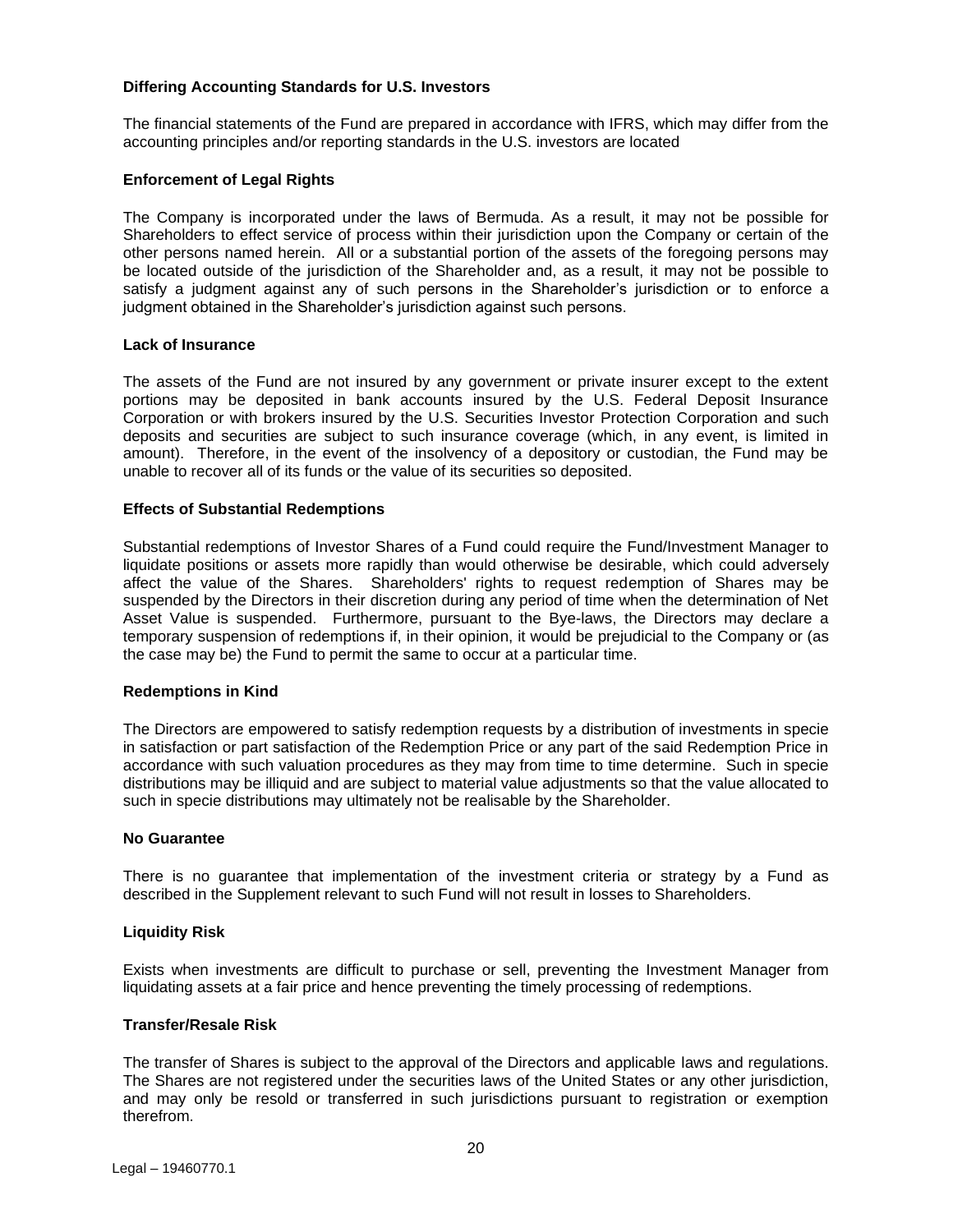#### **No Secondary Market**

There is no public market for Shares and it is unlikely that any active secondary market for Shares will develop. The Shares are not being registered to permit a public offering under the securities laws of any jurisdiction. In addition, a transferee of Shares may become a substituted Shareholder only with the consent of the Directors.

## **Past Performance is Not an Indication of Future Results**

No assurance can be given that the strategies employed by the Investment Manager in the past to achieve attractive returns will continue to be successful or that the return on the Company's or a Fund's investments will be similar to that achieved by the Investment Manager in the past.

## **Incentive Compensation**

The Investment Manager may be entitled to receive an Incentive Compensation in respect of a Fund. The Incentive Compensation may create an incentive for the Investment Manager to make investments that are riskier or more speculative than would be the case if such arrangement were not in effect. In addition, because the Incentive Compensation may be calculated on a basis that includes unrealized appreciation of each Fund's assets, it may be greater than if such compensation were based solely on realized gains.

## **Pandemic Risk**

The respiratory illness COVID-19 caused by a novel coronavirus has resulted in a global pandemic and major disruption to economies and markets around the world, including the United States. Financial markets have experienced extreme volatility and severe losses, and trading in many instruments has been disrupted. Liquidity for many instruments has been greatly reduced for periods of time. Some interest rates are very low and in some cases yields are negative. Some sectors of the economy and individual issuers have experienced particularly large losses. These circumstances may continue for an extended period of time, and may continue to affect adversely the value and liquidity of a Fund's investments. The ultimate economic fallout from the pandemic, and the long-term impact on economies, markets, industries and individual issuers, are not known. Governments and central banks, including the Federal Reserve in the U.S., have taken extraordinary and unprecedented actions to support local and global economies and the financial markets. These actions have resulted in significant expansion of public debt, including in the U.S. The impact of these measures, and whether they will be effective to mitigate the economic and market disruption, may not be known for some time. The consequences of high public debt, including its future impact on the economy and securities markets, likewise may not be known for some time.

## **Reliance on the Investment Manager**

The Investment Manager will have exclusive responsibility for managing the assets of each Fund. Investors must rely on the judgement of the Investment Manager in exercising these responsibilities. There is a risk that the Investment Manager will not achieve its return and risk objectives or fail to produce positive returns or returns which compare favourably against its peers. The Investment Manager and its principals are not required to devote substantially all their time to the Company or a Fund, as applicable. See "CONFLICTS OF INTEREST."

## **Dependence on Key Personnel**

The Investment Manager is or may be dependent on the services of a limited number of persons, and if the services of such key persons were to become unavailable, the Directors might deem it in the best interest of the Company or a Fund to terminate the management agreement between the Company or the relevant Fund and the Investment Manager.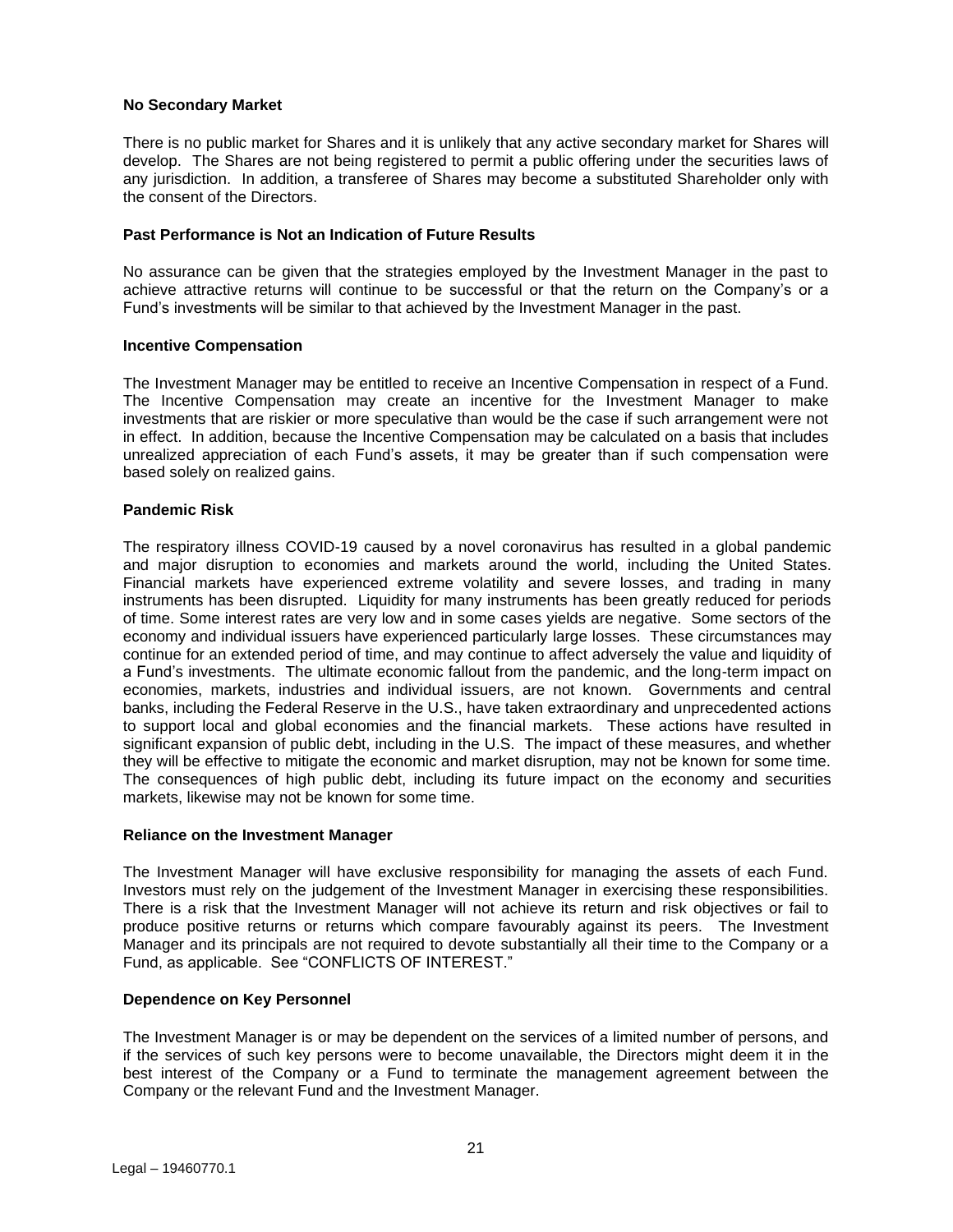## **Side Letters**

The Company or the Investment Manager (for and on behalf of and for the account of a Fund), may from time to time enter into agreements with certain Shareholders that will result in different terms of an investment in the Company than the terms applicable to other Shareholders. As a result of such agreements ("**Side Letters"**), certain Shareholders may receive additional benefits which other Shareholders may not receive (e.g., additional information regarding the investment portfolio of the Company or in respect of a Fund, different redemption terms, lower management fee rates or performance fees). The Company and the Investment Manager will not be required to notify the other Shareholders of any such agreement or any of the rights and/or terms or provisions thereof, nor will the Company or the Investment Manager be required to offer such additional and/or different terms or rights to any other Shareholder. The Company or the Investment Manager may enter into any such agreement with any Shareholder(s) at any time in the sole discretion of the Board or the Board in consultation with the Investment Manager. For administrative reasons, Shares issued to such Shareholders may be issued in separate classes of Shares. It is possible that in the future some regulators may take regulatory action in respect of the use of such Side Letters. As a result, while the Directors may have ensured that the Company and any Fund is in compliance with all relevant laws, regulations and guidelines as regards the entry into Side Letters at the time of such entry, there is the risk that the Company, a Fund, the Directors and/or the relevant Shareholder may be subject to regulatory action in future in connection with the Company or a Fund's Side Letters, or may be forced to rescind some of the Side Letters or certain provisions thereof, affecting the parties to those Side Letters.

## **Litigation and Enforcement Risk**

The Investment Manager might accumulate substantial positions in the securities of a specific company and engage in a proxy fight, become involved in litigation or attempt to gain control of a company. Under such circumstances, the Company conceivably could be named as a defendant in a lawsuit or regulatory action where the Investment Manager manages a separate account on behalf of the Company. During the past few years, there have been a number of widely reported instances of violations of securities laws through the misuse of confidential information. Such violations may result in substantial liabilities for damages caused to others, for the disgorgement of profits realised and for penalties. Investigations and enforcement proceedings are ongoing and it is possible that the Investment Manager and collective investment vehicles selected for the Company may be charged with involvement in such violations. If that were the case, the performance records of the Investment Manager would be misleading. Furthermore, if a collective investment vehicle in which the Company invested engaged in such violations, the Company could be exposed to losses.

## **Trading in Securities**

Certain of the Funds may trade in securities. In addition to currency exchange risks, such trading requires consideration of certain other risks. With respect to certain countries, there is a possibility of expropriation of assets, confiscatory taxation, political or social instability or diplomatic developments which could affect the prices of securities of issuers located in those countries. There may be limited publicly available information about issuers and entities may not be subject to internationally recognised accounting, auditing and financial reporting standards. Volume of trading may be limited and securities traded in such markets may have limited liquidity and their prices may be more volatile.

## **Equity Securities Generally**

Certain of the Funds may engage in trading quoted equity securities. Market prices of equity securities generally, and of certain companies' equity securities more particularly, frequently are subject to greater volatility than prices of fixed-income securities. Market prices of equity securities as a group have dropped dramatically in a short period of time on several occasions in the past, and they may do so again in the future. In addition, actual and perceived accounting irregularities may cause dramatic price declines in the equity securities of companies reporting such irregularities or which are the subject of rumours of accounting irregularities.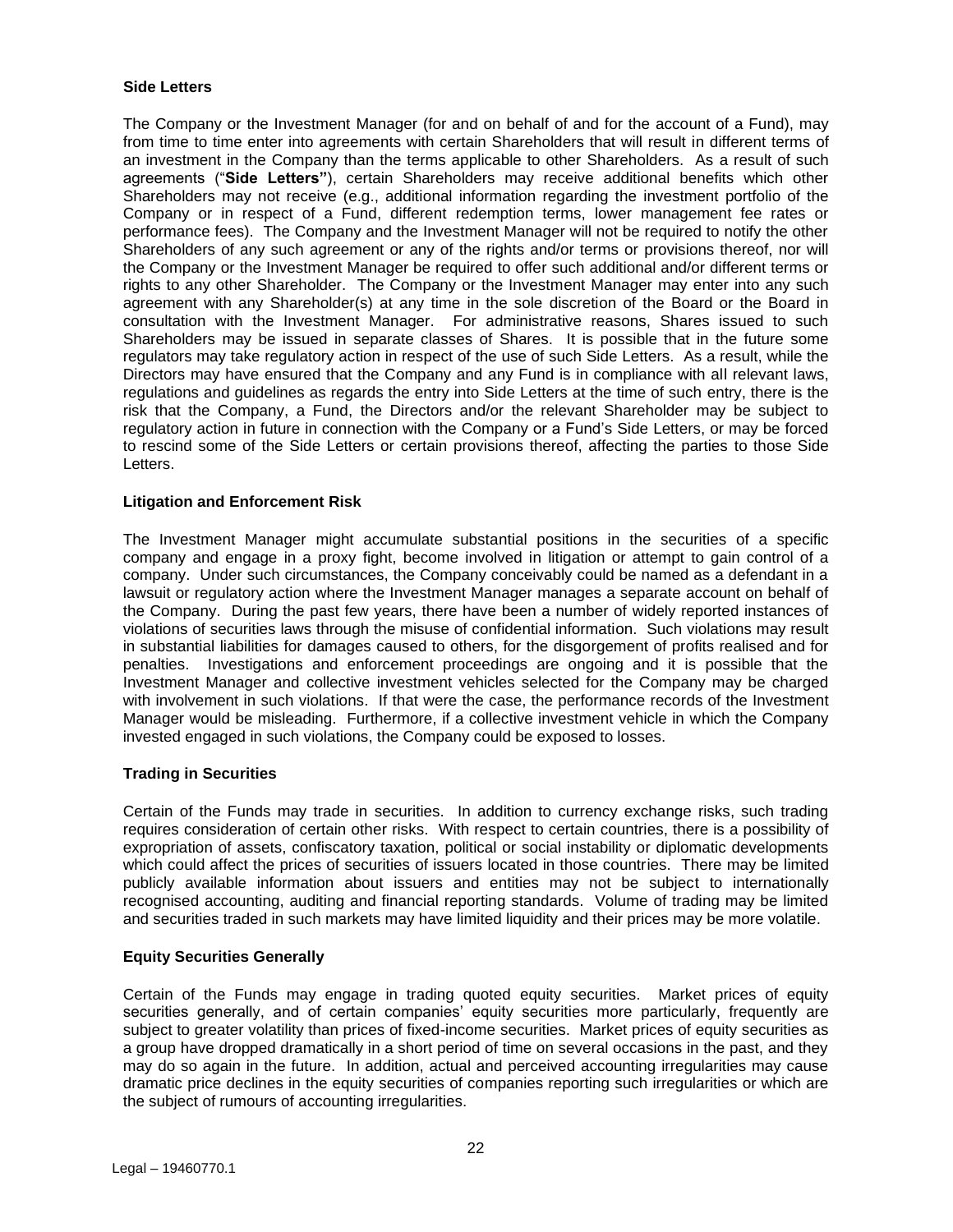## **Equity Securities of Small Capitalisation Companies**

Certain of the Funds may invest in issuers of equity securities of small capitalised companies. Such securities may be more vulnerable than larger companies to adverse business or market developments, may have limited markets or financial resources and may lack experienced management. In addition, many small and medium-size companies are not well-known to the investing public, do not have significant institutional ownership and are followed by relatively few analysts, and thus there may tend to be less publicly available information concerning such companies compared to what is available for companies that have larger market capitalisations.

## **Emerging Markets Risks**

Certain of the Funds may invest in securities issued by issuers located in emerging market jurisdictions. Emerging market countries have experienced high rates of inflation and currency fluctuations in recent years and have suffered generally from economic and political instability. Political changes or a deterioration of a country's domestic economy or balance of trade or a change in such countries exchange rates relative to U.S. dollar may affect the willingness or ability of issuers located in such countries to make or provide for timely payments of interest or dividends on securities. There can be no assurance that adverse political and/or economic changes will not cause a Fund or the Company to suffer a loss in respect of its investments.

## **Investing in Securities Markets of Emerging Market Countries**

Most securities markets in emerging market countries have substantially less volume and are subject to less governmental supervision than U.S. and EU securities markets, and securities of many emerging market issuers may be less liquid and more volatile than securities of comparable U.S. or EU issuers. In addition, there is generally less governmental regulation of securities exchanges, securities dealers and listed and unlisted companies in emerging market countries than in the U.S. or the EU.

The emerging markets also have different clearance and settlement procedures and in certain markets there have been times when settlements have been unable to keep pace with the volume of securities transactions, making it difficult to conduct such transactions. Delays in settlement could result in temporary periods when a portion of the Company's or the case may be, a Fund's assets are invested and no return is earned thereon. The inability to make intended purchases due to settlement problems could cause the Investment Manager to miss attractive investment opportunities. Inability to dispose of portfolio securities due to settlement problems could result either in losses to the Company or a Fund (as the case may be) due to subsequent declines in value of the portfolio security or, if the Investment Manager has entered into a contract to sell the security, could result in possible liability to the purchaser.

Information relating to the emerging markets in which the issuers of securities contemplated to be purchased by the Investment Manager is located and to particular investments is limited. There is substantially less publicly available information relating to the governments, banks and companies of emerging market countries than there are reports and ratings of U.S. and EU companies and governments. The national income accounting, auditing and financial reporting standards and practices of the countries in which the issuers are located may not be equivalent to those employed in the U.S. or the EU and may differ in fundamental respects, such as accounting for inflation. Inflation accounting may indirectly generate losses or profits. Such securities will not be supported by the full faith and credit of the national government of the applicable country in which an issuer is located. The Company (applicable Fund) may have limited legal recourse in the event of a default by an issuer of an instrument.

## **Exchanges and Markets**

Certain of the Funds may engage in trading on exchanges and markets. Trading on such exchanges and markets may involve certain risks. For example, certain of such exchanges may not provide assurances of the integrity (financial and otherwise) of the marketplace and its participants. There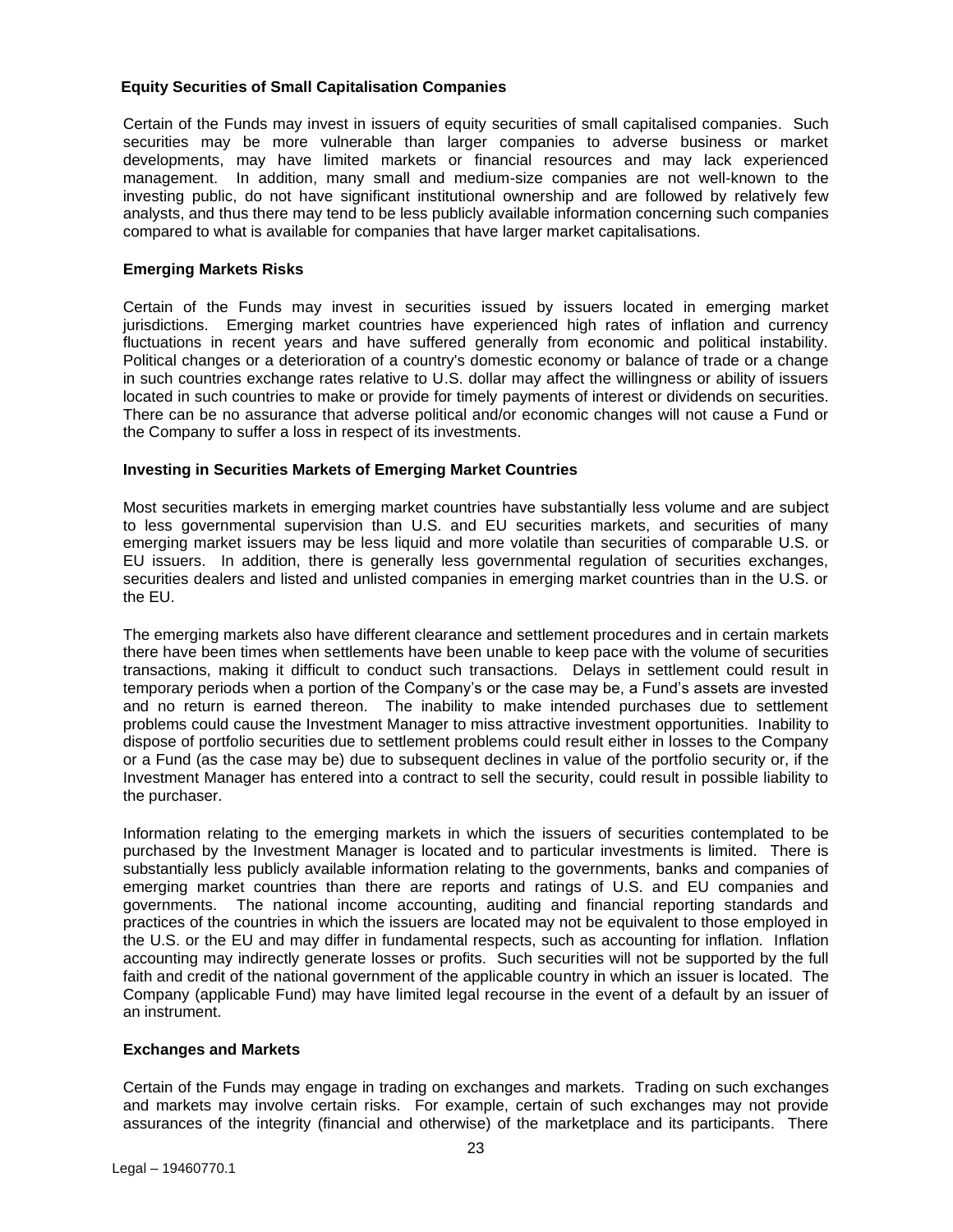also may be limited regulatory oversight and supervision by the exchanges themselves over transactions and participants in such transactions on such exchanges. Some exchanges are "principals' markets" in which performance is the responsibility only of the individual member with whom the trader has dealt and is not the responsibility of an exchange or clearing association. Furthermore, trading on certain exchanges may be conducted in such a manner that all participants are not afforded an equal opportunity to execute certain trades and may also be subject to a variety of political influences and the possibility of direct government intervention.

## **General U.S. Regulatory Risks**

Statutes, regulations and policies are continually under review by the U.S. Congress and state legislatures and federal and state regulatory agencies. To the extent that a Fund has U.S. investors, U.S. investments or any other U.S. nexus, the introduction of new U.S. legislation or amendments to existing U.S. legislation and regulations (including changes in how they are interpreted or implemented) by governments, the decisions of U.S. courts and U.S. tribunals and the rulings and decisions of regulatory authorities, can adversely impact the Funds' returns. The regulatory environment for private investment funds is evolving, and changes in the regulation of these funds may adversely affect the value of investments held by the Funds and the cost of compliance with applicable regulations.

## **Strategy Restrictions**

Certain institutions may be restricted from directly utilizing investment strategies of the type in which the Company may engage. Such institutions, including entities subject to the ERISA, should consult their own advisors, counsel and accountants to determine what restrictions may apply and whether an investment in a Fund is appropriate.

## **Trading Limitations**

For all securities, instruments and/or assets listed on an exchange, including options listed on a public exchange, the exchange generally has the right to suspend or limit trading under certain circumstances. Such suspensions or limits could render certain strategies difficult to complete or continue and subject a Fund to loss. Also, such a suspension could render it impossible for the Investment Manager to liquidate positions and thereby expose a Fund to potential losses relating thereto.

## **Limited Regulatory Oversight in the U.S.**

The Company is not registered as an "investment company" under the Investment Company Act, pursuant to an exemption thereunder. The Investment Manager is not registered as an investment adviser with the SEC under the Advisers Act, or with any U.S. State under any state laws, and currently relies on a self-executing exemption from registration under the Advisers Act, known as the Foreign Private Adviser Exemption. The Manager may also file as an Exempt Reporting, in order to avoid registering with the SEC as an investment adviser. Consequently, Shareholders will not benefit from some of the protections afforded by these statutes, including oversight by the U.S. Commodity Futures Trading Commission.

## **Recent Market Conditions and Governmental Initiatives**

Investments in many industries have experienced significant volatility over the last decade and, specifically, recent unusual and significant economic instability. The public securities markets have seen significant volatility, including, among other things, extreme losses, gains and high volatility in securities markets and the failure of credit markets to fully function. The ability to realise investments depends not only on the market for such investments and their historical results and prospects, but also on political, market and economic conditions at the time of realisation of such investments. Should the economic instability continue, resume, worsen or pick up, the trading market, if any, for the securities in which the Company invests may not be sufficiently liquid to enable the Company to sell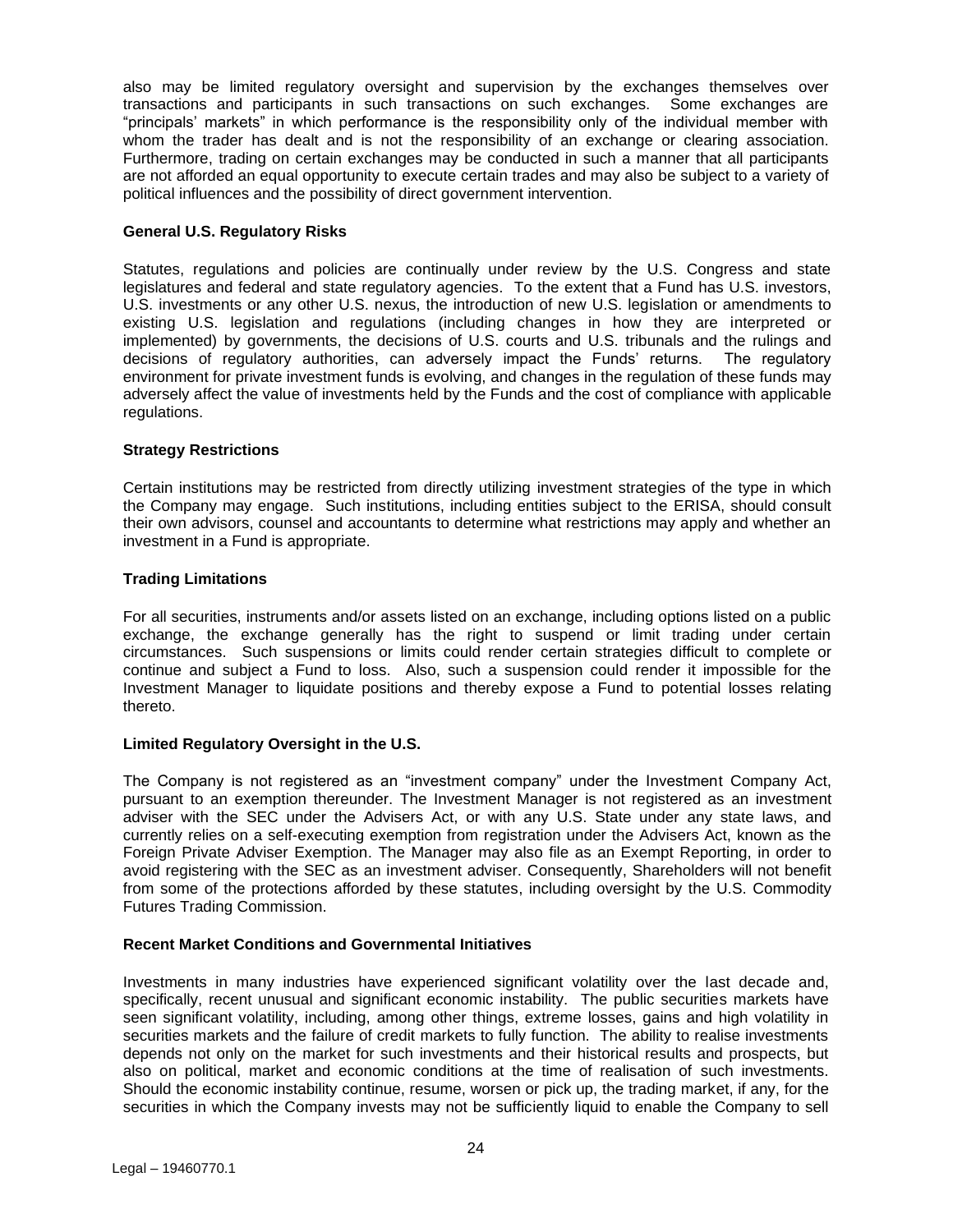these securities when it believes it is most advantageous to do so, when required to do so because of redemptions or without adversely affecting the price.

As a response to the recent turmoil mentioned above, regulators in a number of jurisdictions continue to consider proposals containing measures seeking to stabilise financial markets. The outcome of political processes and initiatives seeking to stabilise financial markets remains uncertain and there may be significant new short and long-term regulatory measures that could limit the Company's activities, profitability and investment opportunities. As a result of the above, the Company may not achieve its investment objectives. There can be no assurance that these or any future changes in the laws or regulations governing or affecting the Company's operations or in their interpretation will not adversely affect the business of such financial institutions.

#### **Involuntary Liquidation of Shares**

An investor's Shares may be liquidated by the Company through forced redemption for any reason in the sole discretion of the Directors.

#### **Possible Effect of Redemptions**

Substantial redemptions of Shares could require the Company or a Fund to liquidate its positions more rapidly than otherwise desirable to raise the necessary cash to fund redemptions and achieve a market position appropriately reflecting a smaller asset base and could make it more difficult for the Company to generate profits or recover losses. These factors could adversely affect the value of Shares redeemed and of the Shares remaining outstanding. Many of a Fund's investments may not be immediately liquidated and the Fund may incur redemption charges in connection with the redemption of its investment in such funds. To the extent that a Fund incurs such charges in connection with a Shareholder's redemption, the Company will deduct the amount of such charges from the Redemption Proceeds otherwise payable to such Shareholder.

#### **Litigation**

The Company (or applicable Fund) might be named as a defendant in a lawsuit or regulatory action stemming from the activities of the Investment Manager. In the event that such litigation did occur, the Company would bear the additional costs of defending against it and be at further risk if the litigation were lost.

#### **Possible Indemnification Obligations**

Under certain circumstances, the Company (or applicable Fund) may be obligated to indemnify a Related Party against any liability it or its affiliates may incur in connection with their relationship with the Company/Fund. In addition, the assets of the Company or a Fund may incur indemnification obligations. See "CONFLICTS OF INTEREST".

#### **Contingent Liabilities**

The Company (or applicable Fund) may find it necessary upon redemption by a Shareholder to set up a reserve for undetermined or contingent liabilities and withhold a certain portion of the Shareholder's redemption amount. This could occur, for example, in the event the Company's or, as the case may be, Fund's assets cannot be properly valued on the redemption date, or if there is any pending transaction or claim by or against the Company/Fund.

#### **Institutional Risks**

Institutions will have custody of the assets of the Company or a Fund. These firms may encounter financial difficulties that impair the operating capabilities or the capital position of the Company or a Fund. The Investment Manager will use its best efforts to limit the Company's or applicable Fund's transactions to well capitalised and established Institutions in an effort to mitigate such risks.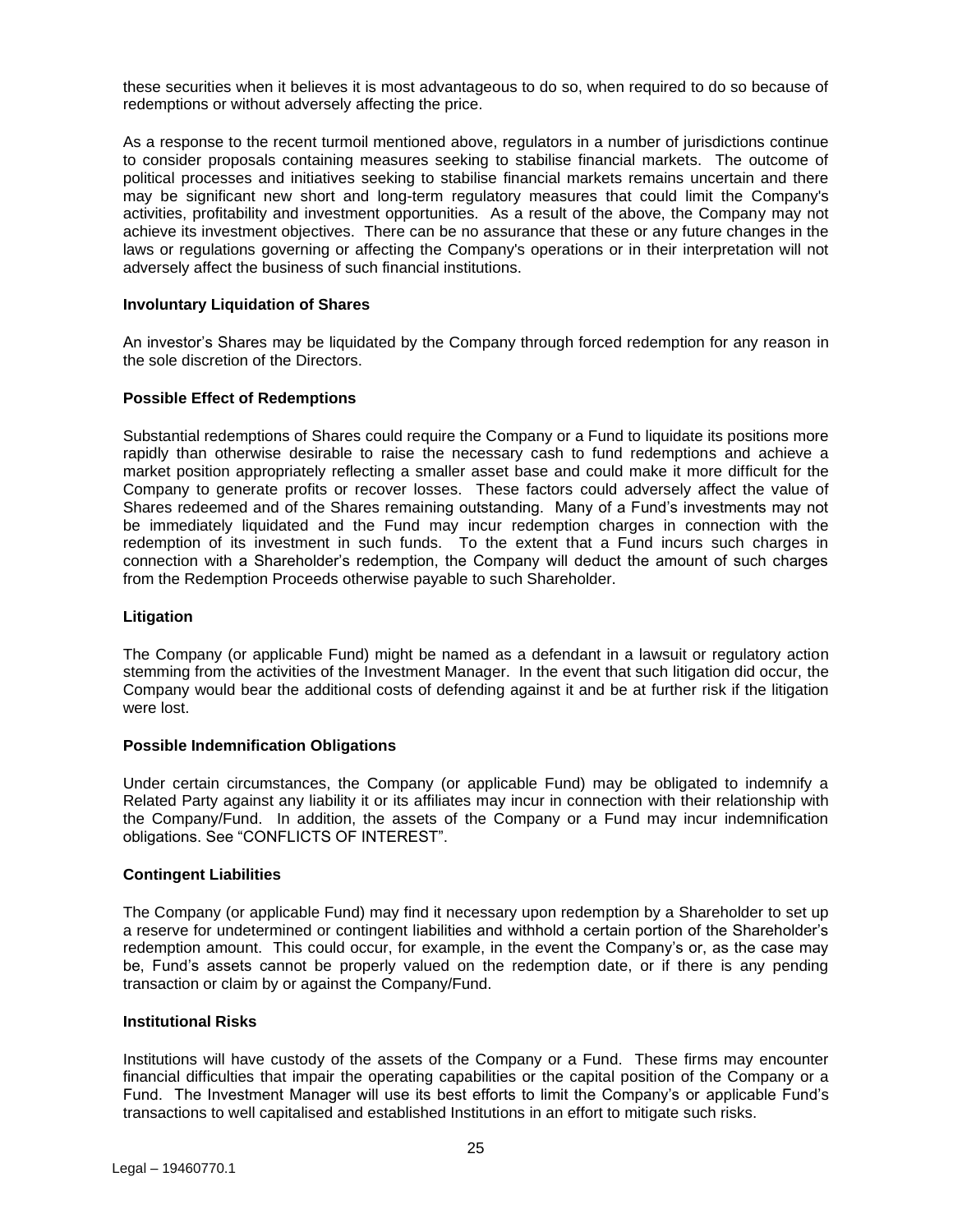## **Counterparty Risks, Settlement Risks and Custodian Risks**

An issuing institution may fail to comply with one or more of its obligations vis-à-vis the Company or a Fund (as the case may be) and losses may be sustained by the Company or a Fund as a result thereof.

Settlement through a clearing system may not take place as expected due to a failure by the Company's or a Fund's counterparty to deliver the relevant securities or payment in respect thereof and losses may be sustained by the Company or a Fund as a result thereof.

Losses may be sustained by the Company or a Fund as a result of negligence, fraudulent behaviour and/or the liquidation, bankruptcy or insolvency of the custodian, sub-custodian, Administrator other counterparty.

The Company or a Fund accepts counterparty risks, settlement risks and custodian risks as inherent to the investment process and the trading on financial markets.

In an effort to mitigate such risks, the Investment Manager will use their best efforts to limit the Company's or a Fund's transactions to counterparties who are established, well-capitalised and creditworthy.

## **Financing Risks**

The Company or a Fund may use financing for its transactions. In practice, the margin required for securities borrowing and securities transactions is financed by the custodian and/or the brokers. In exceptional circumstances, the custodian and/or a broker may close out on one or more positions if the assets of the Company or a Fund held with the custodian and/or that broker are insufficient to cover the financing. The Company or a Fund accepts financing risks as inherent to the investment process and the trading on financial markets.

## **Retained Earnings**

To the extent that increases in the Net Asset Value of the Company are retained by the Company rather than paid out as dividends, the Net Asset Value of the Company will be greater, thereby increasing the amount of the management fees payable to the Investment Manager.

## **Possible Law Changes**

No assurance can be given that legislative, administrative or judicial changes will not occur which will alter, either prospectively or retroactively, the tax considerations or risk factors discussed in this Prospectus.

## **Limited Tax Advice**

No legal opinions or rulings have been sought in respect of the tax consequences, if any, of an investment in any class of Investor Shares in any jurisdiction other than Bermuda. Potential investors should inform themselves as to the possible tax consequences, the legal requirements and any foreign exchange restrictions or exchange control requirements which they might encounter under the laws of the countries of their citizenship, residence or domicile and which might be relevant to the subscription, holding and disposal of Shares.

The levels and bases of taxation can change. See "Bermuda Taxation" herein.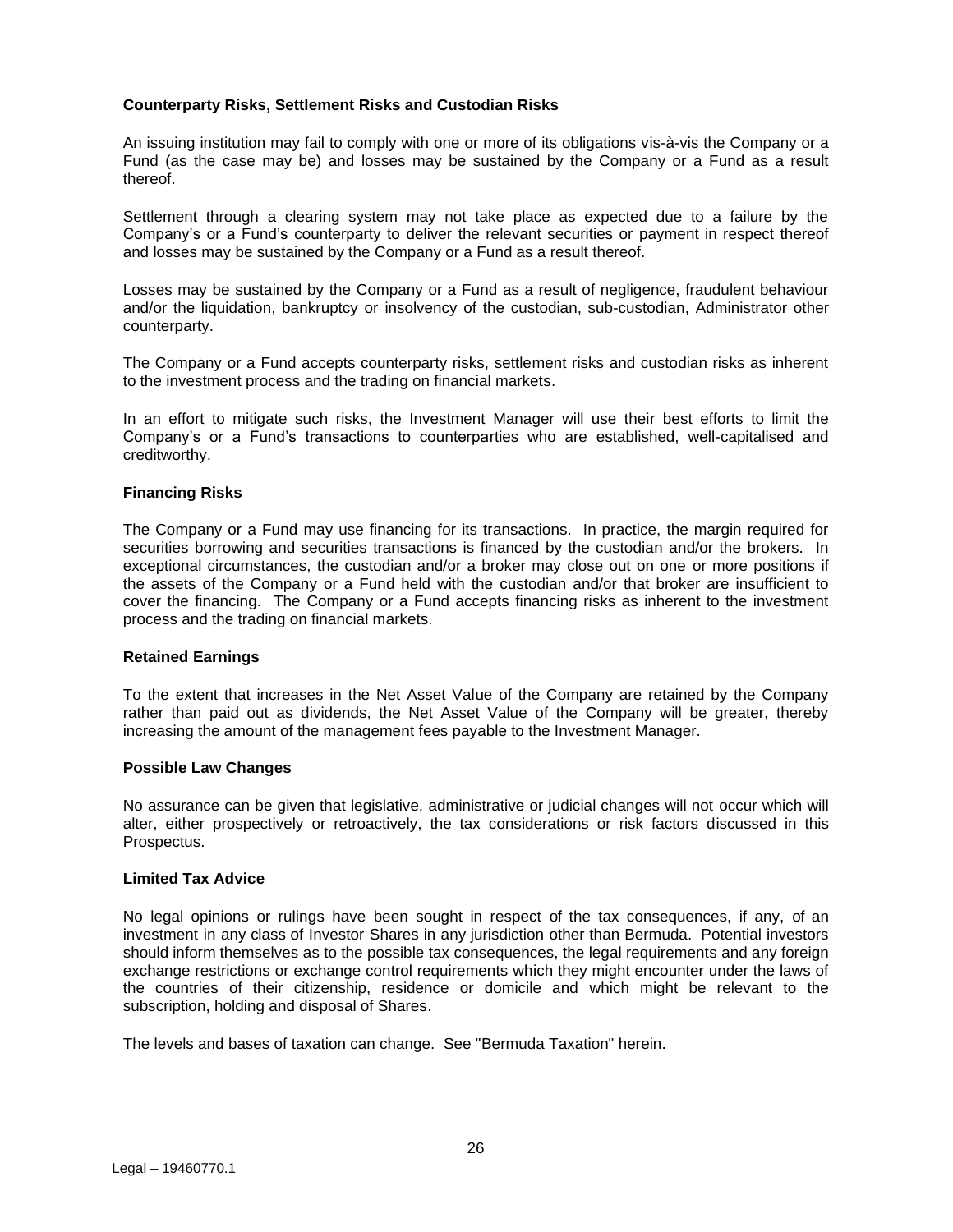## **AIFMD**

The AIFMD took effect across the EEA on 22 August 2013. The AIFMD regulates marketing in the EU of the securities of any alternative investment fund ("**AIF**"). The Company is a non-EEA AIF and has delegated marketing of the Company and/or each Fund to the Investment Manager which is a non-EEA AIFM with respect to this marketing function, for the purposes of the AIFMD. In order to obtain authorisation to market a Fund in the EEA, the Investment Manager will be required to comply with numerous obligations in relation to its own operations and in relation to any of the AIFs that it acts as sponsor or manager of.

If a Fund is marketed in the EEA, pursuant to the AIFMD, the Investment Manager, as a non-EEA AIFM marketing a non-EEA AIF (i.e. the Company and/or each Fund) to persons within the EU, will be required to, among other things, (i) confirm that Bermuda has entered into a cooperation-andinformation-sharing agreement with the regulator of each EEA country into which the Company is to be marketed, (ii) confirm that Bermuda is not listed as a non-cooperative country for the purposes of the Financial Action Task Force, and (iii) provide EEA investors and the regulators of such investors' EEA countries with the Company's annual financial report and certain additional information about the Company and/or Funds.

It should be noted that any regulatory changes arising from implementation of the AIFMD may increase the expenses of a Fund or the Investment Manager related to compliance therewith and may impair the ability of the Investment Manager to market Shares in the EEA in the future. As a result, such regulatory changes may have a material adverse effect on the Fund's ability to achieve its investment objective.

## **Compliance**

The Company (and each Fund) must comply with various legal requirements, including without limitation requirements imposed by the securities laws, tax laws (including, without limitation, FATCA and the CRS), AML/ATF and pension laws in various jurisdictions. Should any of those laws change over the scheduled term of the Company, the legal requirements to which the Company and the Shareholders may be subject could differ materially from current requirements.

As a condition to subscribing in the Company (and each Fund), all Shareholders will be required to consent to the disclosure and reporting of certain account information under FATCA and the CRS, as applicable. As a result, shareholders will be required to provide any information that the Company determines is necessary to allow the Company to comply with its obligations under these regimes and any other regulatory regime that applies to the Company from time to time.

## **Potential Cybersecurity Breaches and Identity Theft**

The Investment Manager relies, to a certain extent, on the use of information technology. The Investment Manager's information and technology systems may be vulnerable to damage and/or interruption from computer viruses, network failures, computer and telecommunication failures, infiltration by unauthorized persons and security breaches, usage errors by its professionals, power outages, and/or catastrophic events such as fires, tornadoes, floods, hurricanes and earthquakes. Although the Investment Manager has implemented various measures to manage risks relating to these types of events, if these systems are compromised, become inoperable for extended periods of time and/or cease to function properly, the Investment Manager and/or the Company may have to make a significant investment to fix or replace them. The failure of these systems and/or of disaster recovery plans for any reason could cause significant interruptions in the Investment Manager's and/or the Company operations and may result in a failure to maintain the security, confidentiality or privacy of sensitive data, including personal information relating to investors (and the beneficial owners of investors). Such a failure could harm the Investment Manager's and/or the Company's reputation, subject any such entity and their respective affiliates to legal claims and/or otherwise affect their business and financial performance.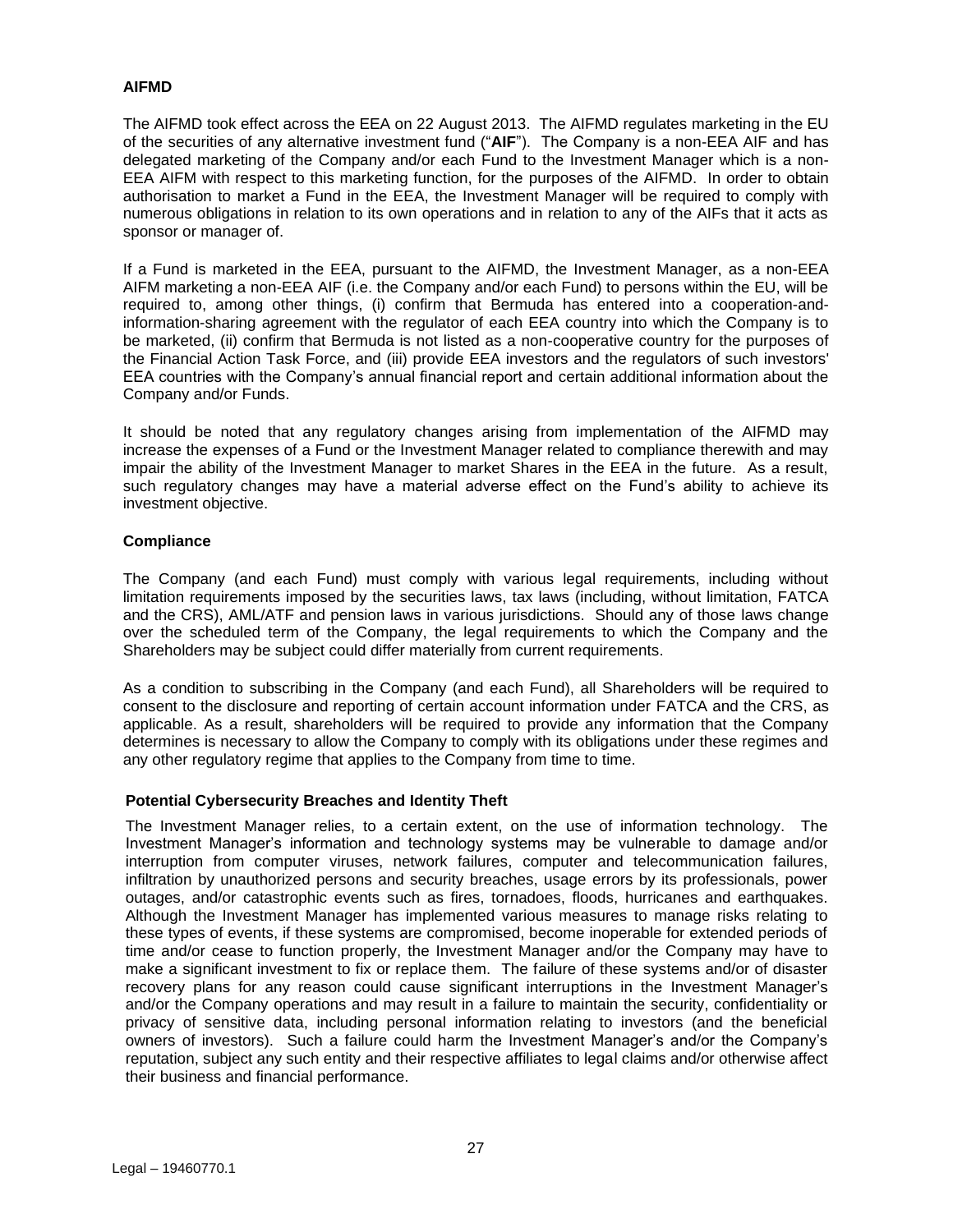## **Epidemics or Pandemic Outbreaks**

An epidemic or pandemic outbreak (such as COVID-19) and reactions to such an outbreak could cause uncertainty in markets and businesses, and may adversely affect the performance of the global economy, including causing market volatility, market and business uncertainty and closures, supply chain and travel interruptions, the need for employees and vendors to work at external locations, and extensive medical absences. The Investment Manager generally has policies and procedures to address known situations; however, because a large epidemic or pandemic may create significant market and business uncertainties and disruptions, not all events that could affect the Fund and/or the markets can be determined and addressed in advance.

## **Lack of Registration**

The Shares have not been registered either under the Securities Act, or under the securities laws of any state of the United States and, therefore, are subject to transfer restrictions. The Shares have also not been registered under the laws of any non-U.S. jurisdiction and may be subject to restrictions on issuance and transfer under the laws of such jurisdiction. In connection with your purchase of Shares, you must represent that you are purchasing the Shares for investment purposes only and not with a view toward resale or distribution. Neither the Company nor the Investment Manager has any plans nor has assumed any obligation to register these Shares in the United States. Accordingly, the Shares may not be transferred in the U.S. or to a U.S. Person without documentation acceptable to the Board, which may include an opinion of counsel to the Fund that the transfer will not involve a violation of the registration requirements of the Securities Act or require registration by the Fund under the Investment Company Act. These restrictions on transfer are in addition to those found in the Constitutive Documents. Ordinarily, this means that transfers will be restricted to instances of death, gift, or passage by operation of law.

## **Forward-Looking Statements; Opinions**

Statements contained in this Prospectus that are not historical facts are based on current expectations, estimates, projections, opinions and/or beliefs of the applicable Fund. Such statements involve known and unknown risks, uncertainties and other factors, and undue reliance should not be placed thereon. Moreover, certain information contained in this Prospectus constitutes "forwardlooking" statements, which can be identified by the use of forward-looking terminology, such as "may", "will", "seek", "should", "expect", "anticipate", "project", "estimate", "intend", "continue" or "believe" or the negatives thereof or other variations thereon or comparable terminology. Due to various risks and uncertainties, including those set forth herein, actual events or results or the actual performance of the applicable Fund may differ materially from those reflected or contemplated in such forward-looking statements.

*The foregoing list of risk factors does not purport to be a complete explanation of the risks involved in this offering. Prospective investors should read the entire Prospectus and related Supplements before determining to invest in Shares*.

## **CONFLICTS OF INTEREST**

<span id="page-27-0"></span>The Company is subject to various actual and potential conflicts of interest as follows:

## **Other Trading Activities**

The Related Parties, the brokers and dealers and their representatives, principals, directors, officers, partners, members, managers, employees and affiliates, as applicable, trade or may trade for their own accounts and certain of such person have sponsored or may in the future sponsor or establish other public and private investment funds. The Investment Manager trades for accounts other than the company's, including its own accounts, and the Investment Manager will remain free to trade for such other accounts and to utilise trading strategies and formula in trading for such account which are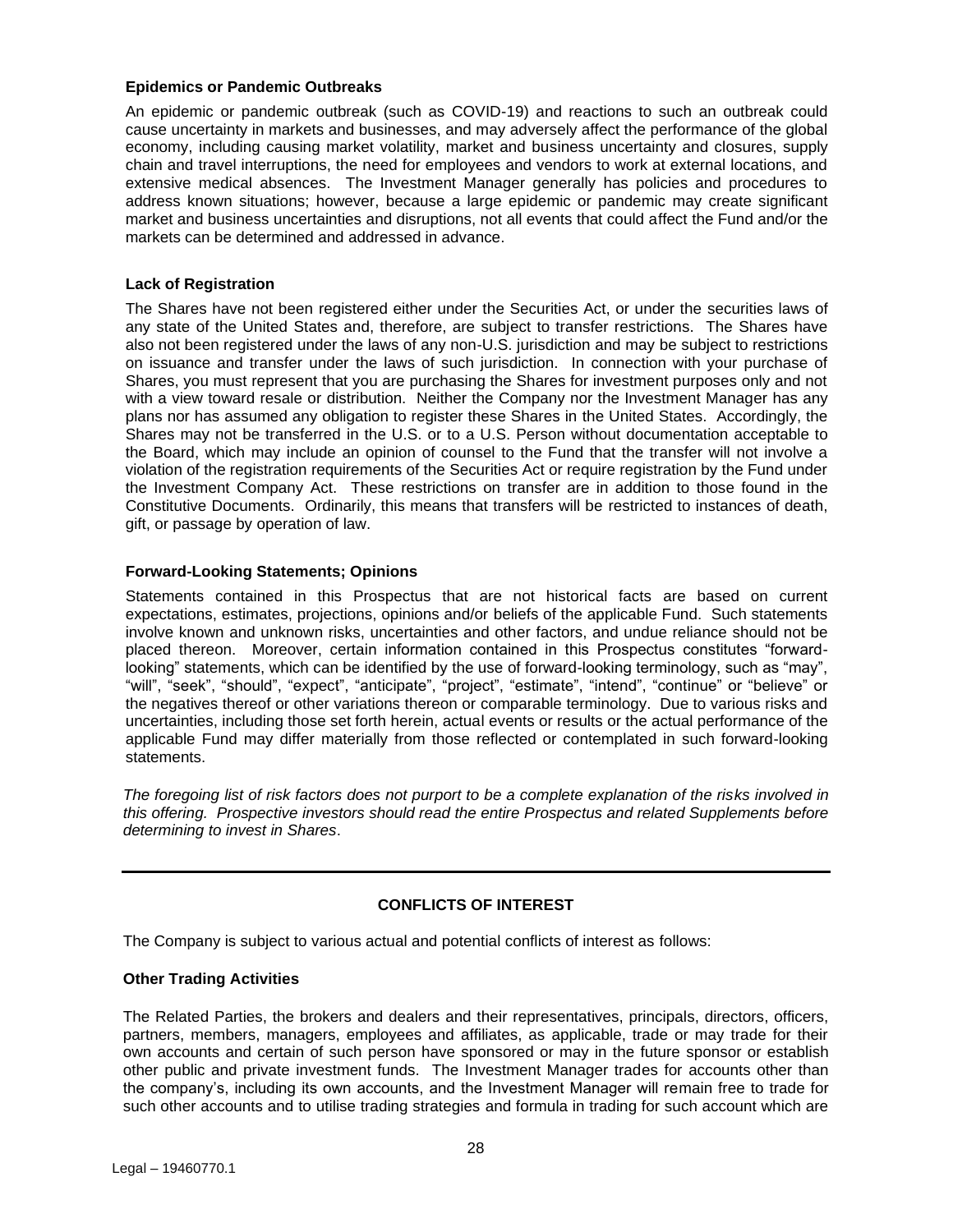the same or difference from the ones the Investment Manager will utilise in making the trading decisions for the accounts of the Company.

Additionally, and if and when applicable, in their prospective trading, the Related Parties, the brokers and dealers and their representatives, principals, directors, officers, partners, members, managers, employees and affiliates may take positions the same as, different than or opposite to those of the Company. The records of any such trading will not be available for inspection by Shareholders except to the extent required by law.

The Shareholders may include taxable and tax-exempt entities and persons or entities resident of or organized in various jurisdictions. As a result, conflicts of interest may arise in connection with decisions made by the Investment Manager that may be more beneficial for one type of Shareholder than for another. In making such decisions, the Investment Manager intends to consider the investment objectives of the applicable Fund as a whole, not the investment objectives of any Shareholder individually.

Each of the Investment Manager and its affiliates may make trades and investments for their own accounts, subject to the Investment Manager's compliance policy. In these accounts, any such person may use trading and investment methods that are similar to, or substantially different from, the methods used by them to direct the applicable Fund's account. The records of these personal accounts will not be made available to Shareholders.

## **Other Business Activities**

The Related Parties and each of their respective principals and affiliates will not be devoting their time exclusively to the management of the Company. Therefore, each of these persons will have conflicts of interest in allocating management time, services and functions among the various entities for which they provide services.

The Directors and Officers and any agents of the Company may from time to time serve on various committees and boards and assist in making commercial decisions, rules and policies. In such capacity, they have a fiduciary duty on such boards and committees on which they serve to act in the best interest of the Company. A general notice by a Director or Officer declaring that he is a Director or Officer of, or has an interest in, a person and is to be regarded as interested in any transaction or arrangement made with that person is a sufficient declaration of interest in relation to any such transaction or arrangement. A Director will be deemed not to be acting honestly and in good faith, in accordance with his statutory duty of good faith and his common law duty to avoid a conflict of interest and not to make a secret profit, if he fails to disclose at the first opportunity his interest in any material contract with the Company or its Funds. Directors must also declare any material interest in any person, which is a party to a material contract with the Company.

#### **Board Memberships**

Officers, directors and employees of the Company, the Investment Manager and its principals and affiliates from time to time may serve on various committees and boards of exchanges and assist in making rules and policies of those exchanges. In such capacity, they have a fiduciary duty to the exchanges on which they serve and are required to act in the best interests of such organizations, even if such action may be adverse to the interests of the Company.

## **Directors**

A Director may hold any other office or place of profit under the Company (except that of auditor) in conjunction with his office of director or may act in a professional capacity to the Company on such terms as the Directors may determine. No Director shall be disqualified by his office from contracting with the Company in any capacity, nor shall any such contract or arrangement entered into by the Company in which any Director is in any way interested be liable to be voided, nor shall any Director so contracting or being so interested be liable to account to the Company for any profit realised by any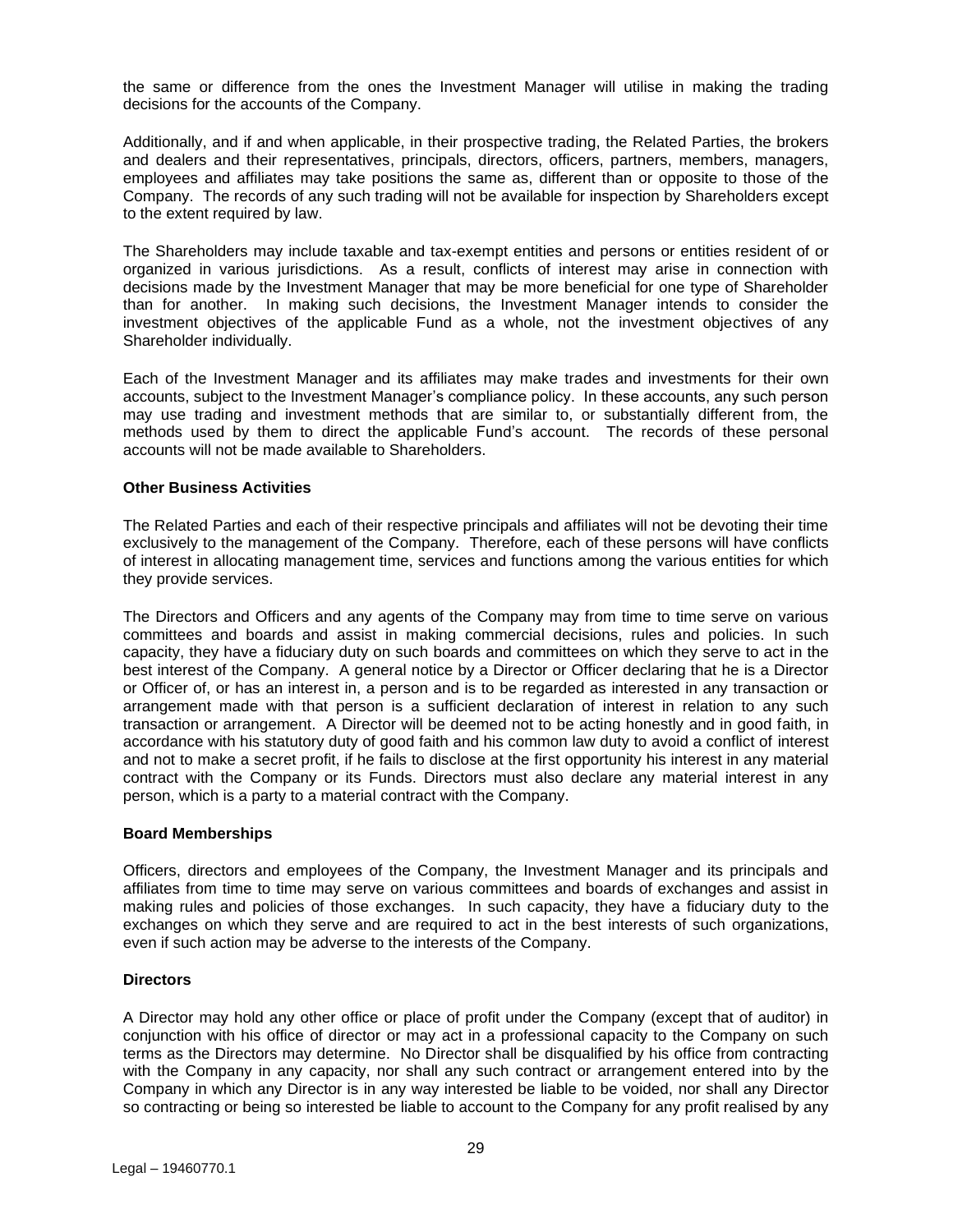such contract or arrangement by reason of such Director holding that office if the director shall declare the nature of his interest.

A Director, notwithstanding his interest, may be counted in the quorum present at any meeting at which he or any other Director is appointed to hold any such office of place of profit under the Company or at which the terms of any such appointment are arranged, and he may vote on any such appointment or arrangement other than his own appointment or the arrangement or terms thereof.

There shall be no less than two (2) Directors of the Company. Directors are elected, and can be removed, by a majority vote in number of holders of the Shares. The Bye-laws permit the Directors to receive remuneration for their services to the Company in their capacity as Directors and reimbursement for their expenses in connection with attendance at meetings and performance of duties to the Company.

## **Distributors**

Certain Distributors may be paid ongoing compensation while investors introduced to the Company by them are Shareholders of the Company. Accordingly, such Distributors will have a conflict of interest in advising investors whether to purchase or redeem Shares.

#### **Common Counsel**

In connection with the offering of Shares pursuant to this Prospectus and any Supplement, the Company and the Investment Manager have been represented by the same legal counsel namely Conyers. To the extent that this offering could benefit by further independent review, such benefit will not be available in this offering. Conyers has not and will not represent investors in the Company in connection with this offering.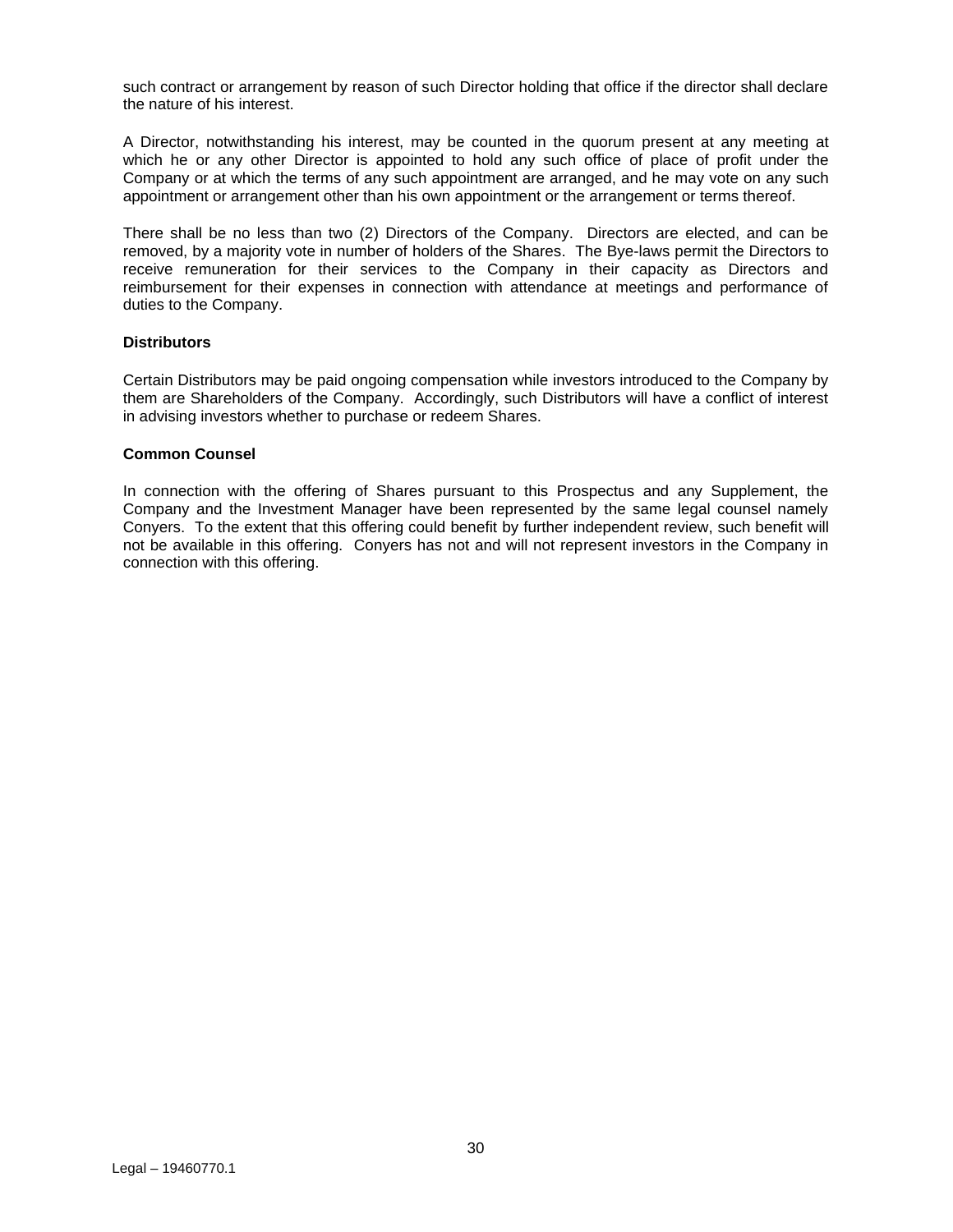## **PROFILES**

## <span id="page-30-0"></span>**Investment Manager**

Dragon Dynamic Advisors S.A., a Panamanian corporation, has been appointed as investment manager to manage the assets of each Fund in pursuit of the investment objective and strategy of each Fund, as described in each Supplement ("**Investment Manager**").

The Investment Manager was appointed pursuant to an investment management agreement with the Company for and on behalf of each Fund that may be created from time to time to manage the assets of that Fund dated 1 August 2020 ("**Investment Management Agreement**").

James A. Michie is the sole owner of the Investment Manager.

James A. Michie:

Mr. Michie, has over thirty-five (35) years' experience in investment banking and asset management services. Mr. Michie was the founder of Alpine Atlantic Global Asset Management in Zurich Switzerland since 2003 partnering with the then oldest Swiss private bank, Banque Hottinger & Cie SA. Mr Michie currently manages the global investments of Panglobal Inversiones Y Consultores SA from Panama. Mr. Michie is a Canadian citizen and a permanent resident of Panama.

Under the Investment Management Agreement, the Investment Manager and its indemnities are indemnified from and against all liabilities, howsoever incurred in the course of carrying out its proper duties thereunder, save for loss or damage arising from fraud or gross negligence.

## **Industry Expert Committee (or similar)**

A description of the Industry Experts appointed to an Industry Expert Committee for a Fund will be set forth in the Supplement for the applicable Fund.

## **Administrator**

The Company has appointed Centaur Fund Services (Bermuda) Limited ("**Administrator**") based in Bermuda to serve as administrator for itself and on behalf of some of the Funds pursuant to an Administration Agreement dated 20 September, 2018 between the Company and the Administrator ("**Administration Agreement**"). Under the Administration Agreement, the administration services provided by the Administrator include the following: (i) processing all subscriptions and redemptions of Shares and any other dealings in the Shares; and (ii) other services as agreed on by the parties.

The Administrator will also perform various accounting and valuation services including the following: (i) maintenance of the books and records of the Company including computation of the interim Net Asset Value; (ii) coordination of the annual audit; (iii) preparation of shareholder account statements; and (vi) other services as agreed on by the parties from time to time.

Under the Administration Agreement, the Administrator will not, in the absence of gross negligence, wilful default or fraud on the part of the Administrator, be liable to the Company/Fund or to any investor for any act or omission, in the course of, or in connection with, providing services to the Company or a Fund or for any loss or damage which the Company or a Fund may sustain or suffer as the result of, or in the course of, the discharge by the Administrator of its duties pursuant to the Administration Agreement.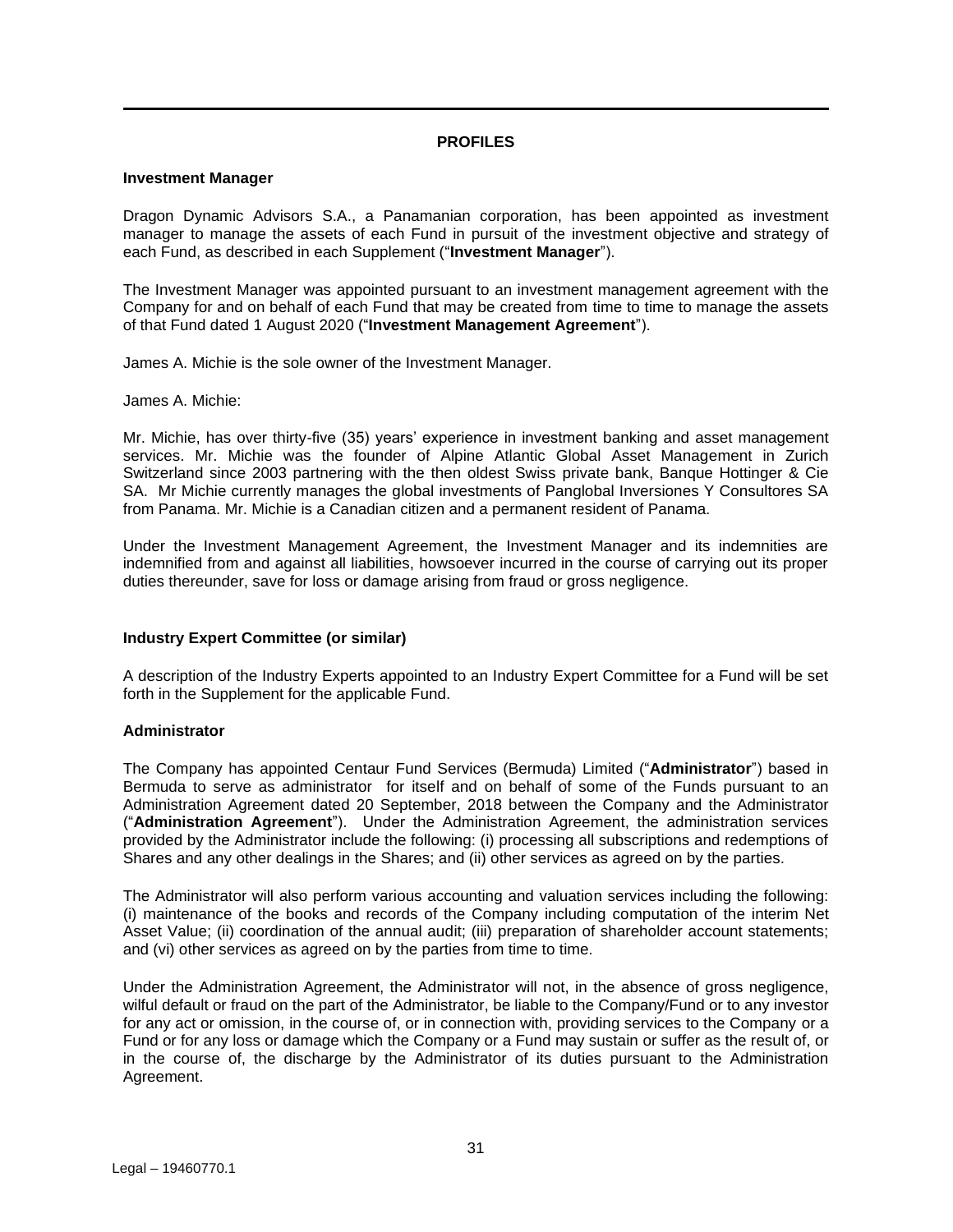The Company/Fund will indemnify the Administrator so that the maximum liability to the Company or applicable Fund, its shareholders, or to others, for any reason relating to services rendered shall be limited to the fees paid for such services giving rise to the liability, except to the extent finally determined by a court of competent jurisdiction to have resulted from fraud, gross negligence, wilful misconduct, breach of fiduciary duty or reckless disregard of duties. The Company and/or a Fund will indemnify the Administrator and hold it harmless from and against any expense, loss, liability or damage arising out of any claim asserted or threatened to be asserted in connection with serving in good faith.

The Administrator shall have no obligation to review, monitor or otherwise ensure compliance with the investment policies, restrictions or guidelines or any other term or condition within any of the offering documents nor will they be responsible for any trading decisions of the Company or a Fund all of which decisions will be made by the Investment Manager in conjunction with recommendations from the Industry Expert Committee of each Fund.

Additional or alternate administrators may be appointed with respect to a Fund from time to time and such appointment will be disclosed in the applicable Supplement for the Fund.

#### **Company Secretary**

The Company has appointed Conyers Corporate Services (Bermuda) Limited ("**Company Secretary"**) a licensed Bermuda corporate service provider as company secretary and to provide corporate secretarial services for the Company and the Funds pursuant to a corporate services agreement ("**CS Agreement"**).

Under the CS Agreement, the Company Secretary and its indemnities are indemnified from and against all liabilities, howsoever incurred in the course of carrying out its proper duties thereunder, save for loss or damage arising from fraud or dishonesty.

#### **Custodian and Prime Broker**

The appointment of a Custodian and/or Prime Broker will be disclosed in each Fund Supplement where relevant.

#### **Auditor**

The independent auditors to the Company are Richey May, USA.

The Auditors have given and have not withdrawn their written consent to the inclusion of their name and references to them within this Prospectus, before delivery of this Prospectus to the Registrar.

#### **Legal Advisor**

Conyers Dill & Pearman Limited ("**Conyers**") has been appointed counsel to the Company as to matters of Bermuda law.

In acting as counsel to the Company, Conyers has not represented and will not represent investors in the Company. No independent counsel has been retained to represent investors in the Company. In assisting in the preparation of this Prospectus, Conyers has relied on information provided by the Company and the Investment Manager.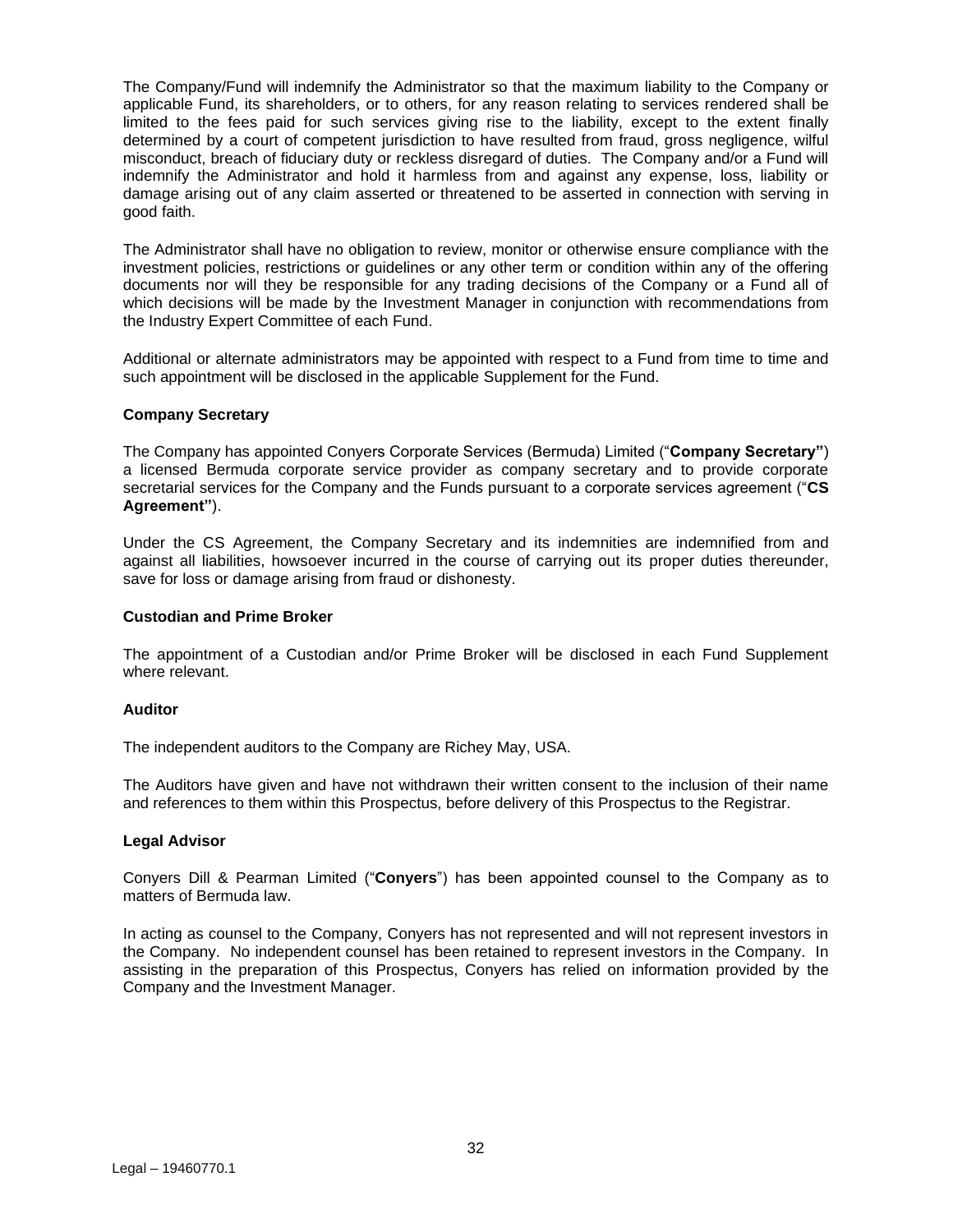## **DIRECTORS**

<span id="page-32-0"></span>James Alexander Michie and Gary John Carr serve as the directors of the Company (**Directors**). The Directors have appointed the Investment Manager to manage the portfolio of assets of each Fund subject to the overall supervision of the Board.

The Directors are responsible for the overall management and control of the Company in accordance with the Bye-laws. The Directors will review the operations of the Company and each Fund as may be established from time to time at regular meetings. For this purpose, the Directors will receive periodic reports from the Investment Manager dealing with the performance of each Fund and providing an analysis of investments portfolio. The Investment Manager will provide such other information as may from time to time be reasonably required by the Directors for the purposes of such meetings. See "CONFLICTS OF INTEREST."

#### **Directors of the Company**

#### **James Alexander Michie**

Mr. Michie, has over thirty-five (35) years' experience in investment banking and asset management services. Mr. Michie was the founder of Alpine Atlantic Global Asset Management in Zurich Switzerland since 2003 partnering with the then oldest Swiss private bank, Banque Hottinger & Cie SA. Mr Michie currently manages the global investments of Panglobal Inversiones Y Consultores SA from Panama. Mr. Michie is a Canadian citizen and a permanent resident of Panama.

#### **Gary John Carr**

Mr. Carr, has been involved in the finance industry his entire career, with the last 25 years focussed on alternative investments. His career encompassed 17 years at Schroders and JPMorgan, followed by being a Partner at the boutique alternative asset administration company, Delphi Management Limited. Delphi was purchased by IQ EQ and remains part of IQ EQ. Mr. Carr has been based in Bermuda for over 35 years and acts as a non- executive director for various investment entities. Mr. Carr is a citizen of both Canada and Bermuda.

## **FEES AND EXPENSES**

## <span id="page-32-1"></span>**Organizational and Initial Offering Fees and Expenses**

The Investment Manager has advanced the initial Organizational Costs for and on behalf of the Company and each Fund in existence as at the date hereof and shall be entitled to be reimbursed for a total of US\$125,000 of such Organizational Costs or such lesser amount as the Investment Manager may agree from each Fund, whether in existence as at the date hereof or in created in the future, in such amount as the Directors may determine reasonable. Additionally, a Fund may be responsible for the payment of additional Organizational Costs related to its organization and operation.

On a going forward basis, the Investment Manager will be reimbursed for such fees and expenses as provided in each Fund Supplement. The Company will allocate such fees and expenses to the relevant Funds.

The Company's organizational and initial offering costs and expenses, to the extent the Board deems appropriate, may be, for accounting purposes, amortised by the Company for up to a 60-month period. Expenses incurred by the Company in connection with the year 2021 update of the offering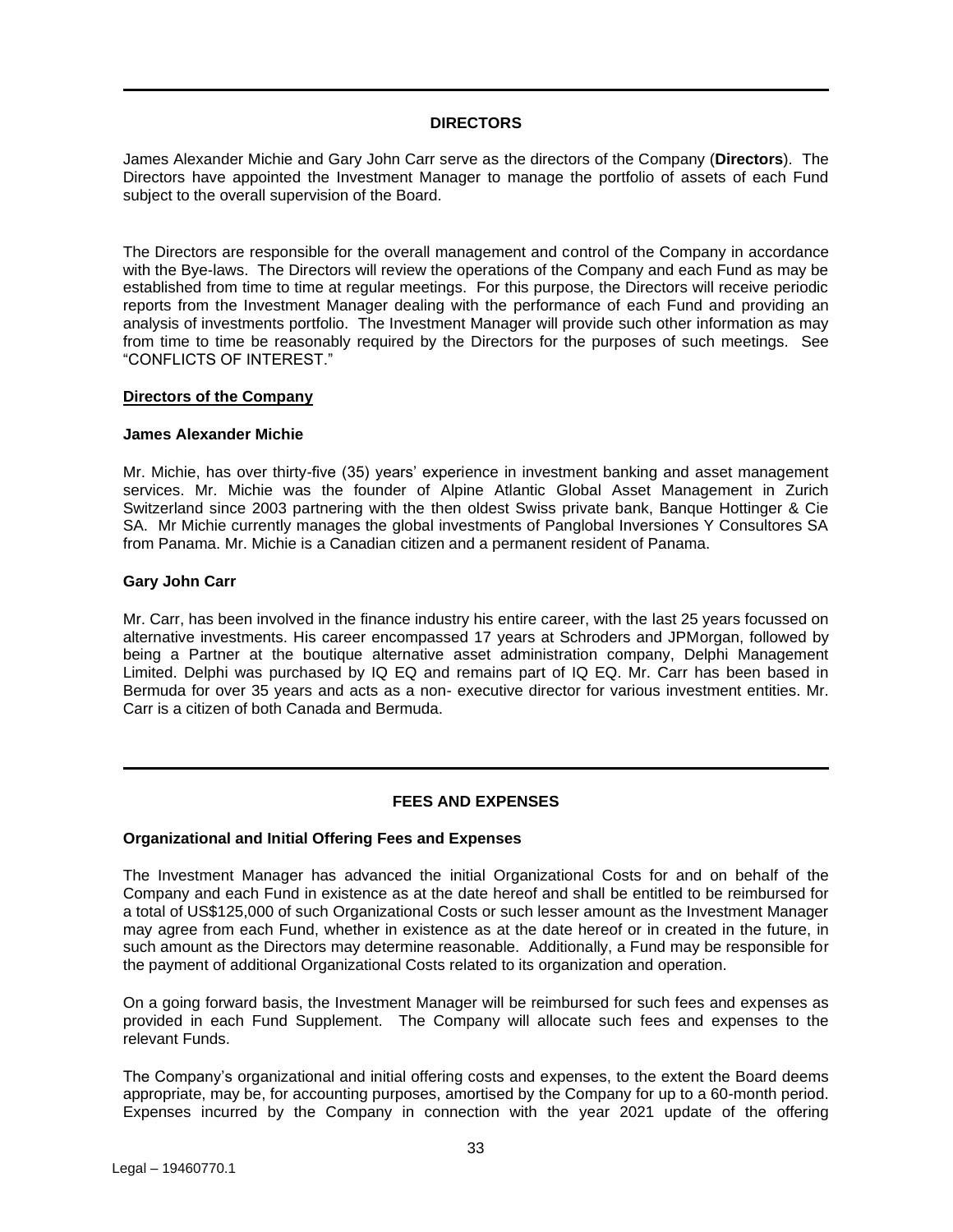documents may be amortized on a *pro rata* basis over a period of up to five years after such updates are completed. Amortisation of such expenses over a period that is up to five (5) years is a divergence from IFRS, which may, in certain circumstances, result in a qualification of the Company's annual audited financial statements. In such instances, the Board may decide to (i) avoid the qualification by recognising the unamortised expenses or (ii) make IFRS conforming changes for financial reporting purposes, but amortise expenses for purposes of calculating Net Asset Value. There will be a divergence in the Company's fiscal year-end Net Asset Value and in the Net Asset Value reported in the Company's financial statements in any year where, pursuant to clause (ii), IFRS conforming changes are made only to the Company's financial statements for financial reporting purposes. If the Company is terminated within three (3) years of its commencement, any unamortised expenses will be recognised. If a Shareholder redeems all or some of its Shares prior to the end of the three (3) year period during which the Company is amortising expenses, the Company may, but is not required to, accelerate a proportionate share of the unamortised expenses based upon the amount being redeemed and reduce Redemption Proceeds by the amount of such accelerated expenses. Acceleration will be applied equally to all shareholders redeeming on the same Redemption Date.

## **Management Fee**

The Company for and on behalf of itself and each Fund will pay a Management Fee as set out in the Fund's Supplement.

#### **Incentive Compensation**

The Company for and on behalf of itself and each Fund will pay an Incentive Compensation as set out in the Fund's Supplement.

#### **Industry Expert Committee Fees**

If an Industry Expert Committee is appointed in respect of a Fund, then its members as industry experts will receive a fee as set out in the applicable Fund's Supplement, where there is a cost directly borne by the Fund

#### **Administrator and SAC Representative Fees**

The Company will pay the Administrator fees for its services based on its standard schedule of fees charged by the Administrator for similar services as set forth in the Administrator Agreement. The Company will also pay the SAC Representative a standard and commercially reasonable fee. These fees will be apportioned between the Funds. Additional or alternate administrators to a Fund will be paid on a similar basis as disclosed in the applicable Supplement.

#### **Custodian and Prime Broker Fees**

The Company will pay the Custodian and Prime Broker fees where applicable based on its standard schedule of fees charged for similar services as set forth in the Custodian Agreement.

#### **Company Secretary**

The Company will pay the Company Secretary fees based on the standard schedule of fees charged for similar services as set forth in the Company Secretary Services Agreement. These fees will be apportioned between the Funds.

#### **Brokerage and Portfolio Transactions**

The Company is authorised to designate the brokers, custodians, dealers, banks, clearing associations, depositories, futures commission merchants, introducing brokers, counterparties and other financial institutions (collectively, "brokers and dealers") to be used for all direct investment transactions made by the Investment Manager in collective investment vehicles and on behalf of the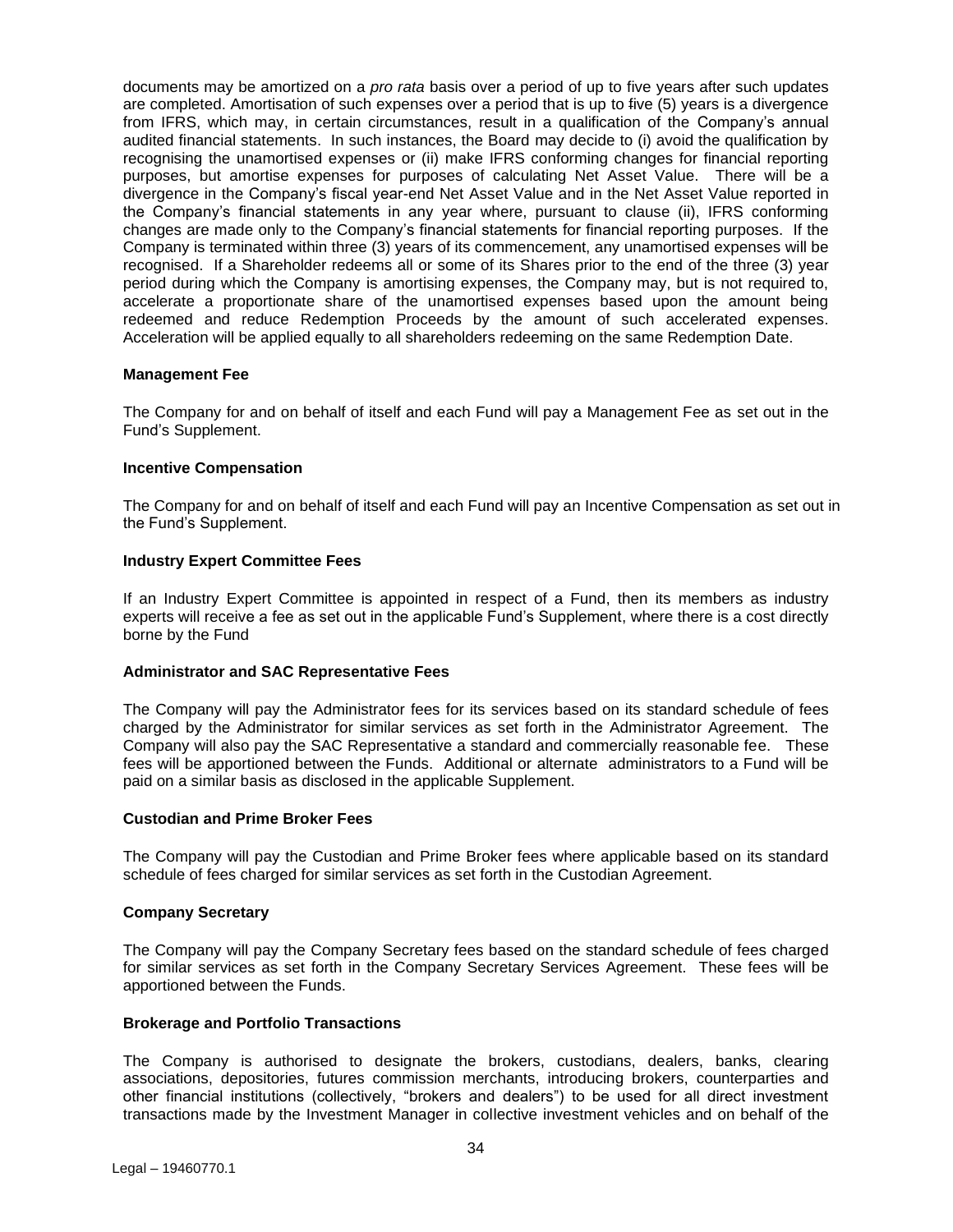Company, without the prior notice to shareholders. Shareholders will be notified in due course of any appointment of additional or alternative brokers and dealers.

The policy of the Investment Manager regarding purchases and sales for the portfolio is that primary consideration will be given to obtaining the most favourable execution of the transactions in seeking to implement a Fund's investment strategy and objective. The Investment Manager will effect transactions with those brokers and dealers, which the Investment Manager believes, having reviewed the Industry Expert Committee's advice in relation to the particular Fund provides the most favourable prices and who are capable of providing efficient execution.

#### **Redemption Charges**

Shares may be redeemed upon the terms and subject to such conditions as are set out in the Supplement related to the relevant Fund.

#### **Other Fees and Expenses**

The Company will pay all fees and expenses incurred in the ordinary course of its business, including, without limitation, legal fees and expenses, expenses of the continuous offering and marketing of Shares, fees and expenses related to currency hedging transactions, filing fees and expenses, administration fees and expenses, accounting, audit and tax preparation expenses, data processing costs, software and software development expenses, the Directors' fees, tax, interest expenses, insurance expenses, custody fees and bank charges and litigation and extraordinary expenses, if any. All general fees and expenses of the Company will be charged to each Fund at the discretion of the Directors, on a *pro rata* basis taking into account the timing of creation of any such Fund, series or class of Shares.

Any project specific expenses related to a Fund will be separately charged to such Fund as set forth in that Fund Supplement.

#### **Commissions**

Save as disclosed in this Prospectus, no commissions, discounts, brokerages or other special terms have been granted by the Company in connection with the issue or sale of any Shares. No person has, or is entitled to be given, an option to subscribe for any Shares or loan capital of the Company. The Investment Manager may from time to time and at its sole discretion and out of its own resources decide to rebate to some or all investors (including the Directors) or to their agents or to third-party intermediaries' part or all of the Management Fee and or Incentive Compensation.

## **BERMUDA TAXATION**

<span id="page-34-0"></span>The following comments are based on advice received by the Directors regarding current law and practice in Bermuda. Investors should appreciate that the taxation, exchange control or other consequences for investors may be otherwise than as stated below.

#### **Investors should consult their professional advisers on the possible tax consequences of their subscribing for, purchasing, holding, selling or redeeming Shares under the laws of their countries of citizenship, residence, ordinary residence or domicile.**

The tax and other matters described in this Prospectus do not constitute and should not be considered as legal or tax advice to investors.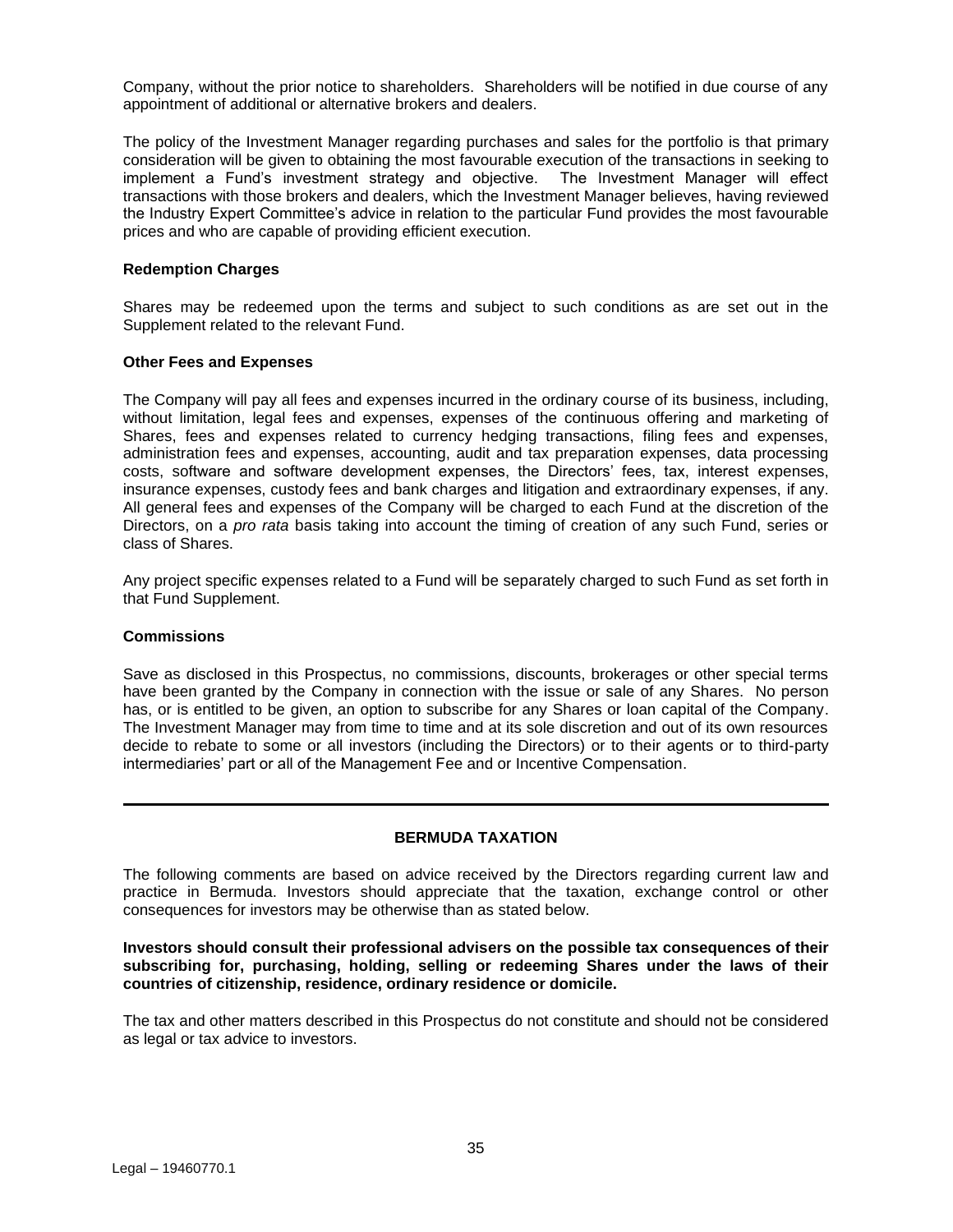## **Bermuda**

At the date of this document, there is no Bermuda income, corporation, or profits tax, withholding tax, capital gains tax, capital transfer tax, estate duty or inheritance tax payable by the Company or its Shareholders who are not ordinarily resident in Bermuda. The Company is not subject to stamp duty on the issue, transfer or redemption of its Shares.

The Company has received from the Minister of Finance of Bermuda under the Exempted Undertakings Tax Protection Act 1966, as amended, an assurance that, in the event of there being enacted in Bermuda any legislation imposing tax computed on profits or income, or computed on any capital assets, gain or appreciation or any tax in the nature of estate duty or inheritance tax, such tax shall not until 31 March, 2035 be applicable to the Company or to its operations, or to the shares, debentures or other obligations of the Company except insofar as such tax or duty applies to persons ordinarily resident in Bermuda and holding such shares, debentures or other obligations of the Company or any land leased or let to the Company.

The Company is liable to pay annual fees in Bermuda related to its existence as an exempted mutual fund company and with respect to its registration as a segregated accounts company. Additionally, the Company also pays fees to the Bermuda Monetary Authority with respect to its registration as a Professional Class B Fund. These fees are customary and set by the applicable government/regulatory body.

## **Exchange Control**

The Company has been classified as non-resident of Bermuda for exchange control purposes by the BMA whose permission for the issue of Shares in the Company has been obtained. The transfer of Shares between persons regarded as resident outside Bermuda for exchange control purposes and the issue and redemption of Shares to or by such persons may be effected without specific consent under the Exchange Control Act 1972 of Bermuda and regulations made thereunder.

The Company, by virtue of being non-resident in Bermuda for exchange control purposes, is free to acquire, hold and sell any currency other than Bermuda dollars and investments (other than real property in Bermuda) without restriction.

## **Other Jurisdictions**

The central management and control and the day-to-day management of the Company are undertaken in Bermuda and it is not intended that the Company will operate in such a manner as to be engaged in a trade or business, directly or through a branch or agency, in any other jurisdiction. Accordingly, it is not expected that the Company will be subject to foreign taxation other than withholding taxes on certain investment income.

## **Foreign Account Tax Compliance Act** (**FATCA**)

Under provisions of U.S. federal income tax law commonly referred to as FATCA, certain withholdable U.S.-source payments made to foreign financial institutions (**FFIs**), such as the Company, are subject to a 30 percent U.S. withholding tax. Payments that are not U.S. – source payments may be subjected to FATCA withholding.

FFIs may avoid this withholding tax by entering into an agreement with the U.S. Internal Revenue Service (**IRS**) or pursuant to an applicable intergovernmental agreement (**IGA**) between the jurisdiction of formation of the Company and the United States. The Company is domiciled in Bermuda, which has entered into a "Model 2" IGA, pursuant to which reporting is made directly by Bermuda FFIs to the IRS, rather than to the domestic tax authority in Bermuda.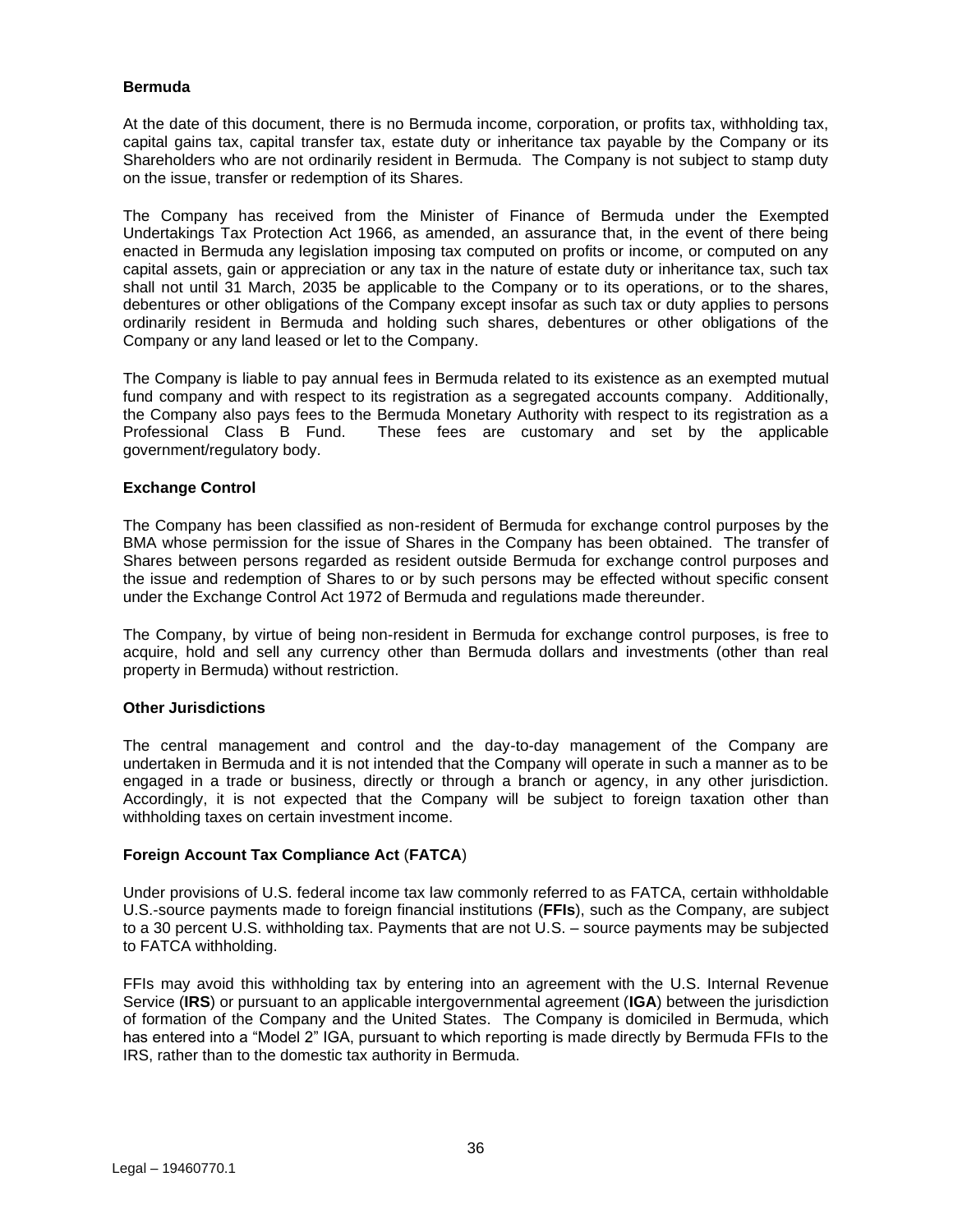## **The Common Reporting Standard** (**CRS**)

The OECD has issued rules for the Automatic Exchange of Information in Tax Matters which provide due diligence and reporting rules for financial institutions in participating jurisdictions. Together, these rules comprise the 'Common Reporting Standard' which has been implemented in Bermuda pursuant to (i) the Multilateral Competent Authority Agreement on Automatic Exchange of Financial Account Information signed by Bermuda on 29 October 2014; and (ii) domestic legislation, namely the International Cooperation (Tax Information Exchange Agreements) Act 2005 and the International Cooperation (Tax Information Exchange Agreements) Common Reporting Standard Regulations 2017.

The CRS is based in a large part on the U.S. FATCA regime and provides a uniform set of rules to address (i) the types of information to be exchanged by participating jurisdictions, (ii) the time and manner of exchange, and (iii) the due diligence, confidentiality of data and safeguards that must be respected.

Financial institutions in participating jurisdictions, such as Bermuda, must file annual information reports with their local tax authority who in turn exchange that information with the tax Authorities in other participating jurisdictions. In order for the Fund to comply with the CRS regime it may be required to disclose applicable information to the relevant Authority in respect of certain investors that are tax-resident in other participating jurisdictions.

## **Tax Withholding and Compliance Provisions**

In the Subscription Agreement, each Shareholder in the Company shall agree to certain tax withholding and compliance provisions, as a requirement for treatment as an Eligible Investor.

Where required or permitted by Applicable Law, the Company and its Affiliates may disclose any and all information related to a Shareholder's Account to any government or tax authority (whether within or outside Bermuda) and whether before or after the exercise of a termination right under your Account by the Company or its Affiliates.

Neither the Company nor any of its Affiliates shall be liable for any costs or loss that any Shareholder (or any other persons) may incur because of the Company or any of its Affiliates taking any actions permitted by or exercising any powers under this section "TAX WITHHOLDING AND COMPLIANCE PROVISIONS".

This section "TAX WITHHOLDING AND COMPLIANCE PROVISIONS" is without prejudice, and in addition, to the Company's and its Affiliates' rights or powers under any other provision of this Prospectus.

## **Changes in Law**

All laws, including laws relating to taxation in Bermuda (and in other jurisdictions), are subject to change without notice.

**ALL PROSPECTIVE INVESTORS ARE STRONGLY URGED TO CONSULT WITH THEIR OWN PERSONAL LEGAL AND TAX ADVISERS IN THE COUNTRIES OF THEIR CITIZENSHIP, RESIDENCE AND DOMICILE TO DETERMINE THE POSSIBLE TAX OR OTHER CONSEQUENCES OF PURCHASING, HOLDING AND REDEEMING SHARES UNDER THE LAWS OF THEIR RESPECTIVE JURISDICTIONS.**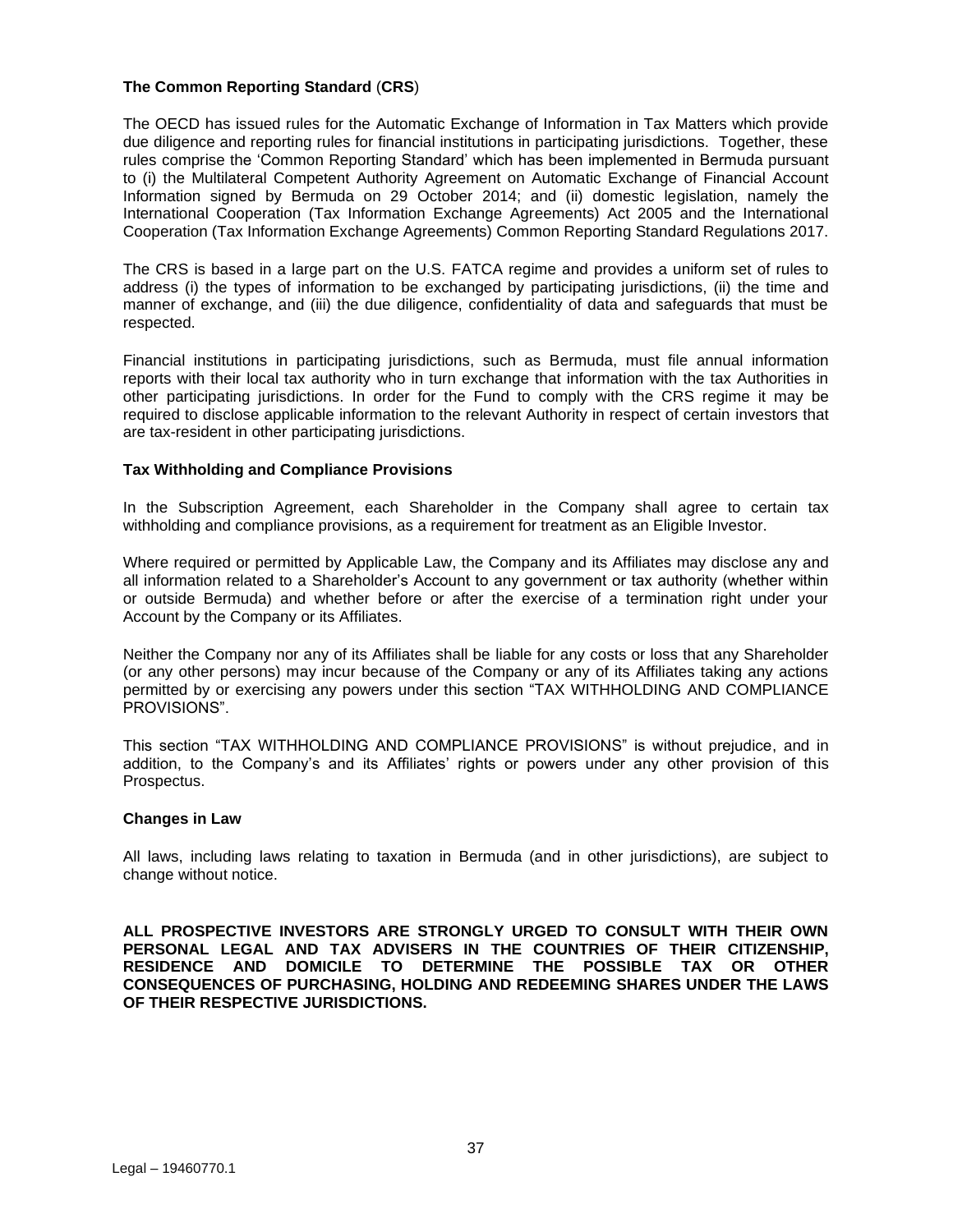## **SHARE DEALINGS**

## <span id="page-37-0"></span>**Subscriptions**

For details on how to subscribe for Investor Shares in any Fund of the Company please refer to the section headed "SUBSCRIPTIONS" in the Supplement relating to that Fund and the Subscription Agreement relevant to such Supplement.

Any variations in respect of share dealings for a particular Fund will be set forth in the Fund Supplement.

#### Admission

The Investor Shares shall be offered to persons who are Eligible Investors and are not a Restricted Investor. The Fund's subscription documentation sets forth in detail the relevant definitions for these purposes. In order to ensure that the Fund may rely upon the relevant exemption, the Fund will obtain appropriate representations and undertakings from its Shareholders.

Unless otherwise agreed to by the Company, each prospective investors is required to certify that the Investor Shares are not being acquired directly or indirectly for the account or benefit of a Restricted Investor. The term "**Restricted Investo**r" as used in this Prospectus shall include and mean: (i) any Restricted Entity as defined below; (ii) any Person that fails to agree to the requirements set forth in the Section on "Tax Withholding and Compliance Provisions" below; (iii) any Non-Qualified Person; and (iv) such other persons as may be deemed to be Restricted Investors by the Board from time to time.

For the purposes of this Prospectus, "**Restricted Entity**" means any Person who is not an individual and is not one of the following (as each of the following is defined for purposes of FATCA, including any applicable intergovernmental agreement currently in force between Bermuda and the United States of America or the United Kingdom or any other country implementing the requirements of FATCA):

- (a) an "exempt beneficial owner";
- (b) an "Active NFFE"; or
- (c) a "Financial Institution" that is not a "Nonparticipating Financial Institution".

It is the responsibility of each prospective applicant for Shares ("**Applicant**") to ensure that the purchase of Shares does not violate any Applicable Laws in the Applicant's jurisdiction of residence or any other jurisdiction in respect of whose laws that Applicant may be subject. Persons interested in purchasing Shares should inform themselves as to the legal requirements within their own countries for the purchase of Shares and any foreign exchange restrictions with which they must comply.

The Company shall not be responsible or liable in any manner for non-compliance by any Shareholder not adhering to any Applicable Law. The Company shall rely solely on disclosures made by each Shareholder prior to issuance of Shares in the Company or a Fund (as applicable) and shall not be liable or responsible in any manner to verify the truthfulness of such statements or disclosures.

The Company's Bye-Laws provide that the Directors have the power to impose such restrictions as they may deem necessary for the purpose of ensuring that no Shares in the Company are acquired or held by any person or persons in circumstances (whether directly or indirectly affecting such person or persons) which, in the opinion of the Directors, might result in prejudice to the tax status of the Company or the Company incurring any pecuniary, fiscal, legal or regulatory disadvantage that the Company might not otherwise have incurred or suffered including (without limitation, failure to comply with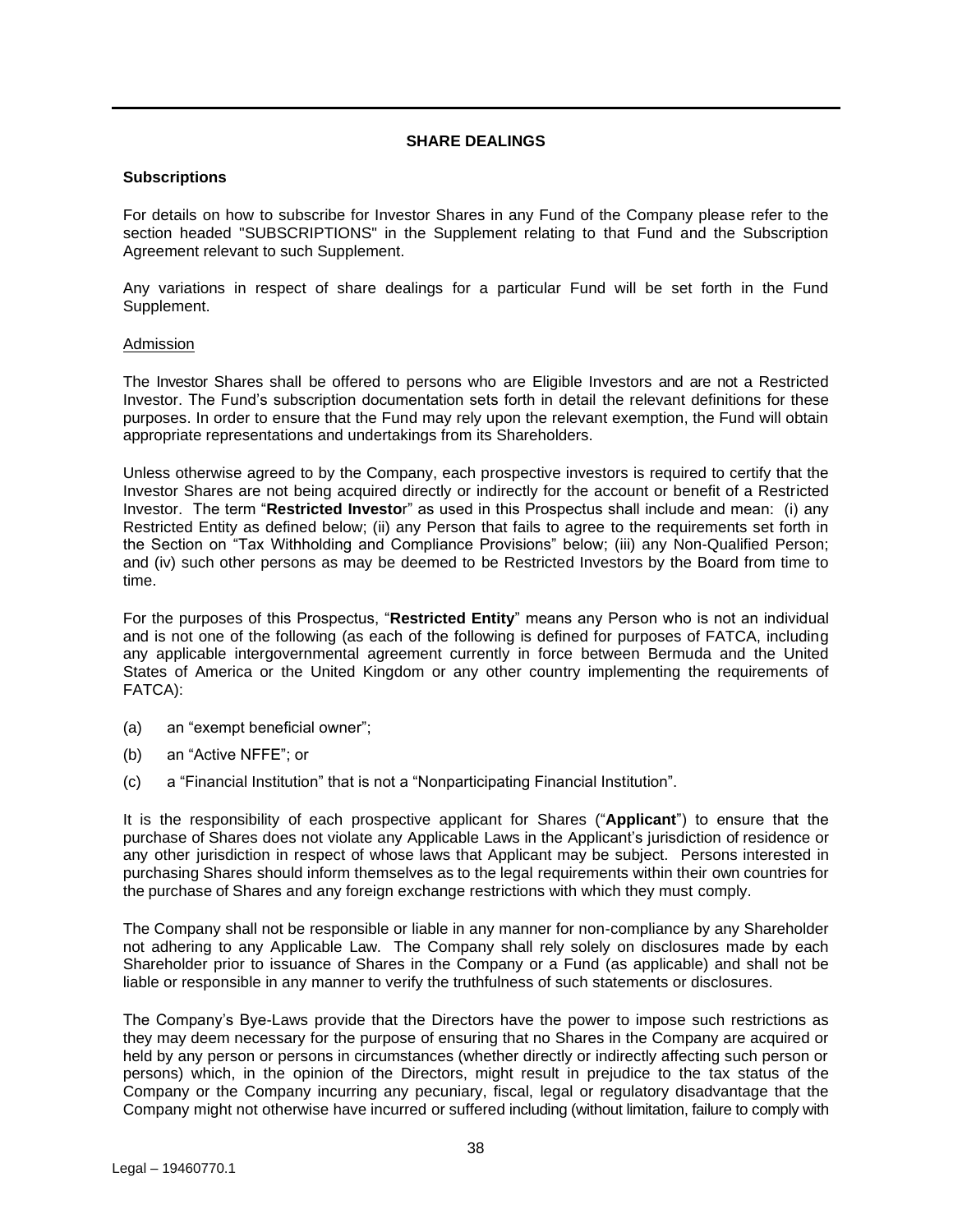FATCA, CRS and/or any AML/ATF requirements) ("**Non-Qualified Person**"). In the event that the Company incurs any such tax liability or suffering or any other pecuniary, fiscal, legal or regulatory disadvantage resulting from a Non-Qualified Person being a Shareholder, the Company may require such Person to reimburse the Company for such tax liability, suffering or disadvantage.

The Company's Bye-Laws provide that if it comes to the notice of the Directors that any Shares are held by any such Non-Qualified Person, the Directors may give notice to such Non-Qualified Person requiring the redemption or transfer of such Non-Qualified Person's Shares, or Shares as the case may be, in accordance with the provisions of the Memorandum of Association and Bye-Laws of the Company. A person who becomes aware that he or she is holding Shares under circumstances that render such person a Non-Qualified Person is required either to deliver to the Company a written request for redemption of such Shares in accordance with the Memorandum of Association and Bye-Laws of the Company or to transfer the same to a person who would not thereby be a Non-Qualified Person.

## **Application Procedure**

The following procedure applies to the application for subscription for Investor Shares, save as otherwise set forth in any Supplement:

*Subscription Agreement:* Applications for Shares should be made by completing and signing the Subscription Agreement in respect of a particular Fund which must be received by the Administrator, together with cleared funds, not later than:

- (a) In the case of an Initial Subscription Period, 5:00 p.m. (Bermuda time) on the last Business Day of the Initial Subscription Period (unless otherwise determined by the Directors).
- (b) In the case of a subscription after expiration of the Initial Subscription Period, 5:00 p.m. (Bermuda time) on the last Business Day prior to the applicable Subscription Day (unless the Directors otherwise determine in their discretion) ("**Subscription Period**").

References in this Prospectus to "**Initial Subscription Period**" will be as set out in the applicable Fund Supplement. The particulars of any subscription for Shares in a Fund maybe different in which case full particulars shall be set out in the applicable Supplement for the Fund.

The duly completed and signed Subscription Agreement should be scanned and emailed to the Administrator to the email address referred to therein. The original should be promptly sent to the Administrator by post. It is the responsibility of the Applicant to verify that the Administrator has received a legible copy of the Subscription Agreement. Subscription monies should be sent by wire transfer (see the Subscription Agreement for details). Subscription monies must be remitted from an account in the name of the Applicant. Payments will not be accepted from third party accounts.

Applicants are required to specify on application a Designated Bank Account into which the proceeds of any redemption may be sent by the Administrator. This Designated Bank Account must be in the name of the Applicant. Third party accounts will not be acceptable. Any subsequent change of such instruction must be in writing and duly signed by the Shareholder. Instructions must be signed by authorised signatories.

Applicants are advised that the Investor Shares are issued subject to the provisions of the Company's Constitutional Documents. Fractional Shares may be issued.

*Subscription Amounts:* When applying for Shares or a series thereof, Applicants must initially apply for the minimum amount (if any) specified in the relevant Fund Supplement. The Directors have absolute discretion to accept or reject subscriptions and to accept subscriptions greater or smaller than the minimum subscription, in either instance without ascribing any reasons therefor. Should there be a Subscription Fee payable in respect of a Fund, this Subscription Fee will be deducted from an Applicant's Subscription Proceeds.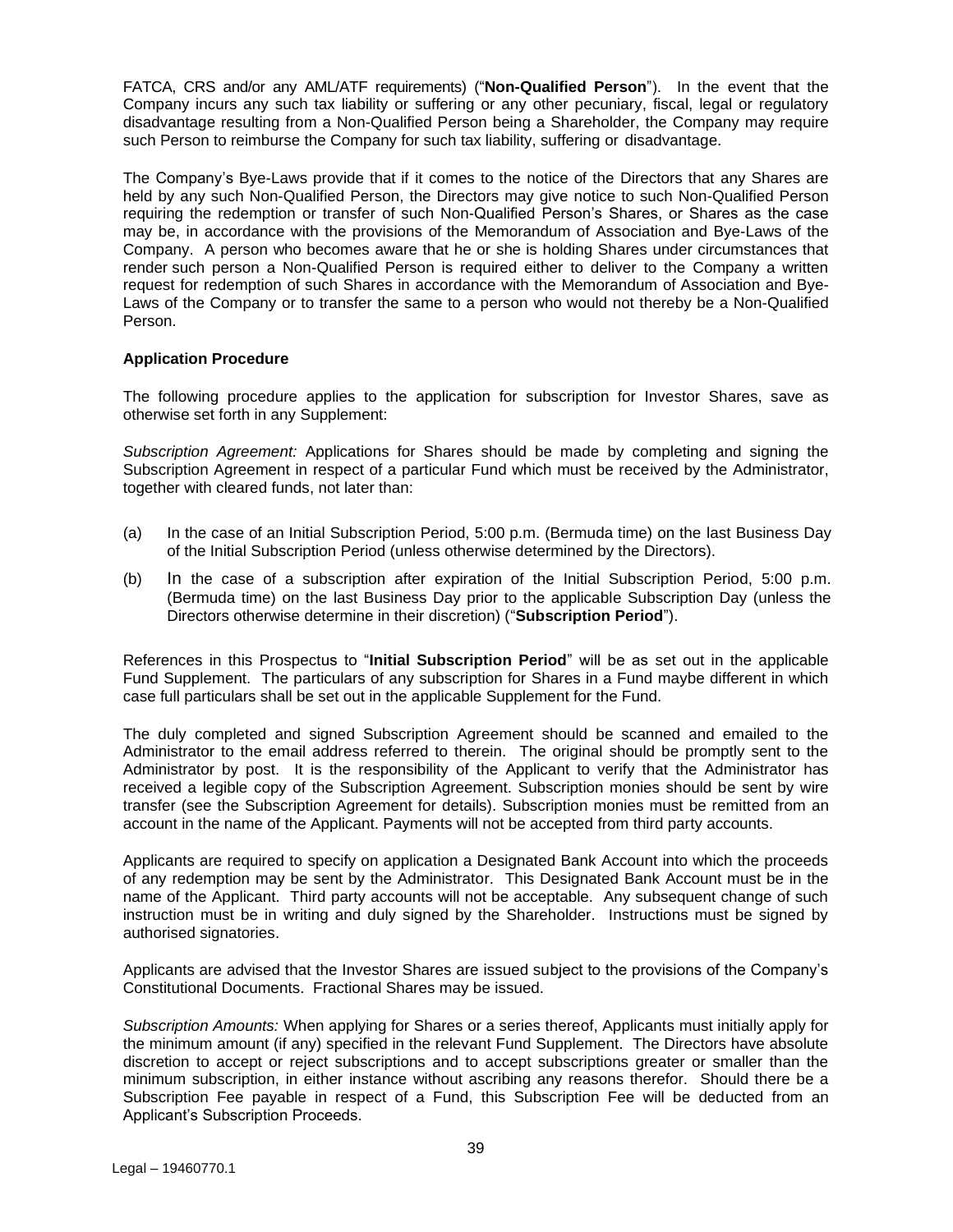*Acceptance:* The Administrator (for and on behalf of the Company) will notify successful Applicants of their acceptance by fax or email (as provided in the Subscription Agreement). Once a Subscription Agreement has been received and accepted by the Company, it will be irrevocable. The Company reserves the right in its entire discretion to reject any application in whole or in part, in which event the Subscription Proceeds or any balance will be returned without interest by wire transfer to the Designated Bank Account at the Applicant's risk and at the expense of the Applicant. Shares will not be allotted or issued without a completed and duly signed Subscription Agreement, receipt of cleared Subscription Proceeds and any documents of verification or identity that may be requested by the Administrator (see *"*AML/ATF AND FATCA / UK FATCA / CRS COMPLIANCE*"* below). A contract note will not be released until the Administrator is in receipt of the original Subscription Agreement.

*Minimum Amount:* The minimum amount which, in the opinion of the Directors, must be raised with respect to the offer of the Shares of any Fund is nil.

*Investment:* As soon as is reasonably practicable following the receipt and acceptance of a Subscription Agreement, it is intended that the Investment Manager will, subject to the approval of the Board of Directors, utilise the Subscription Proceeds (less applicable fees (including any Subscription Fee), expenses and accrued expenses) to implement the investment strategy of the applicable Fund.

*Share Certificates:* Ownership of Shares will be evidenced by an entry in the Company's Register of Shareholders, which shall constitute conclusive evidence as to ownership, and will be confirmed by a contract note issued by the Administrator. An advantage of this, apart from avoiding the inconvenience of lost or damaged certificates, is that Shareholders will be able to redeem Shares by fax or email. By comparison, where share certificates are issued, the Administrator may decline to process Redemption Requests until it receives the relevant share certificates with written instructions signed by the Shareholder together with completed and signed Redemption Request.

In the case of an Applicant acting in a special capacity (for example, as a trustee), certificates may, at the request of the Applicant, record the capacity in which the Applicant is acting. Notwithstanding the record of any such special capacity, the Company is not bound to investigate or incur any responsibility in respect to the proper administration of any such trust. The Company will take no notice of any trust applicable to any Shares whether or not it had notice of such trust.

## **AML/ATF and FATCA/CRS Compliance**

As part of the Company, the Administrator, its affiliates, subsidiaries or associates responsibility for the prevention of money laundering and terrorist financing, the Company, the Administrator, its affiliates, subsidiaries or associates will require a detailed verification of an investor's identity, investor's source of wealth and the source of payment.

Under the Bermuda Anti-Money Laundering/Anti-Terrorist Financing ("**AML/ATF**") regulations, a regulated institution is one subject to the laws of a jurisdiction with equivalent regulations and is bound by the laws of such jurisdiction to conduct AML/ATF due diligence, not one which does so voluntarily.

In addition to the information required under the Subscription Agreement, the Company, the Administrator, its affiliates, subsidiaries or associates reserve the right to request such further information as is necessary to verify the identity of a prospective investor. The Company also reserves the right to request such evidence of identification in respect of a transferee of the Shares. In the event of delay or failure by the prospective investor or transferee to produce any information required for verification purposes, the Company, the Administrator, its affiliates, subsidiaries or associates may refuse to accept the application, refuse to allot the shares and reject the subscription moneys relating thereto or (as the case may be) to register the relevant transfer and (in the case of a subscription of Shares) any funds received will be returned without interest to the account from which the monies were originally debited.

The Company, the Administrator, its affiliates, subsidiaries or associates also reserve the right to refuse to make any redemption payment or distribution to a Shareholder if there is any suspicion or if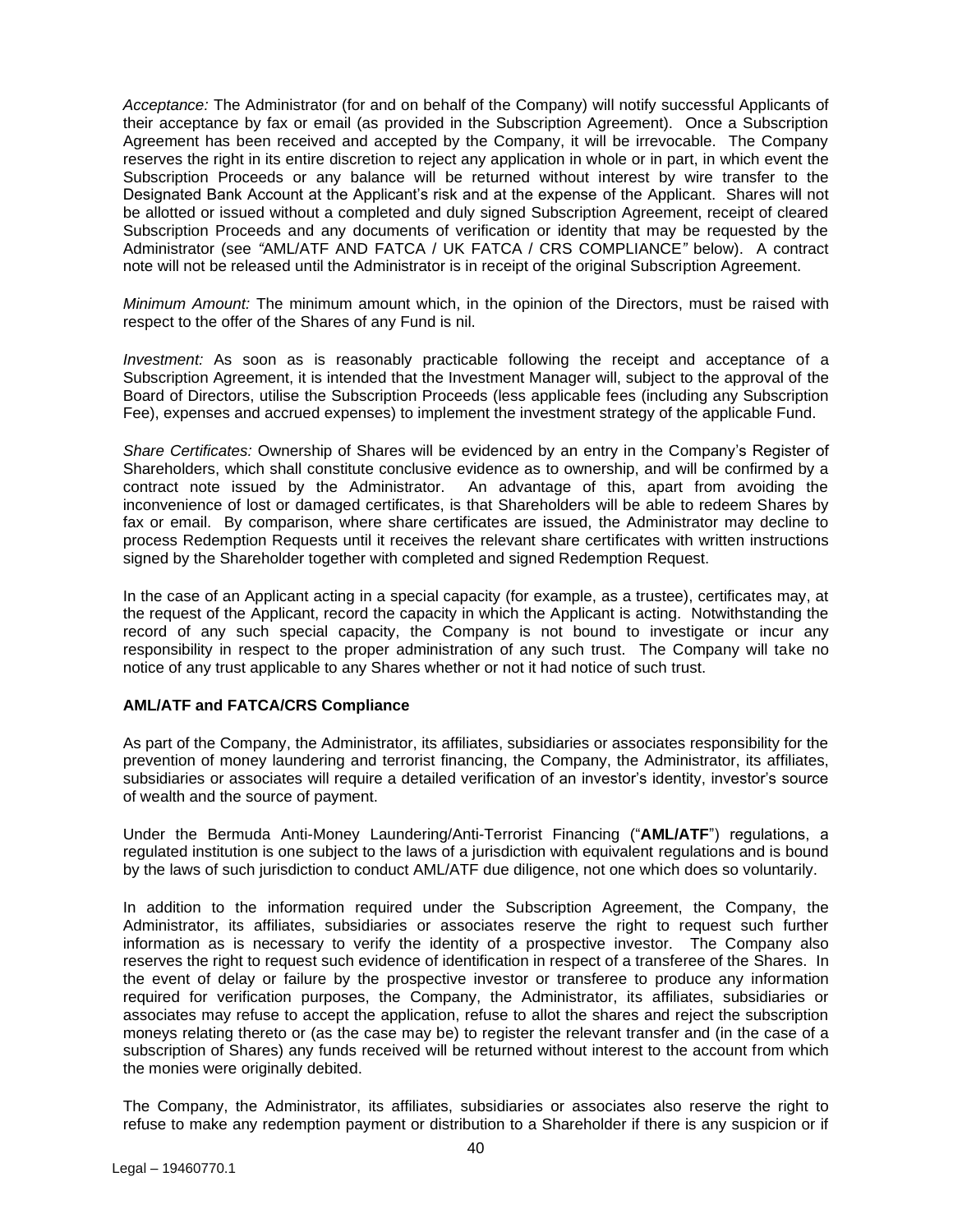they are advised that this might result in a breach or violation of any applicable AML/ATF regulations in any relevant jurisdiction or if such refusal is considered necessary or appropriate to ensure the compliance by the Company, the Administrator, its affiliates, subsidiaries or associates with any Applicable Law.

The Company requires that prospective Applicants make certain representations in connection with AML/ATF regulations, including, without limitation, representations that such Applicant is not located in a prohibited country, territory, individual or an entity listed on the United States Treasury Department Office of Foreign Assets Control ("**OFAC**") website, the United Nations, HM Treasury Sanctions list or the list maintained by the European Commission pursuant to European sanctions and restrictive measures and that it is not directly or indirectly affiliated with any country, territory, individual or entity named on an OFAC, United Nations, HM Treasury Sanction list or European list or prohibited by any OFAC or European sanctions or programs. Each Applicant will also be required to represent that subscription monies are not directly or indirectly derived from activities that may contravene European, United States federal or state, or international, laws and regulations, including anti-money laundering and terrorist financing laws and regulations.

A prospective investor and where applicable, beneficial owners will be required to disclose if they are a Politically Exposed Person (as defined in the Subscription Agreement for a Fund). Applicants who are Politically Exposed Persons will be subject to enhanced due diligence.

A prospective Applicant should also note that (i) the Company requires details of beneficial ownership to be provided before a subscription can be accepted and (ii) the Company and its service providers may have an obligation to report suspicious activity to the applicable reporting authorities.

The Company reserves the right, to the extent permitted under Applicable Law, to use any information that is gathered as part of its AML/ATF procedures also for compliance with tax related information reporting requirements, including without limitation, FATCA and the CRS.

Pending the provision of evidence satisfactory to the Administrator, the evidence of title in respect of Shares may be retained at the absolute discretion of the Administrator. The Company, the Administrator, its affiliates, subsidiaries or associates shall be held harmless by a potential investor against any loss arising as a result of a failure to accept or process the subscription, redemption or transfer if the information requested is not provided by the investor.

In the Subscription Agreement, each Applicant will be required to acknowledge that the Investment Manager and the Administrator, in the performance of their respective delegated duties, shall not be subject to any claim by the subscriber against any loss arising as a result of a failure to process the subscription application, if such information as has been requested by the Investment Manager or, as the case may be, the Administrator has not been provided on a timely basis.

Any person who is resident of any applicable jurisdiction (including the Company, its Directors, the Administrator, its affiliates, subsidiaries or associates, respectively) who has a suspicion that a payment to the Company (by way of subscription, redemption or otherwise) contains the proceeds of criminal conduct is required to report such suspicion pursuant to Applicable Law.

## **Redemptions**

## Voluntary Redemption

Unless provided otherwise in the Supplement applicable to a Fund, Shareholders may redeem Shares of a Fund at their option on any Valuation Day, as provided in the applicable Fund Supplement and subject to payment of any Redemption Fee, if any.

*Redemption Procedure*: To redeem Shares the holder thereof must comply with the following redemption procedures save as otherwise set forth in any Supplement. Subject thereto, a Redemption Request must be submitted subject to, and in accordance with, the following provisions: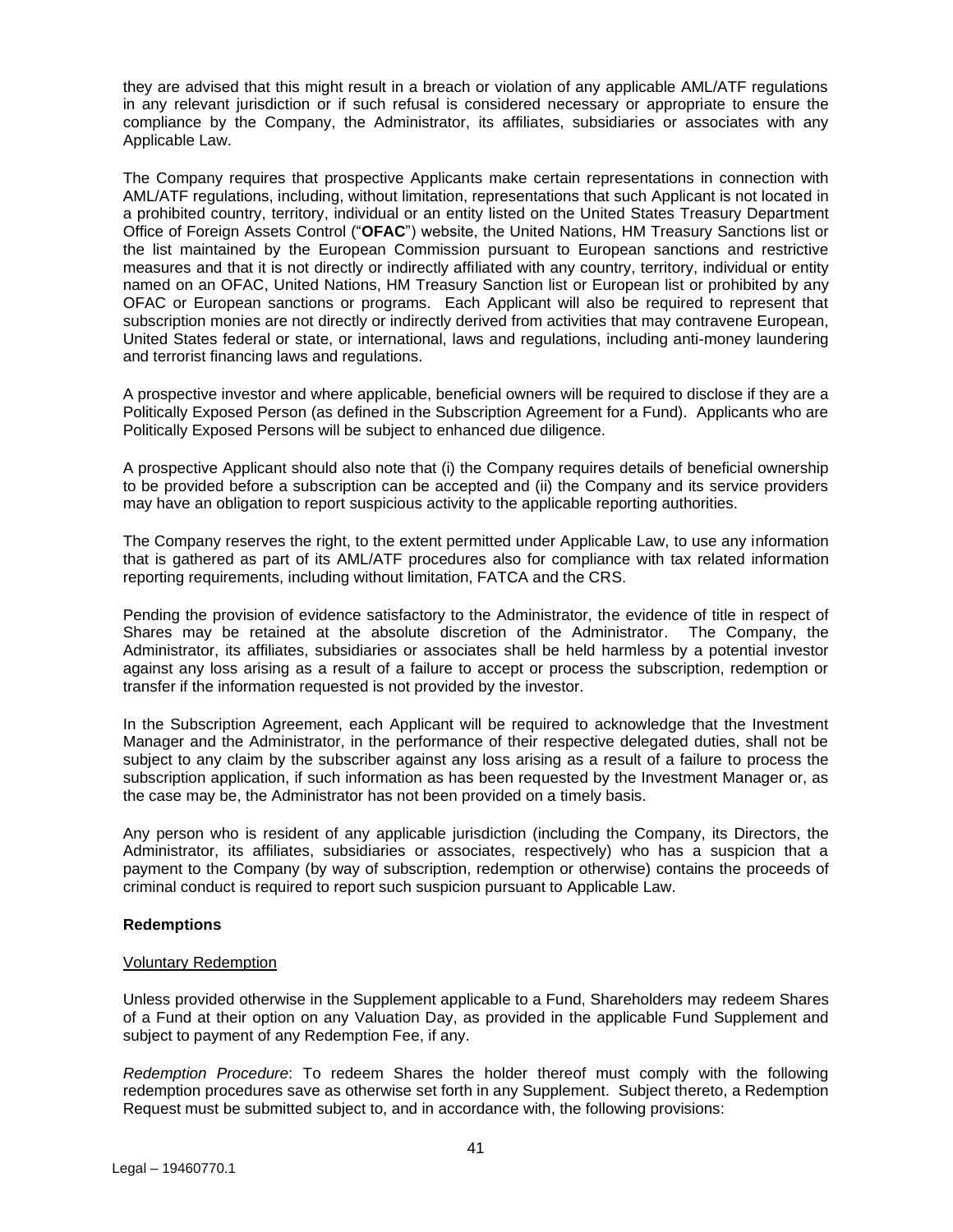- (a) the Redemption Request must be signed by or on behalf of the registered Shareholder;
- (b) unless otherwise specified in the applicable Fund Supplement, the executed Redemption Request must be received by the Administrator on behalf of the Company at least ninety (90) Business Days prior to the applicable Valuation Day. If the Redemption Request is received after 5:00 p.m. (Bermuda time) on that day, then it will be held over until the next Valuation Day and treated as Redemption Request on that subsequent Valuation Day;
- (c) Redemption Requests may be sent by fax to the fax number specified therein or scanned and emailed to the Administrator to the email address specified therein (with the original to follow by post) at the risk of the Shareholder;
- (d) Redemption Requests will only be accepted where cleared and completed documents are in place from the original subscription. Furthermore, the Board reserves the right to accept or reject any Redemption Request for failure to comply with the AML/ATF regulations; and
- (e) will be irrevocable once it is submitted to the Administrator and so may not be withdrawn except with the consent of the Directors.
- (f) The Directors may, in their discretion, waive the time limits within which a Redemption Request must be received by the Administrator.

*Redemption Price*: Shares will be redeemed at a price per share equal to the Net Asset Value per Share, ("**Redemption Price**"). Payment of the Redemption Price will be made (at the applicable Shareholders risk and expense) by wire transfer, to the Designated Bank Account of the applicable Shareholder in the currency in which the Shares were originally subscribed. Payments will not be made to third party accounts. The Redemption Price will generally be paid within ninety (90) Business Days after the Valuation Day on which such Shares were redeemed.

The Directors are not obliged to satisfy a Redemption Request that has been received or is deemed to have been received by or on behalf of a Fund on a Valuation Day on which the total Redemption Requests received or deemed to have been received comprise more than 10% of the Net Asset Value. If this occurs, the Directors may (i) satisfy each Redemption Request *pro rata* based on the overall amount of such Redemption Request up to an aggregate amount for all Redemption Requests equal to 10% of the Net Asset Value, and (ii) deem the remaining proportion of those Redemption Requests to have been received on the next Valuation Day(s), subject to the aforementioned limitation.

#### Compulsory Redemption

The Directors may compel a Shareholder to redeem some or all of its Shares for any or no reason, upon providing written notice including for the purpose of ensuring that no Shares are acquired or held by an Ineligible Person.

The Company's ability to comply with FATCA and CRS will depend on each Shareholder providing the Company with information that the Company requests concerning the direct and indirect owners of such Shareholder. If a Shareholder fails to provide the Company with any information requested, the Company may exercise its right to redeem such Shareholder's Shares compulsorily and/or in the Directors sole discretion, create a separate class or series of Shares for which such Shareholder's Shares are compulsorily exchanged after deduction of an amount equal to any withholding attributable to such Shareholder's failure to provide the requested information from the compulsory Redemption Proceeds which are applied towards the issue of shares of the new class or series of Shares.

If a person becomes aware that he is holding or owning Shares in breach of any such restriction, he is required either to deliver to the Company a written request for redemption of the Shares or to transfer the Shares to the person who is not an Ineligible Person (see "TRANSFER OF SHARES" for other restrictions on transferring Shares).

The Redemption Price of the Shares to be compulsorily redeemed will be calculated by reference to the Net Asset Value per Share as at the first Valuation Day following the decision of the Company to compulsorily redeem.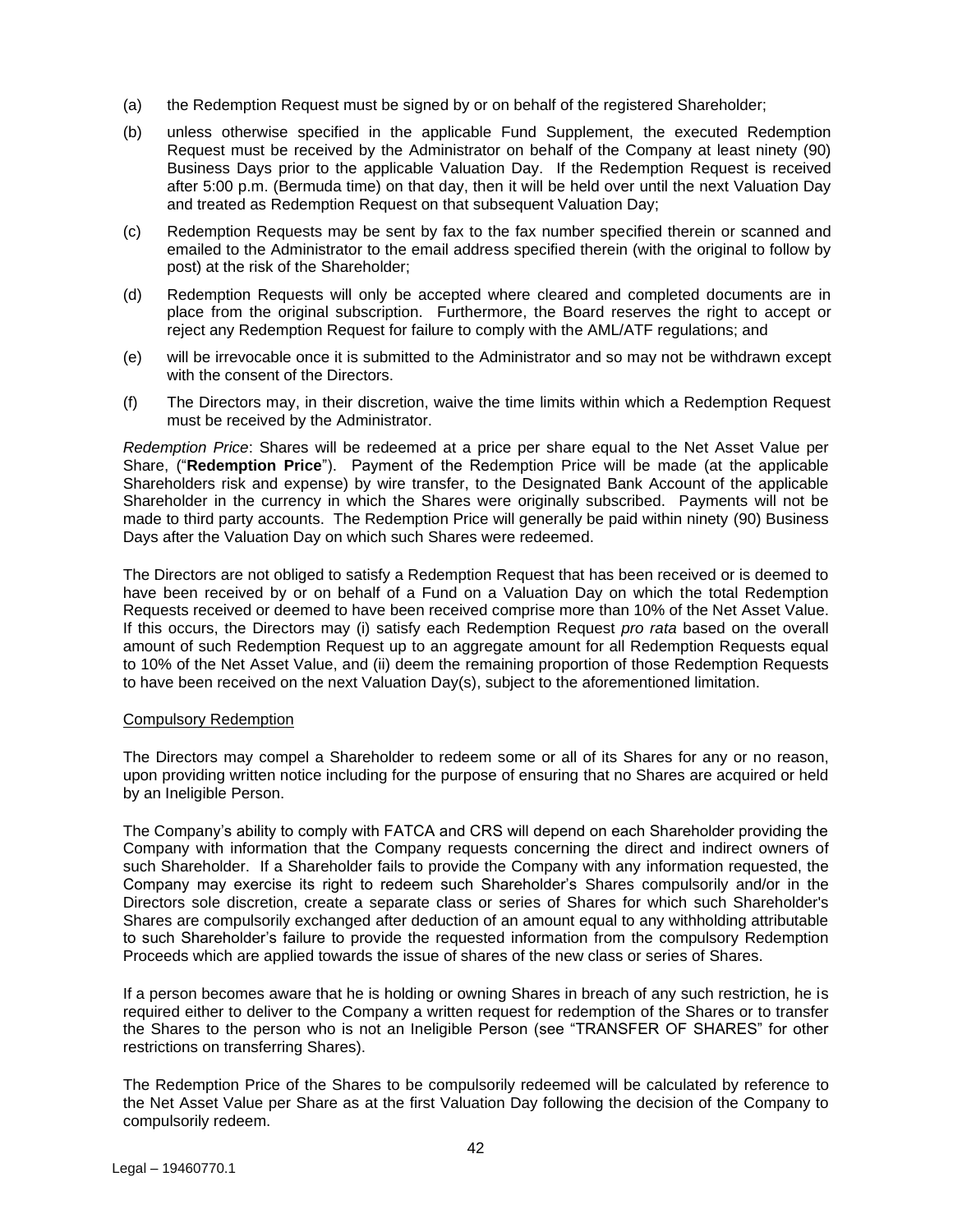## **Suspension of Redemption Rights**

Shareholders' rights to request redemption of Shares may be suspended by the Directors in their discretion during any period of time when the determination of Net Asset Value is suspended (see "SUSPENSION OF DETERMINATION OF NET ASSET VALUE AND OF DEALINGS"). Further pursuant to the Bye-laws, the Directors may declare a temporary suspension of redemptions if, in their opinion, it would be prejudicial to the Company to permit the same to occur at a particular time.

#### **Transfer of Shares**

Shareholders are not entitled to transfer their Investor Shares without the prior consent of the Directors which consent may be granted or withheld in the sole discretion of the Directors, and only under Applicable Law. In particular, a Shareholder is not entitled to transfer Shares if as a result of such transfer either he or the person to whom the Shares are to be transferred will hold Shares having a Net Asset Value of less than US\$10,000, as the case may be. Further any transfer of Shares to an Ineligible Person will not be permitted (see "SUBSCRIPTIONS FOR SHARES - ADMISSION"). Any proposed transferee will be required to make the same representations and warranties and satisfy the same criteria as those set out in the Subscription Agreement.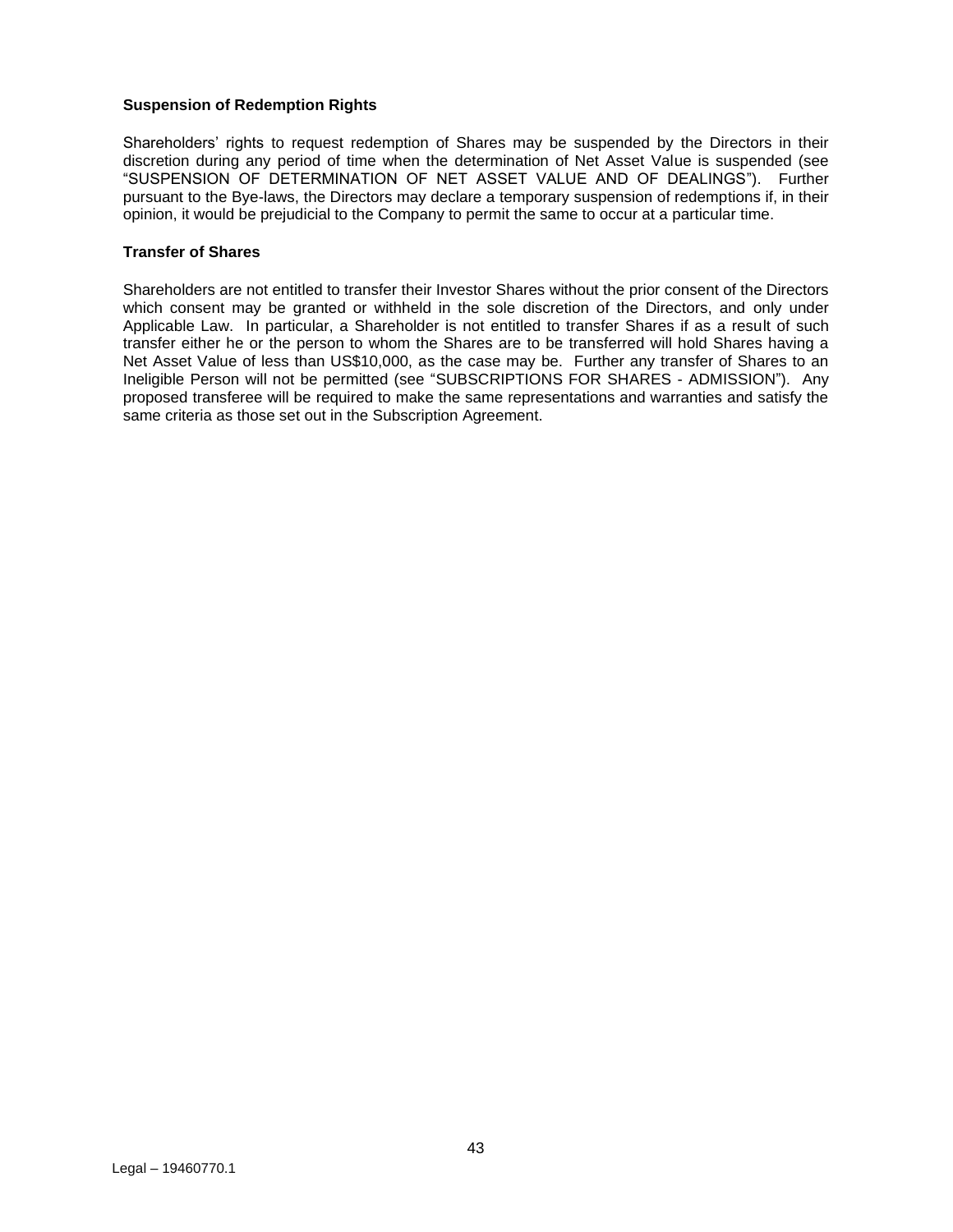## **DETERMINATION OF NET ASSET VALUE**

## <span id="page-43-0"></span>**Net Asset Value**

The Directors or any party designated by the Directors shall determine the Net Asset Value on a monthly basis, or as otherwise provided in the applicable fund supplement. The Directors have delegated the calculation of the Net Asset Value to the Administrator.

Subject to the terms of Supplement for a specific Fund, the Net Asset Value per Share of a Fund will be determined on each Valuation Day in accordance with the Bye-laws. All assets and liabilities initially will be valued in the applicable local currency and then translated into the Relevant Currency of the Fund using the applicable exchange rate on the Valuation Date. A Fund's income and expenses (including fees) will be determined on an accrual basis.

The Net Asset Value of a Fund will be determined by deducting the value of all liabilities of that Fund (including without limitation, the Management Fee and the Incentive Compensation and any applicable accrued but unpaid fees and expenses and such amount in respect of contingent or projected expenses as the Directors consider reasonable) from the value of all the assets of that Fund (including any unamortised expenses), both calculated on an accrual basis as of the date of calculation.

The assets of a Fund include the market value of all assets of the Fund (including without limitation, cash and cash equivalents, accrued interest and the market value of all open positions and other assets if any). The liabilities of a Fund include all accrued, contingent and other liabilities of the Fund including the cost of closing out the open option positions. The Supplement of each Fund will include further information regarding the valuation of assets and liabilities for the applicable Fund.

In the case of any asset for which price quotations are not available or for which price quotations appear inaccurate, the fair value shall be determined in such a manner as the Board shall determine.

The Directors may, in their discretion, permit some other method of valuation to be used if they believe that such valuation better reflects the fair value of a Fund's assets. The Directors may rely upon information from the Investment Manager and the Administrator or their respective Affiliates in determining the value of the assets held for the relevant Fund.

All matters concerning valuation of securities, as well as accounting procedures, not expressly provided for in the Bye-laws may be reasonably determined by the Directors, after consultation with the Investment Manager or Administrator, whose determination is final and conclusive as to all Shareholders. The Directors may suspend the determination of Net Asset Value and redemptions of Shares under certain circumstances as described below.

To the extent that the Administrator relies on information supplied by the Investment Manager or any brokers or other financial intermediaries engaged by the Company in connection with making any of the aforementioned calculations, the Administrator's liability for the accuracy of such calculations is limited to the accuracy of its computations. The Administrator is not liable for the accuracy of the underlying data provided to it.

The Net Asset Value per Share shall be determined by dividing the Net Asset Value of a Fund by the number of Shares then outstanding, rounded up in the case of subscriptions and down in the case of redemptions to the nearest whole penny. The Net Asset Value per Share is available from the Administrator.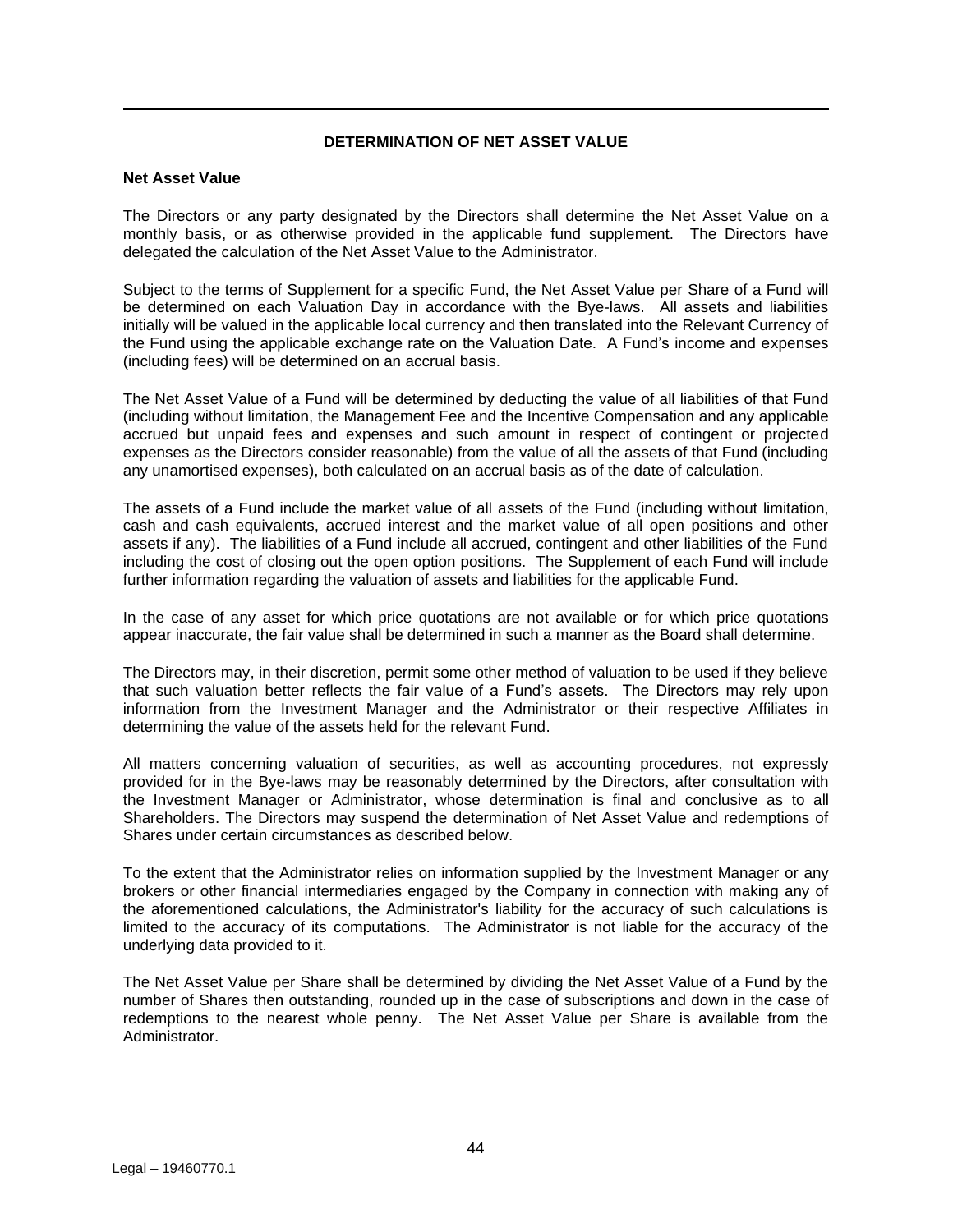## **Temporary Suspension of Determination of Net Asset Value and of Redemptions**

The Directors are empowered to suspend the calculation of Net Asset Value of any Fund and thus subscription and redemption prices for the Fund and may (but shall not be obliged to) do so in any of the following events:

- (a) when trading is closed, restricted or suspended on any one or more markets which, in the opinion of the Company, with the advice of the Investment Manager, constitute primary markets for a significant portion of the Fund's investments:
- (b) when, as a result of political, economic, military or monetary events or any circumstances outside the control, responsibility and power of the Directors including (without limitation) delays in settlement or registration of securities transactions, the disposal or valuation of the Fund's investments is in the opinion of the Directors not reasonably practicable or would be materially prejudicial to the interests of the holders of Shares of the relevant class or if, in the opinion of the Directors, a fair price cannot be calculated for the assets of the Fund;
- (c) during which there is a breakdown of the means normally used for calculating the Net Asset Value or valuing a significant portion of the assets of the Fund or if for any reason the value of any asset of the Fund which is material in relation to the Net Asset Value (as to which the Directors shall have sole discretion) may not be determined as rapidly and/or as accurately as required;
- (d) when the Fund is unable to repatriate monies for the purposes of making payments on the redemption of Shares or during which any transfer of monies involved in the realisation or acquisition of investments or payments due on the redemption of such Shares cannot in the opinion of the Directors be effected at normal prices or normal rates of exchange, or is rendered impracticable;
- (e) when for any reason the value of a significant portion of the investments owned by the Company on behalf of the Fund cannot be reasonably, promptly or accurately ascertained;
- (f) if a resolution calling for the liquidation, dissolution or merger of the Company or the Fund has been adopted; or
- (g) if, as a result of exchange restrictions or other restrictions affecting the transfer of monies, transactions on behalf of the Fund are rendered impracticable, or if purchases, sales, deposits and withdrawals of any assets of the Fund cannot be effected practically or at the normal rates of exchange.

Any suspension under the Bye-laws shall take effect at such time as the Directors shall declare but not later than the close of business on the Business Day next following the declaration of suspension. There shall be no calculation of the Net Asset Value until the Directors declare the suspension at an end, except that such suspension shall terminate in any event on the first Business Day on which:

- (a) the condition giving rise to the suspension shall have ceased to exist; and
- (b) no other condition under which suspension is authorised under the Bye-laws shall exist.

## **STATUTORY AND GENERAL INFORMATION**

<span id="page-44-0"></span>*The information contained in this section is a summary of certain information about the Company and the Shares and does not purport to be exhaustive. Unless specified otherwise, information contained in this Prospectus is as of the date specified on the cover page. Additional information may be set forth in a Fund Supplement.*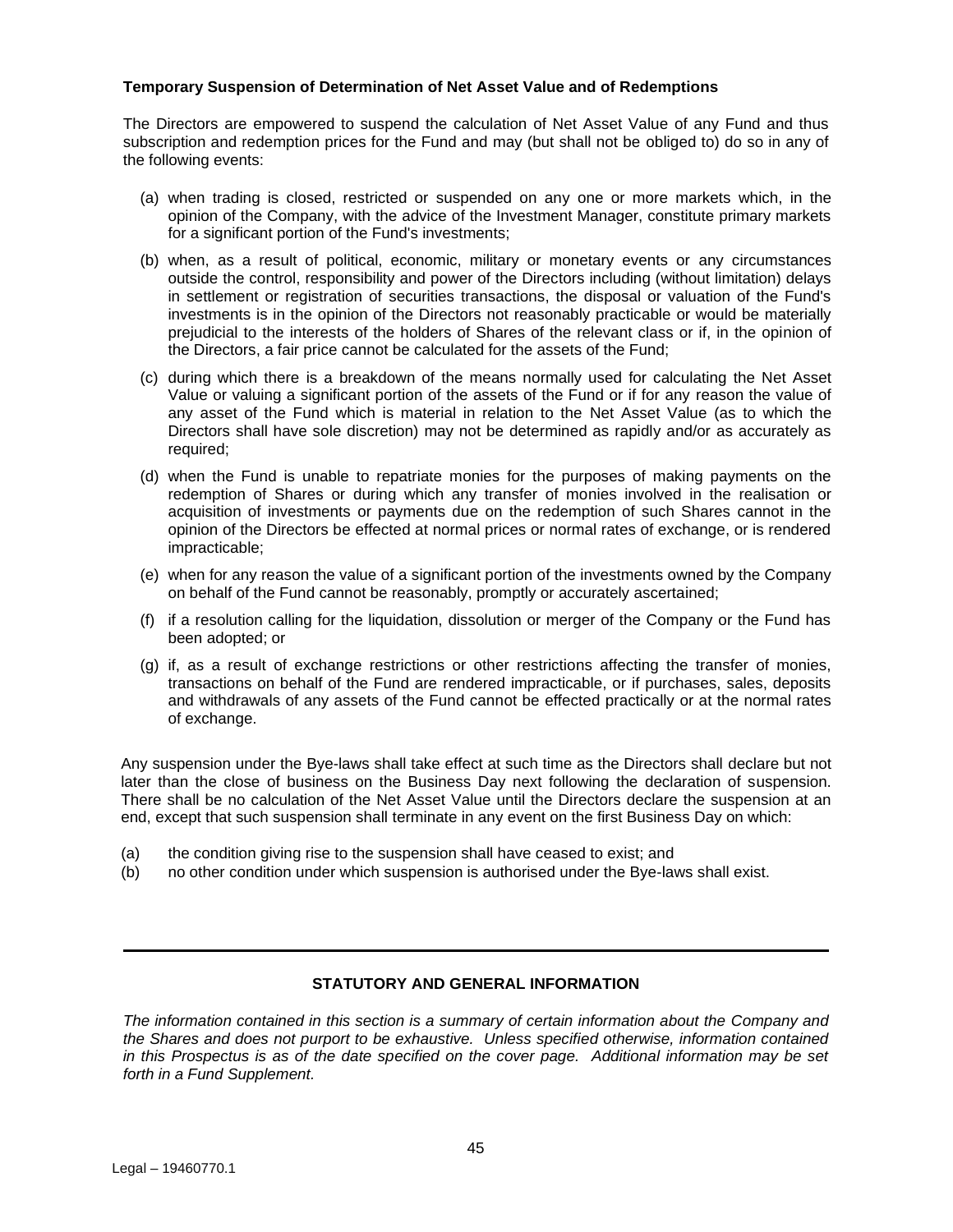The Company has been incorporated with limited liability in Bermuda under the provisions of the Companies Act. Its constitution is defined in its Memorandum of Association and Bye-laws. The Company's objects, as set out in its Memorandum of Association, are to be and to carry on the business of a mutual fund company and, in furtherance thereof, to acquire, possess, deal in and dispose of securities, currencies, or other assets derivatives instruments and other financial instruments of any kind. The Company is of unlimited duration. The Company was registered as a Segregated Accounts company under the SAC Act on 4 April 2018 and the following Fund has been established as a Segregated Account by the Board:

## **The SAC Act**

Under the SAC Act, a mutual fund company may, with the consent of the Minister, apply to operate segregate accounts with statutory divisions between accounts. The effect of the statutory division is to protect the assets of one account from liabilities of other accounts. Under the SAC Act, only the assets of a specific Segregated Account may be applied to the liabilities of that account. A Segregated Account is an account containing assets and liabilities that are legally separated from the assets and liabilities of the company's ordinary account, namely, the general account.

The assets and property standing to the credit of a Segregated Account shall be held subject to the laws of Bermuda and the SAC Act for the benefit of the holders of the class of Investor Shares Linked to that account in accordance with the Governing Instruments and no other person shall have any right or interest in the assets forming part of that Segregated Account.

In the event of the commencement of proceedings to wind up or dissolve the Company under Bermuda law during such winding up or dissolution procedure, a liquidator or receiver shall not apply for the property identified as the property of the Segregated Accounts to pay the claims of any other creditor of the Company or any other Segregated Account, other than claims arising in respect of the Segregated Account in question.

The Governing Instruments operate generally to restrict trading activities to those enumerated therein. Any transactions outside of the investment restrictions and guidelines are prohibited by the Governing Instruments.

## **Privacy**

In the course of business, the Company will collect, record, store, adapt, transfer and otherwise process information by which prospective investors may be directly or indirectly identified in compliance with the Personal Information Protection Act 2016 of Bermuda ("PIPA"). The Company is an organization within the meaning of PIPA and undertakes to hold any personal data provided by investors in accordance with PIPA.

The Company may collect non-public personal information about a shareholder or former shareholder from the Company and each Fund's documents, including, but not limited to, the Subscription Agreements, AML requisite documents or other forms.

The Company maintains physical, electronic, and procedural safeguards to protect non-public personal information. The Company does not sell investors' non-public personal information to anyone. By continuing to remain invested in a Fund, investors consent to their personal data being transferred to employees and consultants responsible for service of to the Company and each Fund and/or relationship management of investors of each Fund and other existing and future Company and Fund entities and their respective affiliates and any successors, agents or delegates carrying out their functions or future Company and/or Fund entities which may be persons outside those jurisdictions. The data comprises the information supplied on the Subscription Agreements, identification documents, and transaction and account related instructions such as address changes, contract notes and trade confirmations.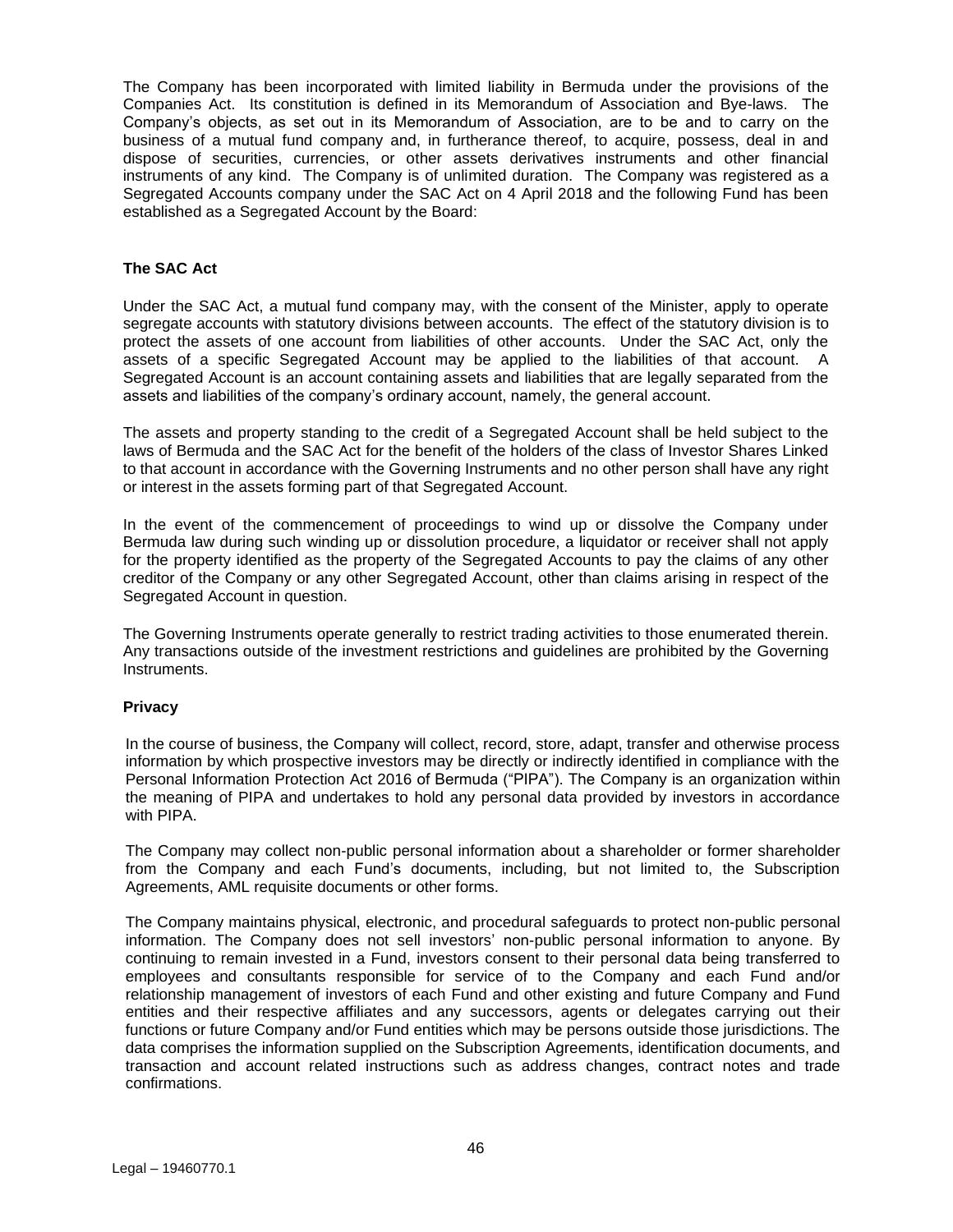Except under limited circumstances described herein, all entities to which personal data are transferred are required to maintain the confidentiality of such information to the extent they receive it, and to use the information only in the course of handling their investment in the Company with respect to a Fund. Entities to which personal information is transferred may not disclose shareholders' non-public personal data to persons other than those identified in the previous paragraph except (i) as necessary to provide the services that the client has requested or authorised, or to maintain and service the client's account, (ii) as required by regulatory or tax or foreign exchange authorities or law enforcement officials who have jurisdiction over the entity, or otherwise as required by applicable law; or (iii) to the extent reasonably necessary to prevent fraud and unauthorised transactions.

## **U.S. Disclosure Statements**

You should not construe the contents of this Prospectus as legal, tax or investment advice and, if you acquire Shares, you will be required to make a representation to that effect. You should review the proposed investment and the legal, tax and other consequences thereof with your own professional advisors. The purchase of Shares involves certain risks and conflicts of interest among the Directors, the Investment Manager and the Company. See "RISK FACTORS" and "CONFLICTS OF INTEREST". The Directors reserve the right to refuse any subscription for any reason.

In making an investment decision, you must rely on your own examination of the Company, the applicable Fund and the terms of the offering of Shares, including the merits and risks involved. You and your representative(s), if any, are invited to ask questions and obtain additional information from the Directors concerning the terms and conditions of the offering, the Company, the Fund and any other relevant matters to the extent that the Directors possess such information or can acquire it without unreasonable effort or expense.

The Shares may not be offered, sold, transferred, or delivered, directly or indirectly, in the United States of America (including its territories and possessions) or to or for the benefit of, directly or indirectly, any U.S. Person, except pursuant to applicable U.S. registration or an exemption and as permitted herein. The Shares have not been approved or disapproved by the SEC any/or state securities commission or other U.S. regulatory authority, nor have any of the foregoing authorities passed upon or endorsed the merits of this offering or the accuracy or adequacy of this Prospectus. Any representation to the contrary is unlawful. The Company anticipates that: (i) the offer and sale of the Shares will be exempt from registration under the Securities Act and the various state securities laws; (ii) the Company will not be registered as an investment company under the Investment Company Act, pursuant to an exemption provided by Section 3(c)(1) thereunder; and (iii) the Investment Manager is not registered as an investment adviser with the SEC under the Advisers Act, or with any state under any state laws. Consequently, you will not be entitled to certain protections afforded by those statutes.

## Securities Act

No registration statement has been filed with the SEC or any U.S. state securities authority with respect to this offering and neither the SEC nor any securities administrator of any state or of any other jurisdiction has passed upon or endorsed the merits of an investment in the Company and/or the Funds or the accuracy or the adequacy of the information contained in this Prospectus. Any representation to the contrary is a criminal offense. This Prospectus does not constitute an offer to sell or a solicitation of an offer to buy Shares of the Funds in any state or jurisdiction in which such an offer or solicitation is unlawful. The Shares offered by this Prospectus have not been and will not be registered or qualified for sale under the Securities Act, any U.S. state's securities laws or the securities laws of any other U.S. jurisdiction nor is such registration contemplated, and may not be offered, sold or otherwise transferred directly or indirectly to or for the benefit of any U.S. Person except pursuant to applicable U.S. registration or exemption.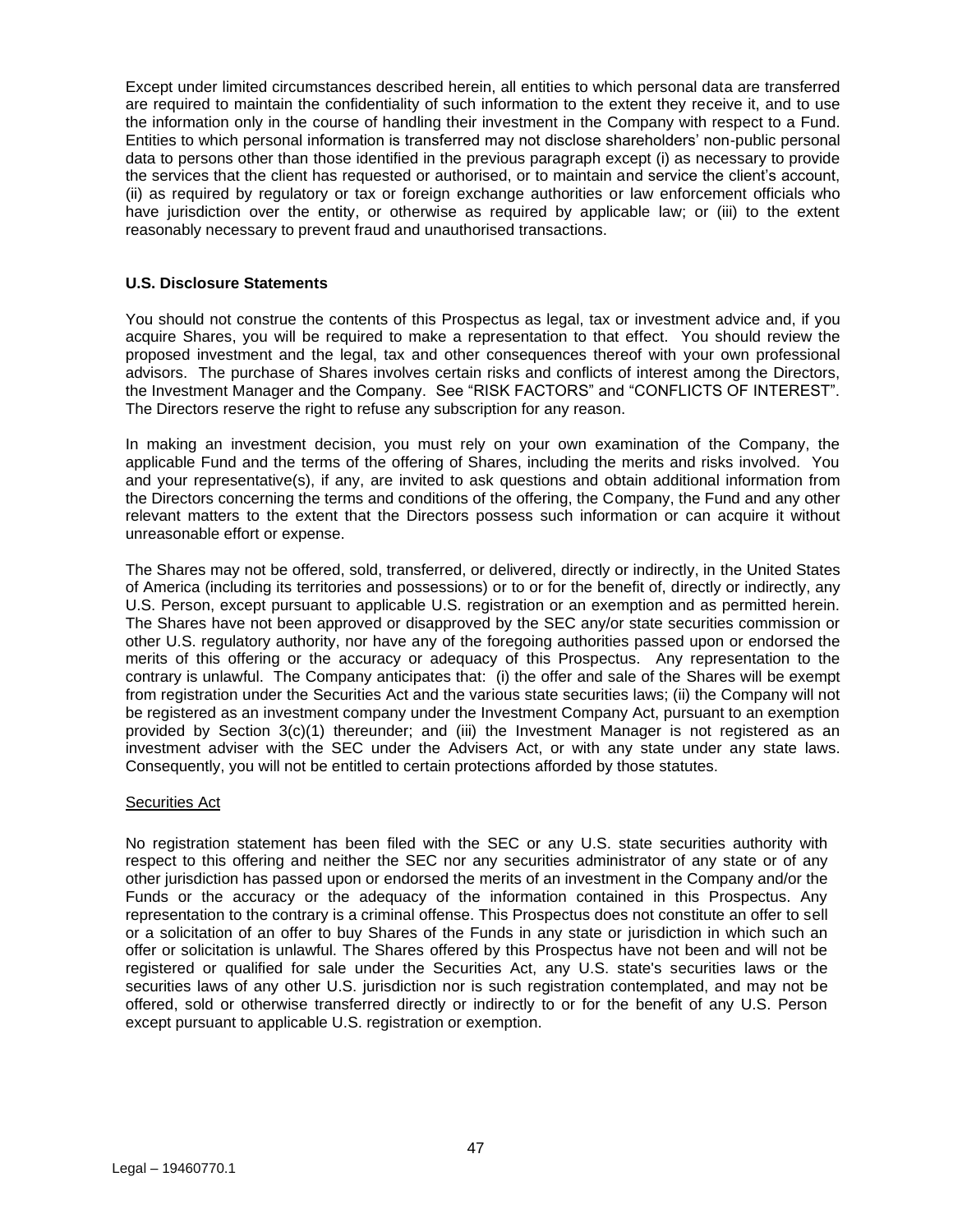#### Investment Company Act

The Company will not be registered as an "investment company" under the Investment Company Act pursuant to an exemption thereunder, and, therefore, will not be required to adhere to certain investment policies under the Investment Company Act.

It is anticipated that the Company will be exempt from the provisions of the Investment Company Act pursuant to the exemption contained in Section 3(c)(1 thereunder, and investors will not be entitled to the benefit of registration under the Investment Company Act.

#### Commodity Exchange Act

It is anticipated that the Company will be exempt from the provisions of the U.S. Commodity Exchange Act pursuant to the exemption applicable to the Funds thereunder. Consequently, Shareholders will not benefit from some of the protections afforded by this statute.

#### Investment Advisers Act

The Investment Manager is not registered as an investment adviser with the SEC under the Advisers Act, or with any state under any state laws, and currently relies on a self-executing exemption from registration under the Advisers Act, known as the Foreign Private Adviser Exemption. The Manager may also file as an Exempt Reporting Adviser, in order to avoid registering with the SEC as an investment adviser.

#### U.S. Investor Qualifications

Shares may be offered and sold to certain U.S. Persons who are Accredited Investors (as defined under the Securities Act). In order to ensure that a Fund may rely upon the relevant exemption, the Fund will obtain appropriate representations and undertakings from its Shareholders.

Although this Prospectus contains summaries of certain terms of certain documents pertaining to the Partnership, you should refer to the actual documents (copies of which are attached hereto or are available from the Company or the Administrator) for complete information concerning the rights and obligations of the parties thereto. All such summaries are qualified in their entirety by the terms of the actual documents. No person has been authorized to make any representations or furnish any information with respect to the Company, the Funds or the Shares, other than the representations and information set forth in this Prospectus or other documents or information furnished by the Company upon request, as described above.

Certain information contained in this Prospectus constitutes "forward-looking statements", which can be identified by the use of forward-looking terminology, such as "may", "will", "seek", "should", "expect", "anticipate", "project", "estimate", "intend", "continue" or "believe" or the negatives thereof or other variations thereon or comparable terminology. Due to various risks and uncertainties, including those set forth under "RISK FACTORS" and "CONFLICTS OF INTEREST", actual events or results or the actual performance of the Partnership may differ materially from those reflected or contemplated in such forward-looking statements.

No rulings have been sought from the U.S. Internal Revenue Service ("**IRS**") with respect to any tax matters discussed in this Prospectus. You are cautioned that the views contained herein are subject to material qualifications and subject to possible changes in regulations by the IRS or by the U.S. Congress in existing tax statutes or in the interpretation of existing statutes and regulations.

The information contained herein is current only as of the date hereof and you should not, under any circumstances, assume that there has not been any change in the matters discussed herein since the date hereof.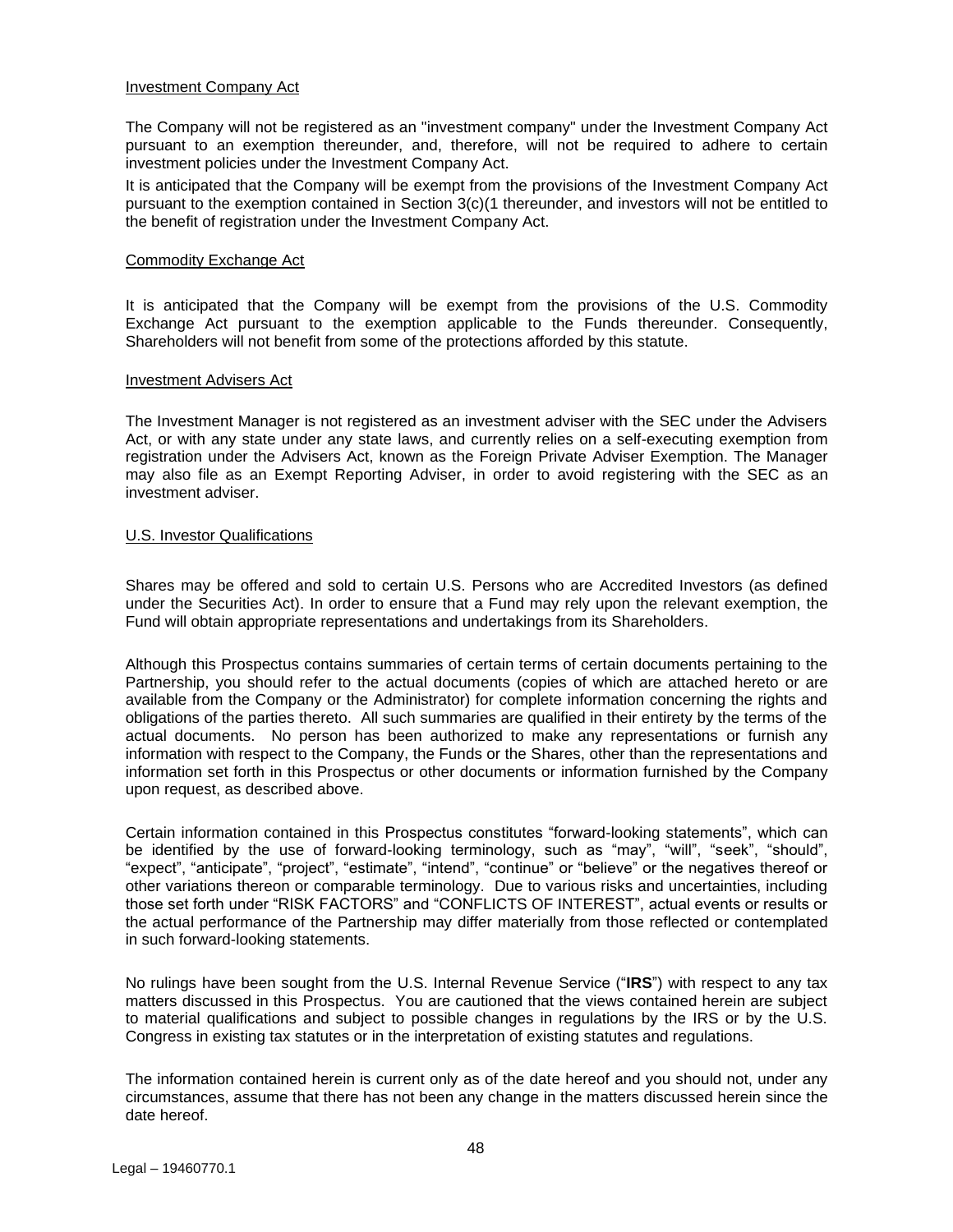#### New Issues

From time to time, the applicable Fund may invest in New Issues. Under rules adopted by FINRA, (i) certain persons engaged in the securities, banking or financial services industries (and members of their immediate families), and (ii) certain persons who are affiliated with the companies that are current, former or prospective investment banking clients of such Fund's broker(s) (collectively, "**Restricted Persons**") are restricted from participating in New Issues, each subject to the applicable de minimis exemption. To the extent necessary to comply with FINRA rules, in addition to the Fund's regular trading accounts, the Investment Manager may establish at any brokerage firm one or more special securities trading accounts that are authorized to participate in New Issues.

Restricted Persons will be issued a separate class or sub-class of Shares, as applicable, which will not be eligible to receive profits or losses arising from such New Issues trades except to the extent permitted by applicable FINRA rules. Although other classes of Shares may engage in investment activities with respect to investments in New Issues without restriction, obligations incurred by the Fund with respect to such investments will be general obligations of such Fund. Additionally, in the event that a Fund participates in New Issues transactions with respect to which Restricted Persons are not permitted to participate, a Shareholder that is a Restricted Person would be prejudiced in that assets of such Fund would be used for an investment that such Shareholder does not benefit from. As a matter of fairness to Shareholders that do not participate in New Issues, a use-of-funds charge may, at the discretion of the Board, be debited against the Net Asset Value of the Shares of those Shareholders that do participate in New Issues and credited to the Net Asset Value of the Shares of all Shareholders. The Board of Directors (or the Investment Manager, as its delegate) may calculate such charge, in its discretion, in any manner consistent with applicable FINRA rules, including, debiting amounts equal to interest, (i) on the funds used to purchase the New Issues at the annual rate being paid by such Fund, or (ii) that would be paid by such Fund on borrowed funds during the applicable period.

Because it is not possible to predict the amount or profitability of any New Issues trades in which a Fund may engage in the future, no representations can be made as to the effect of possible future New Issue trades on the applicable Fund's trading results allocable to Restricted Persons as compared to non-Restricted Persons. Accordingly, the returns to Shareholders on their investments in a Fund may differ depending upon whether or not they are a Restricted Person.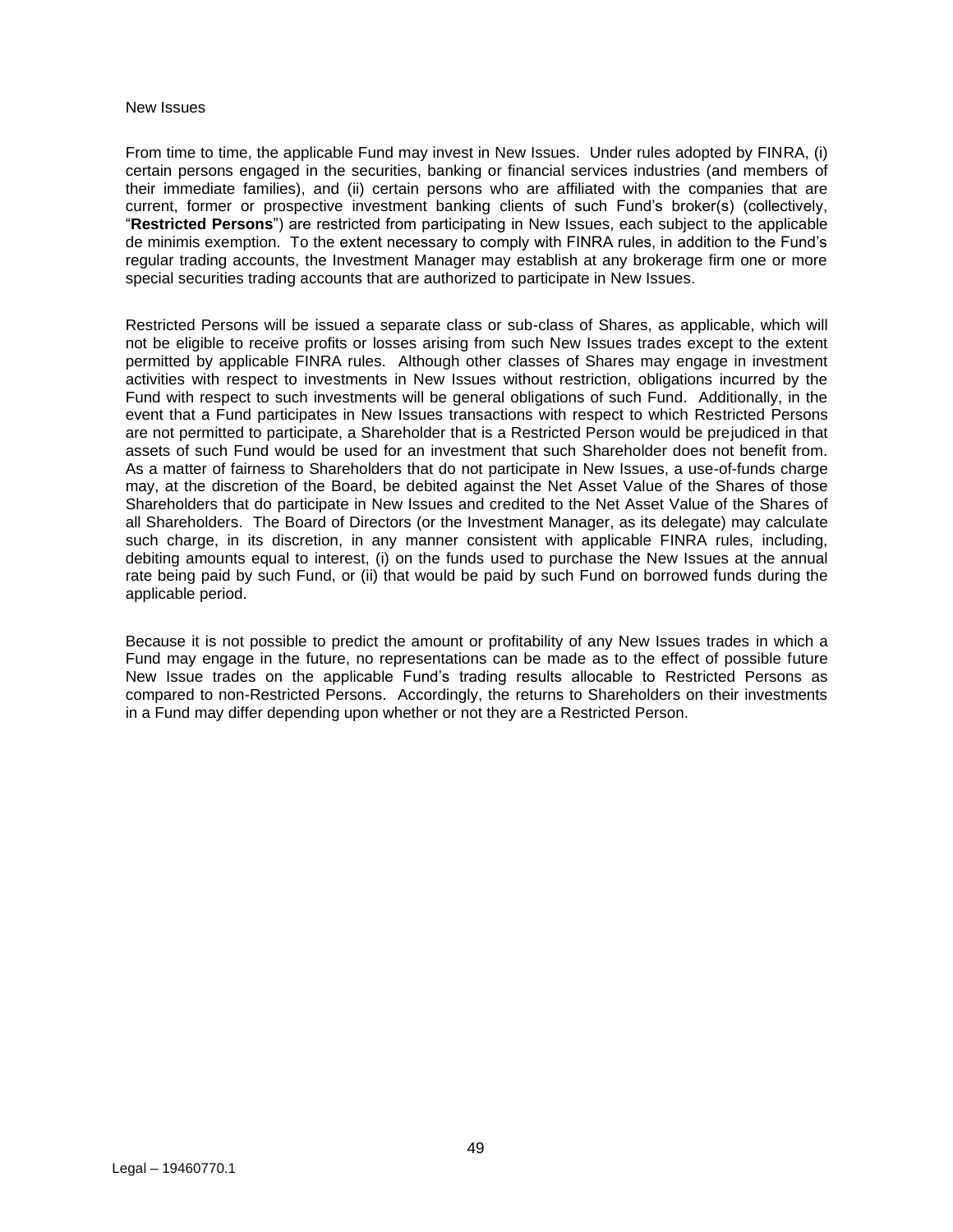#### **Share Capital and Other Provisions**

#### Authorised Capital

The authorised share capital of the Company is US\$12,000 divided into (i) 1,000 Management Shares of par value of US\$1.00each; and (ii) 110,000,000 Investor Shares of par value US\$0.0001 each. The Bye-laws provide that the Company may from time to time by resolution of the holder of the Investor Shares increase the authorised share capital of the Company.

#### Different Classes

The Bye-laws empower the Directors to create and issue different classes of Investor Shares. Further the Bye-laws provide that the unissued Investor Shares of the Company are at the disposal of the Directors who may offer, allot, grant options over or otherwise dispose of them to such persons at such times and for such consideration and upon such terms and conditions as the Directors may determine. All Shares will be issued in registered form only.

Save as mentioned above and otherwise disclosed in this Prospectus:

(a) none of the Shares have been issued or agreed to be issued for cash or other consideration and no such Shares are now proposed to be issued;

(b) no commission, discounts or brokerages or special terms have been granted in connection with the issue or sale of any of the Shares;

(c)none of the Shares are under option or agreed conditionally or unconditionally to be put under option; and

(d) no officer of the Company beneficially owns any Shares.

No pre-emption rights exist in respect of any of the Shares either under Bermuda law, the Bye-laws or otherwise.

No capital of the Company is under option or is agreed conditionally or unconditionally to be put under option.

*Management Shares:* are held by James Alexander Michie a Director of the Fund and a principle of the Investment Manager and may be held in the future by entities related to the Investment Manager. The holders of the Management Shares shall:

- (a) be entitled to one vote per Management Share;
- (b) not be entitled to any dividends in respect of the Management Shares;
- (c) in the event of the winding up or dissolution of the Company, whether voluntarily or involuntarily or for the purposes of a reorganization or otherwise upon any distribution of capital, be entitled, subject to the provisions of the Bye-laws, to be repaid out of the general account of the Company (but not, for greater certainty, out of assets linked to any Account), the capital paid up on such Management Shares; and
- (d) not to be subject to redemption or repurchase of such Management Shares, whether at the option of the Company or the holder

*Investor Shares*: The holders of the Investor Shares shall:-

- (a) not be entitled to any votes in respect of such Investor Shares, other than as may be provided for by Bermuda law;
- (b) be entitled to such dividends or other distributions as the Directors may from time to time declare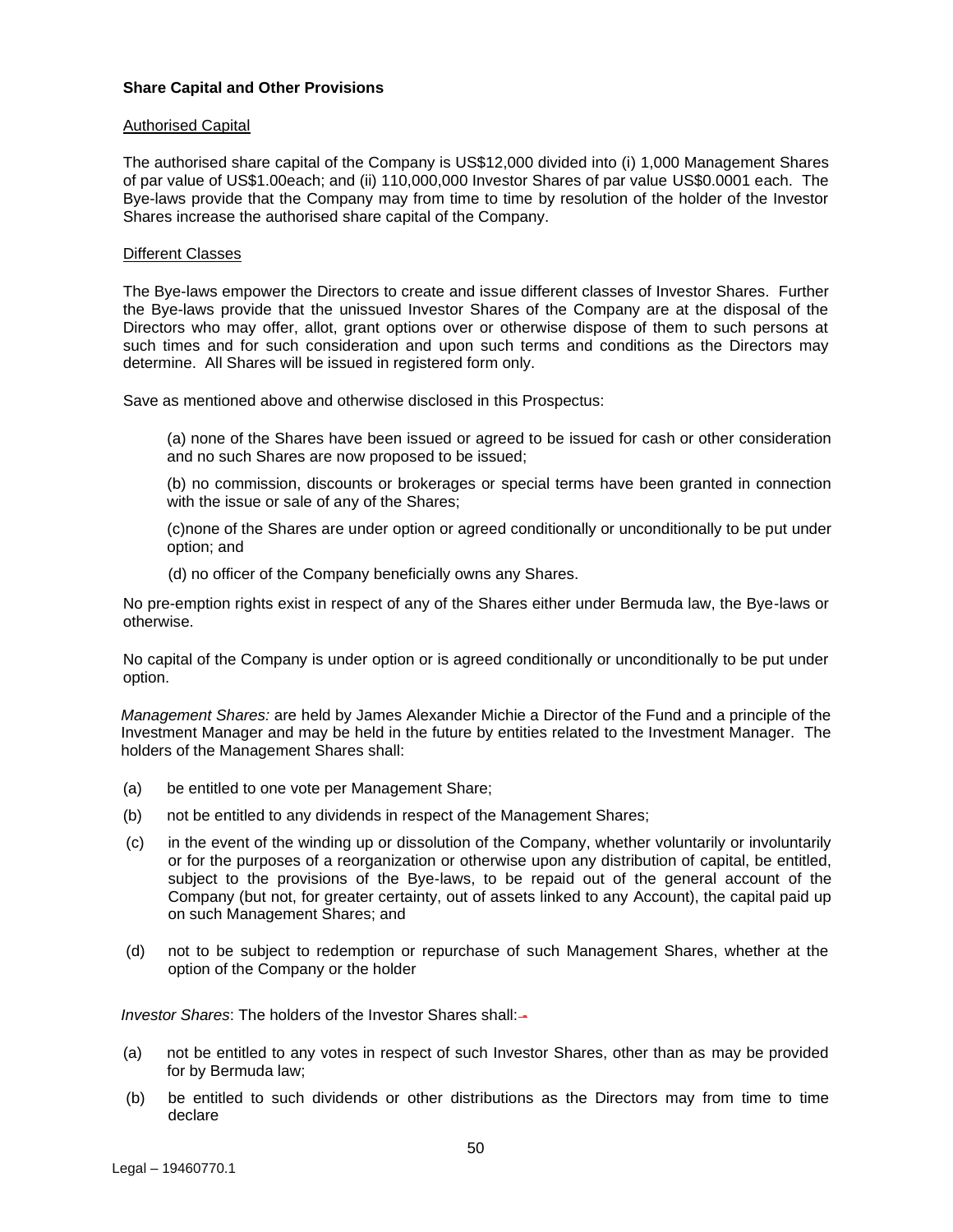- (c) in the event of a winding up or dissolution of the Company, whether voluntary or involuntary or for the purposes of a reorganization or otherwise or upon any distribution of capital, be entitled, pari passu with the holders of Investor Shares of the same class or series, to be repaid out of the assets linked to the Account maintained in respect of such class or series of Shares, the capital paid up on such Investor Shares and to share pro rata in any surplus in such Account along with any other class, classes or series of Investor Shares whose assets are linked to the same Account; and
- (d) be entitled, and subject, to redemption and repurchase of such Investor Shares as provided in the Bye-laws or as may be provided in any offering document applicable to any class or series of Investor Shares.

#### Share Classes Linked to Segregated Accounts

The Investor Shares will be issued at the discretion of the Directors as such class or classes of Shares as may be created from time to time and offered with reference to one or more Fund created and issued as circumstances dictate. The Constitutional Documents empower the Directors to create different Funds.

On the creation of a new class of Investor Shares, the Directors shall establish and maintain a Segregated Account which shall be Linked to such new class of Investor Shares and the following provisions shall apply:

- (a) The provisions of the Bye-laws shall apply, mutatis mutandis, separately and independently to such class or classes of Investor Shares and Linked Segregated Account.
- (b) Save as otherwise provided in the Bye-laws or the SAC Act, the following provisions will apply to the Segregated Accounts:
	- (i) where any asset is derived from another asset (whether cash or otherwise) such derivative asset shall be applied in the books of the Company to the same Fund and class as the asset from which it was derived and shall be linked to its corresponding Account and, on each revaluation, any increase or diminution in value shall be applied to the relevant Fund and class;
	- (ii) where the assets of any Fund and class of Shares give rise to any income, profits or liability, such income, profits, or liability shall be applied in the books of the Company to the same Fund and class of Shares as the asset from which it was derived and shall be linked to its corresponding Account;
	- (iii) the proceeds from the allotment and issue of any class of Investor Share shall be applied in the books of the Company to the Fund established in respect of that class, and the assets and liabilities and income and expenditures attributed thereto shall be applied to such Fund and such class of Shares and linked to its corresponding Account;
	- (iv) any liability, cost, or expenditure payable in respect of any asset (or the acquisition, transfer or other disposal thereof) held in any Fund or specifically attributable to any Fund and class of Shares shall be applied in the Company's books to that Fund and class of Shares and linked to its corresponding Account;
	- (v) on a redemption of Investor Shares, the redemption proceeds shall be paid to the holder redeeming such Investor Shares out of the relevant Fund; and
	- (vi) the Directors shall, in accordance with the provisions of sub-section 11(4) and 17(5) of the SAC Act, have power (i) to determine the basis upon which any liability shall be allocated between Funds (including conditions as to subsequent re-allocation thereof if circumstances so permit) and shall have power at any time from time to time to vary such basis and (ii) to transfer any assets to and from Funds, if as a result of a creditor proceeding against certain of the assets of the Company or otherwise, a liability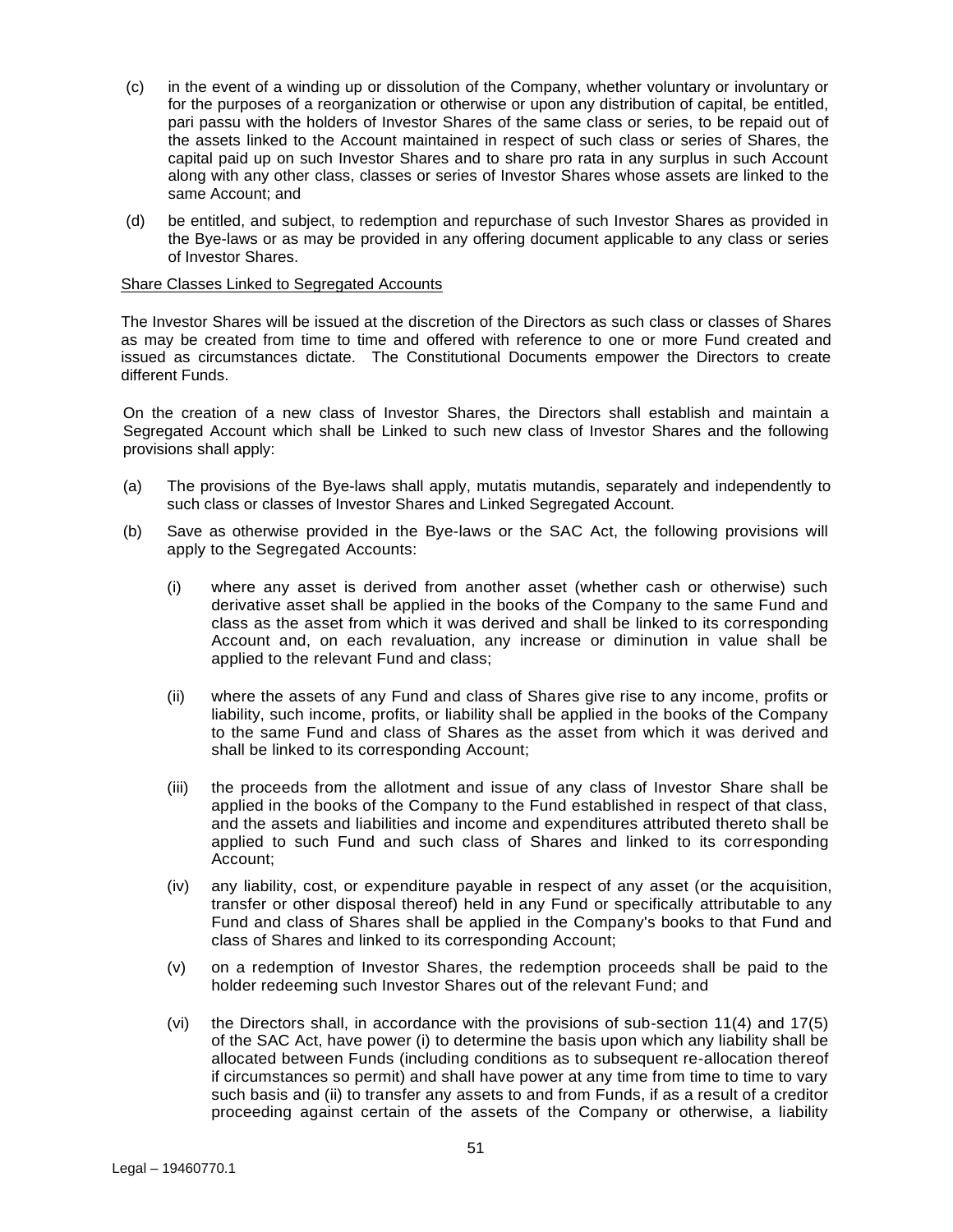would be borne in a different manner from that in which it would have been borne under the foregoing (i) or in any similar circumstances.

- (c) Notwithstanding anything to the contrary in the Bye-laws or in this Prospectus, agreement or other document relating to the Company:
	- (i) the Company shall maintain in respect of each class or classes of Investor Shares a Linked Segregated Account as designated by the Directors from time to time and the assets and liabilities of each Segregated Account shall be held by the Company and applied in accordance with and subject to the provisions of the SAC Act; and
	- (ii) the holders of the class or classes of Investor Shares in respect of which a Segregated Account is established for (i.e. Linked to) shall be the only Account Owners as defined in the SAC Act; and
	- (iii) if any provisions of the SAC Act or its applicability to the Company or a Segregated Account is prohibited or unenforceable in any jurisdiction, such prohibition or unenforceability shall not invalidate the remaining provisions of the Bye-laws and any such prohibition or unenforceability in any jurisdiction shall not invalidate, prohibit or render unenforceable such provision in any other jurisdiction.

#### Resolutions and Voting Rights

Subject to any special terms as to voting upon which any shares may be issued or may for the time being be held, at any general meeting on a show of hands every holder of shares who (being an individual) is present in person or (being a corporation) is present by duly authorised representatives (and is entitled to vote) shall have one vote. On a poll every Shareholder present as aforesaid or by proxy (and entitled to vote) shall have one vote for every share held.

Generally, to be passed, Resolutions of the Shareholders in general meeting will generally require a simple majority of the votes cast by the holders voting in person or by proxy at the meeting at which the Resolution is proposed, save where a Special Resolution is required by the Bye-laws.

#### Alterations to Capital

The Company in general meeting may from time to time:

- (a) increase its capital by such sum divided into shares of such amounts and in such classes and series of classes with such rights as the resolution shall prescribe;
- (b) may consolidate and divide its Shares or any of them into Shares of a larger amount;
- (c) cancel any Shares not taken or agreed to be taken by any person;
- (d) sub-divide its Shares or any of them into shares of a smaller amount; or
- (e) change the currency denomination of its share capital.

#### **Variation of Class Rights**

Any rights attached to a class of Investor Shares of the Company may be varied or abrogated, either whilst the Company is a going concern or during or in contemplation of a winding up, with the consent in writing of the holders of not less than three-fourths of the issued Shares of that class or with the sanction of a resolution passed at a separate general meeting of the holders of the Shares of that class by a majority of three-fourths (3/4ths) of the votes cast at such general meeting. The rights attached to any class of Investor Shares (unless otherwise expressly provided by the conditions of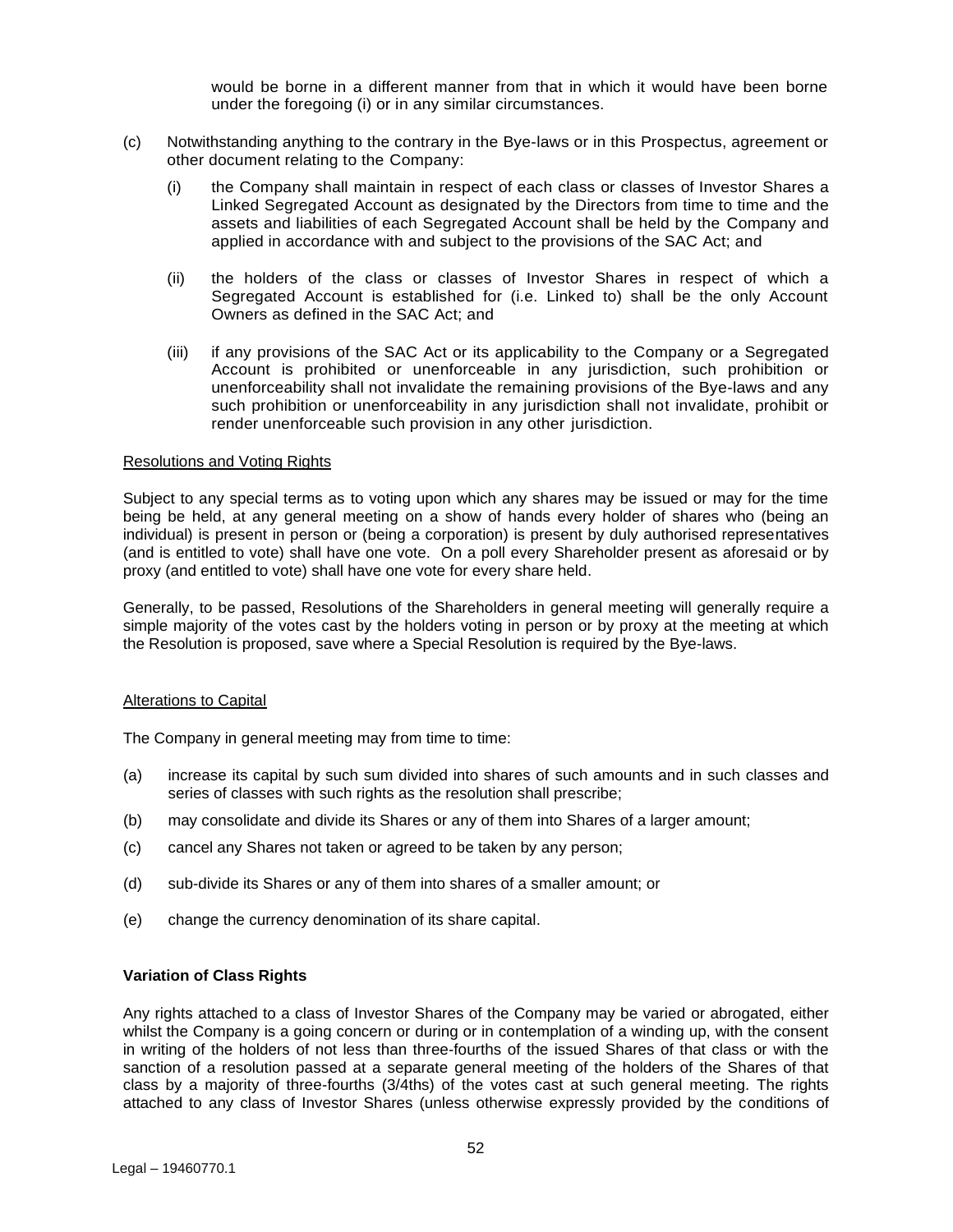issue of such shares) are deemed not to be varied by the creation, allotment or issue of shares ranking *pari passu* therewith.

## **Transfer of Shares**

The transfer of Shares is subject to the approval of the Directors and applicable laws and regulations. The Shares are not registered under the securities laws of the United States or any other jurisdiction and may only be resold or transferred in such jurisdictions pursuant to registration or exemption therefrom.

If a Shareholder dies, the Directors will, on request made to the Company by the legal personal representatives of such Shareholder, transfer the Shares to the beneficiary or beneficiaries of the deceased Shareholder's estate so that the Shares may be redeemed.

#### **Restrictions on Shareholders**

The Directors have power to impose such restrictions as they may think necessary for the purpose of ensuring that no shares in the Company are acquired or held by any Ineligible Persons or any person or persons in circumstances (whether directly or indirectly affecting such person or persons and whether taken alone or in conjunction with any other persons, connected or not, or any other circumstances appearing to the directors to be relevant) which, in the opinion of the Directors, might result in the Company incurring any liability to taxation or suffering any other pecuniary or commercial disadvantage which the Company might not otherwise have incurred or suffered. See "SUBSCRIPTION FOR SHARES" and "REDEMPTION OF SHARES – COMPULSORY REDEMPTION".

#### **Directors' Interests**

A Director may hold any other office or place of profit under the Company (other than the office of auditor) in conjunction with his office of director or may act in a professional capacity to the Company on such terms as the Directors may determine. No Director shall be disqualified by his office from contracting with the Company in any capacity, nor shall any such contract or arrangement entered into by the Company in which any Director is in any way interested be liable to be avoided, nor shall any Director so contracting or being so interested be liable to account to the Company for any profit realised by any such contract or arrangement by reason of such Director holding that office if he shall declare the nature of his interest.

A Director, notwithstanding his interest, may be counted in the quorum present at any meeting at which he or any other Director is appointed to hold any such office of place of profit under the Company or at which the terms of any such appointment are arranged, and he may vote on any such appointment or arrangement other than his own appointment or the arrangement or terms thereof.

There shall be no less than two (2) Directors of the Company. Directors are elected, and can be removed, by a majority vote in number of holders of the Management Shares. The Bye-laws permit the Directors to receive remuneration for their services to the Company in their capacity as Directors and reimbursement for their expenses in connection with attendance at meetings and performance of duties to the Company.

There are no existing or proposed service contracts between any of the Directors and the Company other than with respect to Gary Carr's appointment as a Director of the Company and also as Segregated Account Representative.

## **Notice of General Meetings**

Notices of general meetings will be sent to each shareholder entitled to vote. Notices convening each annual or special general meeting will be sent to such shareholders seven (7) days before the date set for the meeting.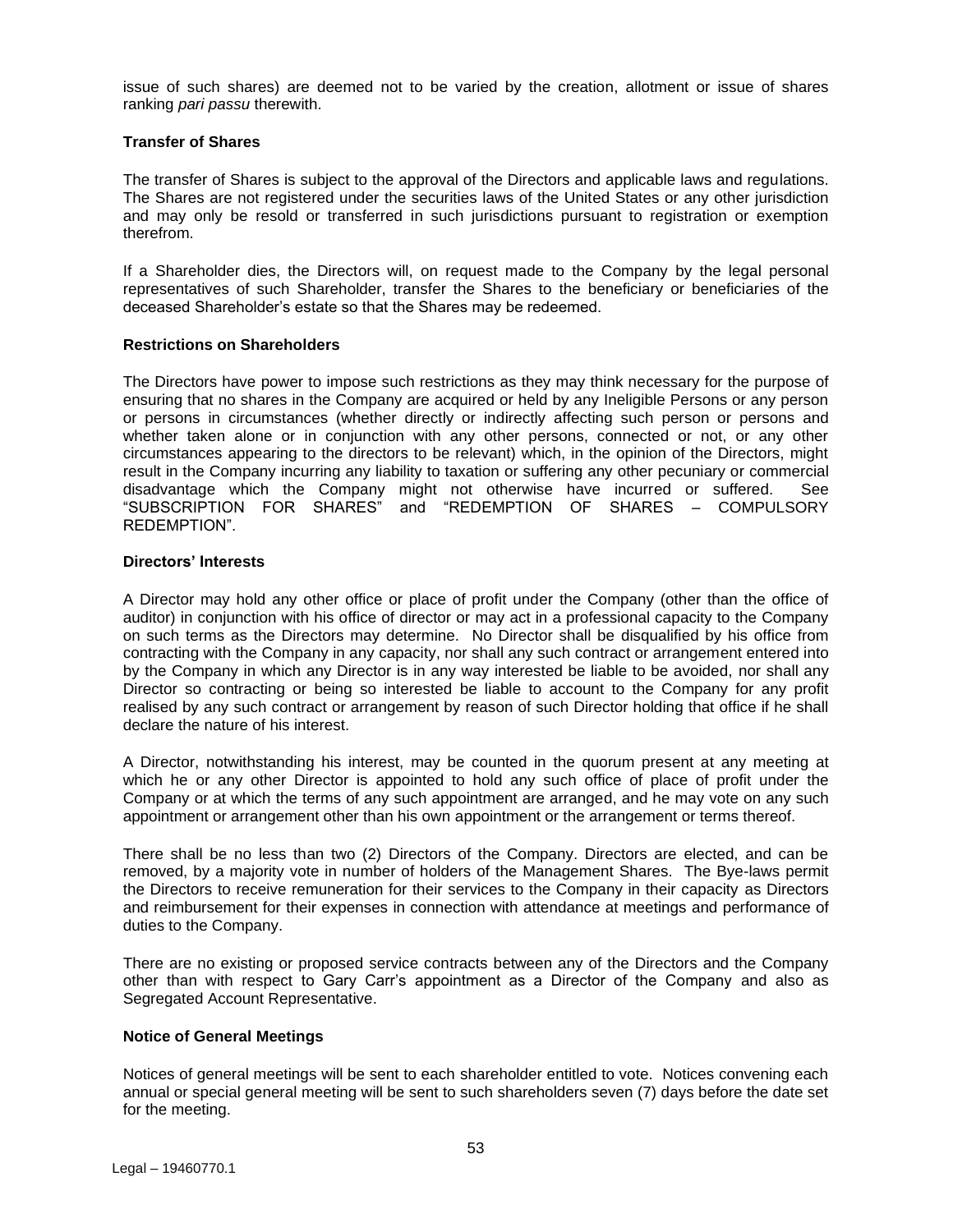## **Reporting**

The first fiscal year of the Company commenced on the date of the Company's incorporation and ended on 31 December 2018. Thereafter, each fiscal year of the Company will commence on January 1 and end on 31 December of each calendar year. The financial statements are prepared in accordance with IFRS and an annual audited financial statement of the Company will be sent to the corresponding Shareholders of each Fund. Such statement is expected to be delivered within one hundred and twenty (120) days of the end of each fiscal year (or as promptly as practicable thereafter). Unaudited reports that state the Net Asset Value of the Company in terms of the relevant Fund and the recipient's Shares will be sent to Shareholders pursuant to the terms set forth in the relevant Supplement.

## **Communication with the Company/Inquiries**

All communications and correspondence with the Company and inquiries concerning the Company and the Shares, including information concerning subscription and redemption procedures and current Net Asset Value of each class of Investor Shares, should be directed to the Administrator at their address as set out in the "DIRECTORY".

## **Litigation**

The Company is not engaged in any litigation or arbitration proceedings and is not aware of any litigation or claim pending or threatened by or against it. The Investment Manager has not been the subject of any criminal convictions or disciplinary action taken by a supervisor or regulatory body in the last five (5) years.

## **General**

- 1. The Directors confirm that no trade has commenced in the Investor Shares and no accounts have been made up or dividends declared in relation to the Investor Shares as at the date of this Prospectus.
- 2. As at the date of this Prospectus, the Company does not intend to seek registration or licensing in any jurisdiction or with any supervisory or regulatory authority outside Bermuda.

## **Borrowings**

As of the date of this Prospectus, neither the general account of the Company nor any Fund in issue has any loan capital (including term loans) outstanding or created but unissued, or any outstanding mortgages, charges, debentures or other borrowings, including bank overdrafts, liabilities under acceptance (other than normal trade bills) or acceptance credits, obligations under finance leases, hire purchase commitments, guarantees or other contingent liabilities. However, the Bye-laws empower the Directors to undertake borrowing for and on behalf of a Fund.

## **Correspondence**

Neither the Company nor any of the Funds is responsible, and does not accept any liability, for any correspondence addressed to the Company or a Fund, including the loss of any completed Subscription Agreement or any supporting documentation posted to a Fund, which is not received by that Fund. If a Shareholder wishes to ensure the delivery of any such correspondence, such Applicant should make use of a registered delivery service.

## **Law and Jurisdiction**

Any agreement made on the basis of this Prospectus will be governed by, and construed in accordance with, the laws of Bermuda.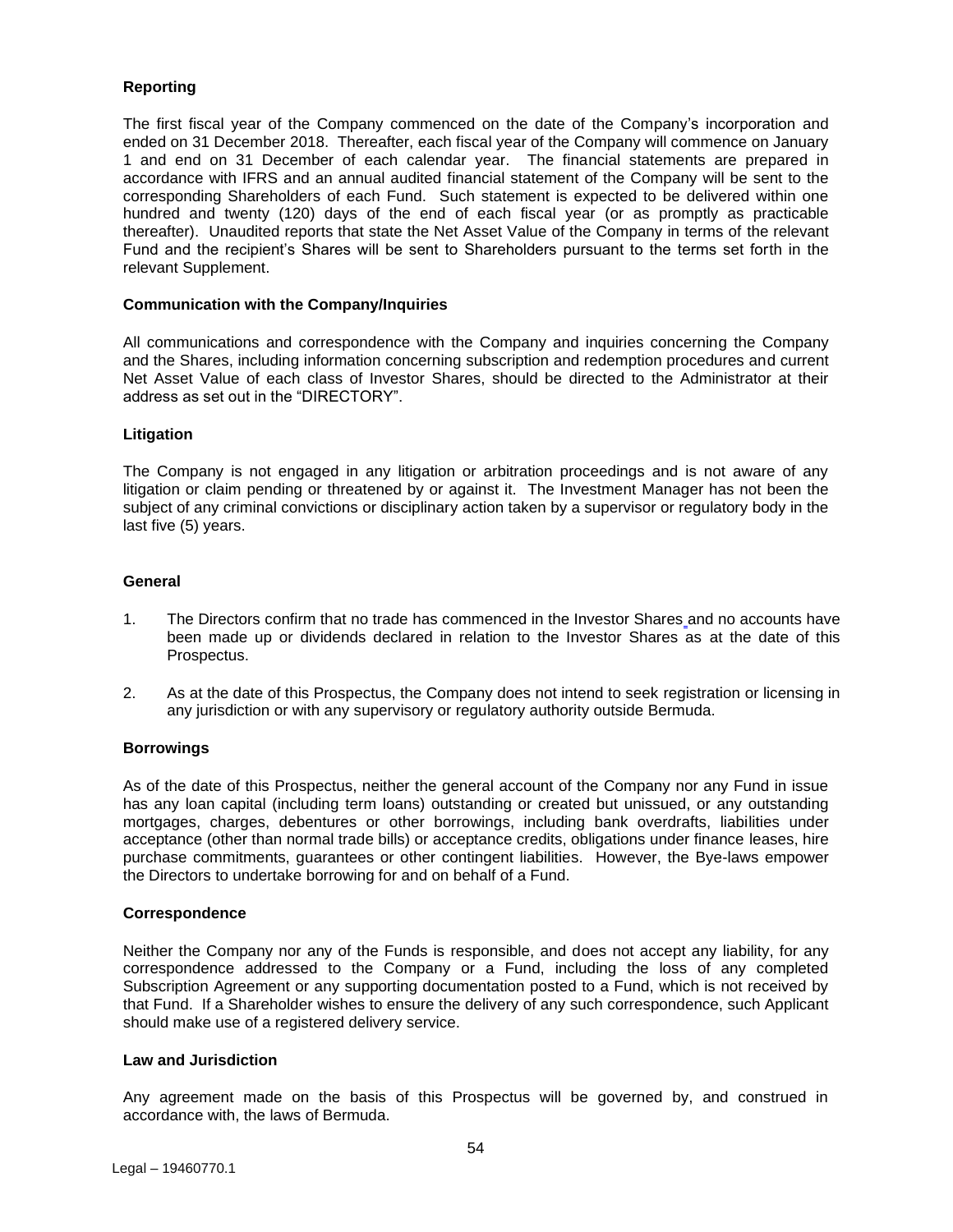## **Indemnities**

There are indemnities in favour of the Directors, secretary and other officers and servants for the time being of the Company. The Bye-laws contain provisions exempting the Directors and other officers of the Company*, inter alia*, from liability and entitle them to indemnification from the assets of the Company for liabilities incurred by them in their performance of their duties for the Company except those due to their own fraud or dishonesty. See also "CONFLICTS OF INTEREST".

#### **Material Contracts**

A list of contracts (not being contracts in the ordinary course of business) that have been entered into by the Company for a Fund which are, or may be material, are listed in each Supplement.

Additionally, the following contracts have been entered into by the Company and are, or may be material:

- 1. Investment Management Agreement;
- 2. Administration Agreement; and
- 3. Company Secretarial Agreement.

Copies of the following documents will be available for inspection at any time during normal business hours on any Business Day free of charge at the registered office of the Company:

- (a) The Companies Act 1981.
- (b) The Segregated Account Companies Act 2000, as amended.
- (c) The Memorandum of Association and the Bye-laws.
- (d) The material contracts referred to in the foregoing section.

## **Privacy Notice**

Shareholders and applicants for shares agree that Personal Data (including Sensitive Personal Data) may be stored or used by the Company and any associated or affiliated companies and by third parties who provide services to the Company or any Fund (as appointed from time to time), any of whom may be based outside of Bermuda (including the administrator).

Personal Data provided by Shareholders and Applicants for shares will be used for a number of different purposes namely:

- to comply with Applicable Law and regulatory requirements including (for the avoidance of doubt) the Company's AML/ATF, FATCA and CRS obligations;
- for the purposes of determining whether a potential investor is an Eligible Investor in a Fund;
- for the normal operation of the Company and its Funds; and
- for all actions and services related to a Shareholder's investment in a Fund (including services provided by third party service providers).

Personal Data may also be shared with associated or affiliated companies, wherever located, with intermediaries and other parties in the business relationship and with other parties for the purposes mentioned above. Personal Data relating to Shareholders and applicants for shares may be passed to government or regulatory authorities, financial and other organizations for the purpose of fraud prevention and where there is any suspicion that there is or has been any engagement in disruptive trading in the Funds, so as to enable appropriate steps to be taken to protect the Company and the Shareholders.

The Company collects the following types of Personal Data: